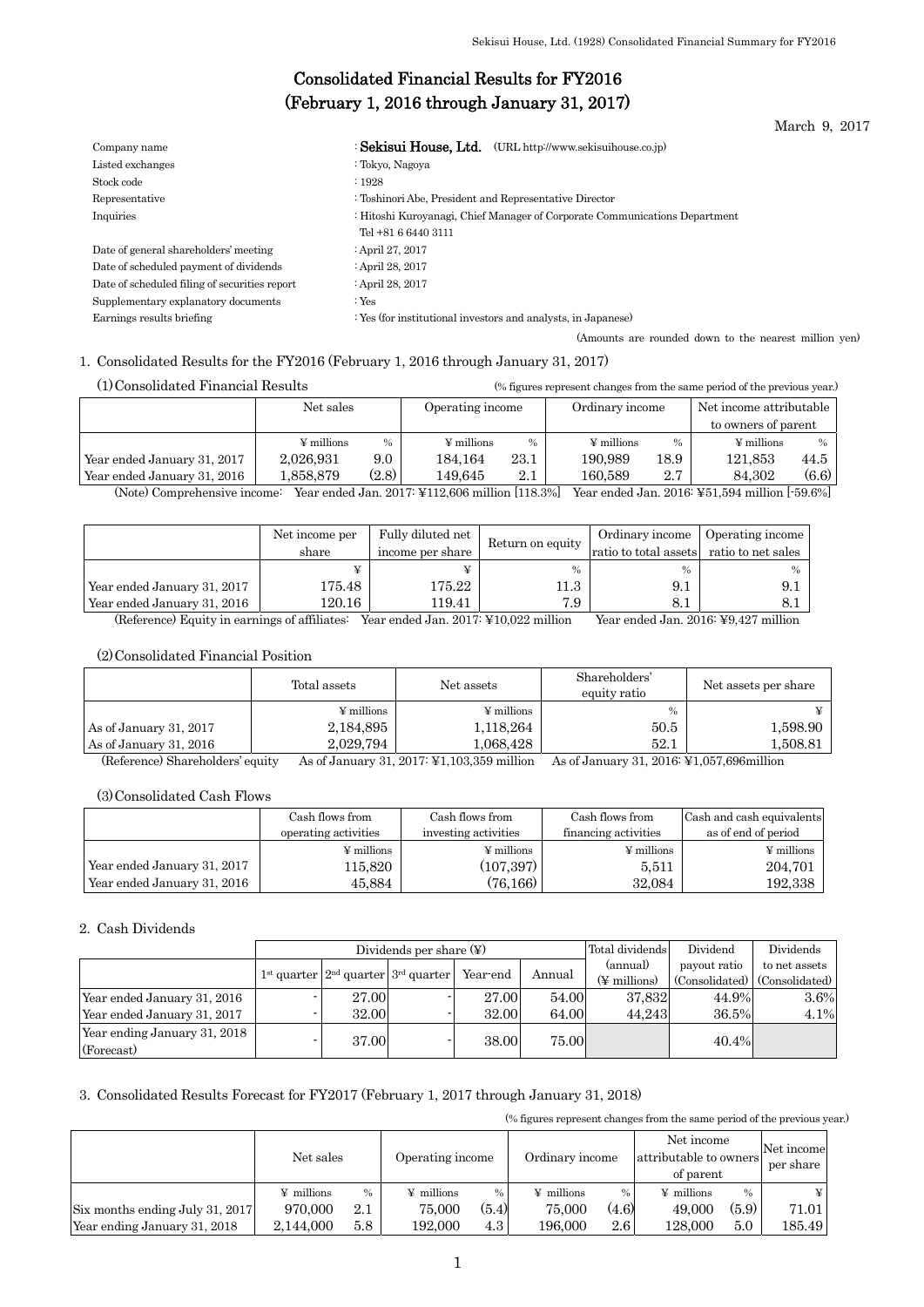## \* Notes

- (1)Changes in significant subsidiaries during the period (changes in specific subsidiaries that caused a change in scope of consolidation): None
- (2)Changes in accounting policies, accounting estimates and restatements
	- (i) Changes in accounting policies due to amendment of accounting standards: Applicable
	- (ii) Changes in accounting policies due other than (i): Not applicable
	- (iii) Changes in accounting estimates: Not applicable
	- (iv) Restatements: Not applicable

 (Note) For details, please refer to "(5) Notes to Consolidated Financial Statements (Changes in Accounting Policies)" in "5. Consolidated Financial Statements" of the "Attached Materials" on page 27.

(3)Number of shares outstanding (common stock)

(i) Number of shares outstanding at the end of each period (including treasury stock):

As of Jan. 31, 2017: 709,683,466 shares As of Jan. 31, 2016: 709,683,466 shares

(ii) Number of treasury stock at the end of each period:

As of Jan. 31, 2017: 19,610,876 shares As of Jan. 31, 2016: 8,670,214 shares

(iii) Average number of shares outstanding in each period:

As of Jan. 31, 2017: 694,392,110 shares As of Jan. 31, 2016: 701,606,992 shares

## (Reference) Summary of non-consolidated financial results

## 1. Non-Consolidated Results for the FY2016 (February 1, 2016 through January 31, 2017)

| (1) Non-Consolidated Financial Results |                 |               |                  |               | (% figures represent changes from the same period of the previous year.) |               |                 |               |
|----------------------------------------|-----------------|---------------|------------------|---------------|--------------------------------------------------------------------------|---------------|-----------------|---------------|
|                                        | Net sales       |               | Operating income |               | Ordinary income                                                          |               | Net income      |               |
|                                        | $\Psi$ millions | $\frac{0}{0}$ | $\Psi$ millions  | $\frac{0}{0}$ | $\Psi$ millions                                                          | $\frac{0}{0}$ | $\Psi$ millions | $\frac{0}{0}$ |
| Year ended January 31, 2017            | 1,180,901       | $2.8\,$       | 92.968           | (8.0)         | 109.430                                                                  | (6.1)         | 75.610          | 12.1          |

Year ended January 31, 2016 | 1,148,631 (6.5) 101,007 11.5 | 116,519 9.6 | 67,421 1.9

|                             | Net income<br>per share | Fully diluted net<br>income per share |
|-----------------------------|-------------------------|---------------------------------------|
|                             | ¥                       |                                       |
| Year ended January 31, 2017 | 108.86                  | 108.70                                |
| Year ended January 31, 2016 | 96.07                   | 95.48                                 |

## (2)Non-Consolidated Financial Position

|                        | Total assets           | Net assets             | Shareholders'<br>equity ratio | Net assets per share |
|------------------------|------------------------|------------------------|-------------------------------|----------------------|
|                        | $\frac{1}{2}$ millions | $\frac{1}{2}$ millions | $\frac{0}{0}$                 |                      |
| As of January 31, 2017 | 1,558,172              | 804.118                | 51.6                          | 1,163.95             |
| As of January 31, 2016 | 1,475,735              | 778.932                | 52.7                          | 1,109.98             |

(Reference) Shareholders' equity As of January 31, 2017: ¥803,424 million As of January 31, 2016: ¥778,310 million

## \* Implementation Status of Review Processes

At the time of disclosure of this report, the procedures for review of consolidated financial statements, pursuant to the Financial Products and Exchange Law, have not been completed.

#### \* Notes Regarding the Appropriate Use of Results Forecasts and Other Important Matters

This document contains forward-looking statements based on judgments and estimates derived from information available to the Company at the time of this release, and is therefore subject to risks and uncertainties. Actual future results may differ materially from any projections presented here due to a variety of factors, including economic conditions surrounding the business domain of the Company and Group companies, as well as market trends. For details of results forecast, please refer to "(1) Analysis of Business Results (Future Outlook)" of "1. Analyses of Business Results and Financial Position" of the "Attached Material" on page 12.

#### (Obtaining supplementary explanatory documents)

The Company plans to hold a briefing for institutional investors and analysts on March 9, 2017. Relevant financial explanatory documents to be handed out at the briefing will be posted on our official website on the same day.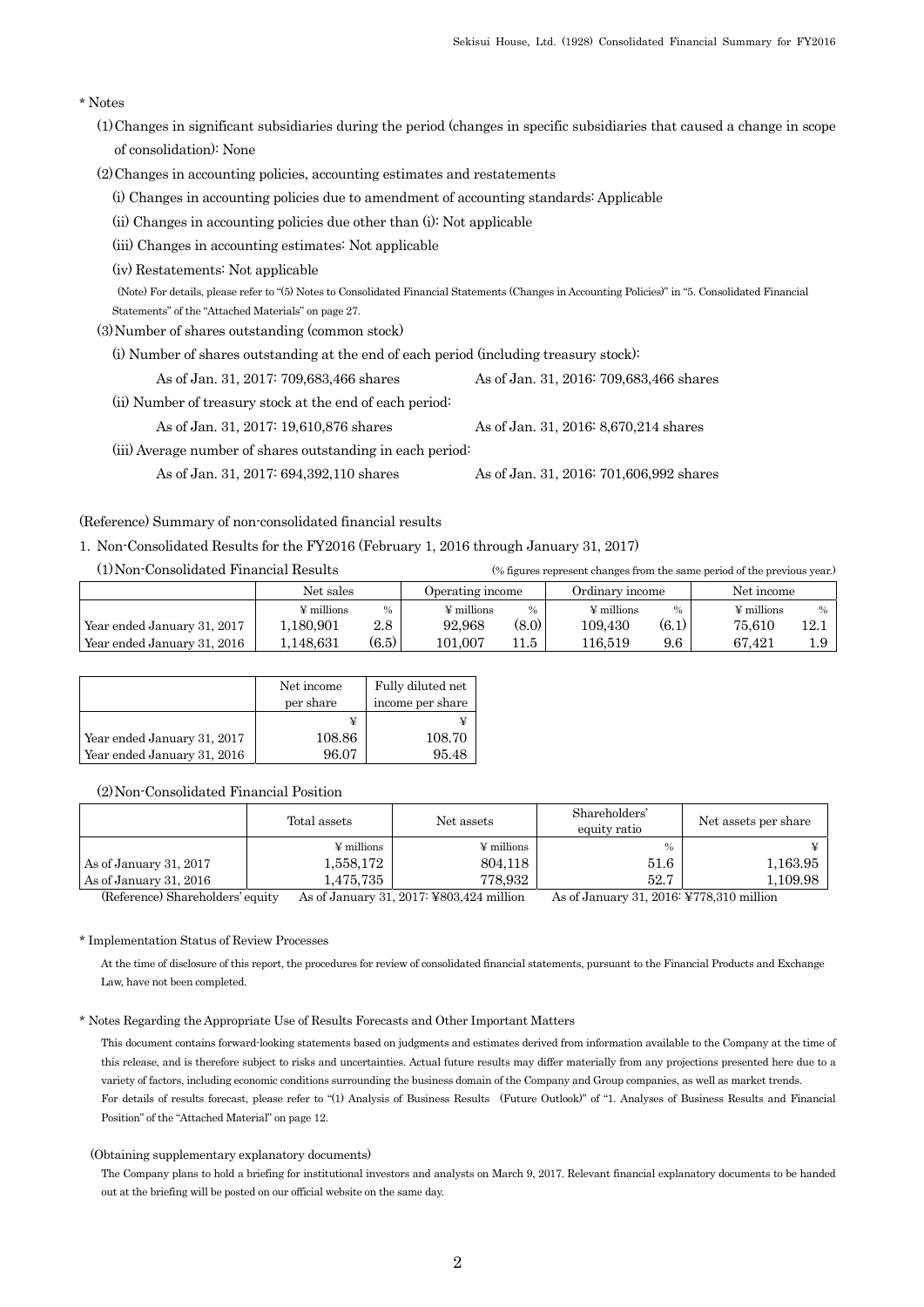## TABLE OF CONTENTS OF THE ATTACHED MATERIALS

|    | 1. Analyses of Business Results and Financial Position manufactured continuum contract and generalized and Sinancial Position manufactured continuum and generalized and Sinancial Position manufactured and generalized and s                                                                                                                                                                                                                                                           |      |
|----|------------------------------------------------------------------------------------------------------------------------------------------------------------------------------------------------------------------------------------------------------------------------------------------------------------------------------------------------------------------------------------------------------------------------------------------------------------------------------------------|------|
|    | $(1)$ Analysis of Business Results $\cdots$                                                                                                                                                                                                                                                                                                                                                                                                                                              | - 9  |
|    |                                                                                                                                                                                                                                                                                                                                                                                                                                                                                          |      |
|    |                                                                                                                                                                                                                                                                                                                                                                                                                                                                                          |      |
|    |                                                                                                                                                                                                                                                                                                                                                                                                                                                                                          |      |
| 2. |                                                                                                                                                                                                                                                                                                                                                                                                                                                                                          |      |
|    |                                                                                                                                                                                                                                                                                                                                                                                                                                                                                          |      |
|    |                                                                                                                                                                                                                                                                                                                                                                                                                                                                                          |      |
|    |                                                                                                                                                                                                                                                                                                                                                                                                                                                                                          |      |
|    |                                                                                                                                                                                                                                                                                                                                                                                                                                                                                          |      |
|    |                                                                                                                                                                                                                                                                                                                                                                                                                                                                                          |      |
| 4. |                                                                                                                                                                                                                                                                                                                                                                                                                                                                                          |      |
| 5. |                                                                                                                                                                                                                                                                                                                                                                                                                                                                                          |      |
|    |                                                                                                                                                                                                                                                                                                                                                                                                                                                                                          |      |
|    |                                                                                                                                                                                                                                                                                                                                                                                                                                                                                          |      |
|    |                                                                                                                                                                                                                                                                                                                                                                                                                                                                                          |      |
|    |                                                                                                                                                                                                                                                                                                                                                                                                                                                                                          |      |
|    |                                                                                                                                                                                                                                                                                                                                                                                                                                                                                          |      |
|    |                                                                                                                                                                                                                                                                                                                                                                                                                                                                                          |      |
|    | (5) Notes to Consolidated Financial Statements                                                                                                                                                                                                                                                                                                                                                                                                                                           |      |
|    |                                                                                                                                                                                                                                                                                                                                                                                                                                                                                          |      |
|    |                                                                                                                                                                                                                                                                                                                                                                                                                                                                                          |      |
|    |                                                                                                                                                                                                                                                                                                                                                                                                                                                                                          |      |
|    |                                                                                                                                                                                                                                                                                                                                                                                                                                                                                          |      |
|    |                                                                                                                                                                                                                                                                                                                                                                                                                                                                                          |      |
|    | $\label{thm:1} \mbox{(Notes to Consolidated Statements of Income)} \begin{minipage}{0.9\linewidth} \label{thm:1} \mbox{``Consolidated Statements of Income)} \begin{minipage}{0.9\linewidth} \vspace{-0.5cm} \begin{minipage}{0.9\linewidth} \vspace{-0.5cm} \vspace{-0.5cm} \vspace{-0.5cm} \vspace{-0.5cm} \vspace{-0.5cm} \vspace{-0.5cm} \vspace{-0.5cm} \vspace{-0.5cm} \vspace{-0.5cm} \vspace{-0.5cm} \vspace{-0.5cm} \vspace{-0.5cm} \vspace{-0.5cm} \vspace{-0.5cm} \vspace{-0$ | -31  |
|    |                                                                                                                                                                                                                                                                                                                                                                                                                                                                                          | -32  |
|    |                                                                                                                                                                                                                                                                                                                                                                                                                                                                                          | -32  |
|    |                                                                                                                                                                                                                                                                                                                                                                                                                                                                                          | - 36 |
|    |                                                                                                                                                                                                                                                                                                                                                                                                                                                                                          |      |
|    |                                                                                                                                                                                                                                                                                                                                                                                                                                                                                          |      |
|    |                                                                                                                                                                                                                                                                                                                                                                                                                                                                                          | - 39 |
|    |                                                                                                                                                                                                                                                                                                                                                                                                                                                                                          |      |
|    |                                                                                                                                                                                                                                                                                                                                                                                                                                                                                          |      |
| 7. |                                                                                                                                                                                                                                                                                                                                                                                                                                                                                          |      |
|    |                                                                                                                                                                                                                                                                                                                                                                                                                                                                                          |      |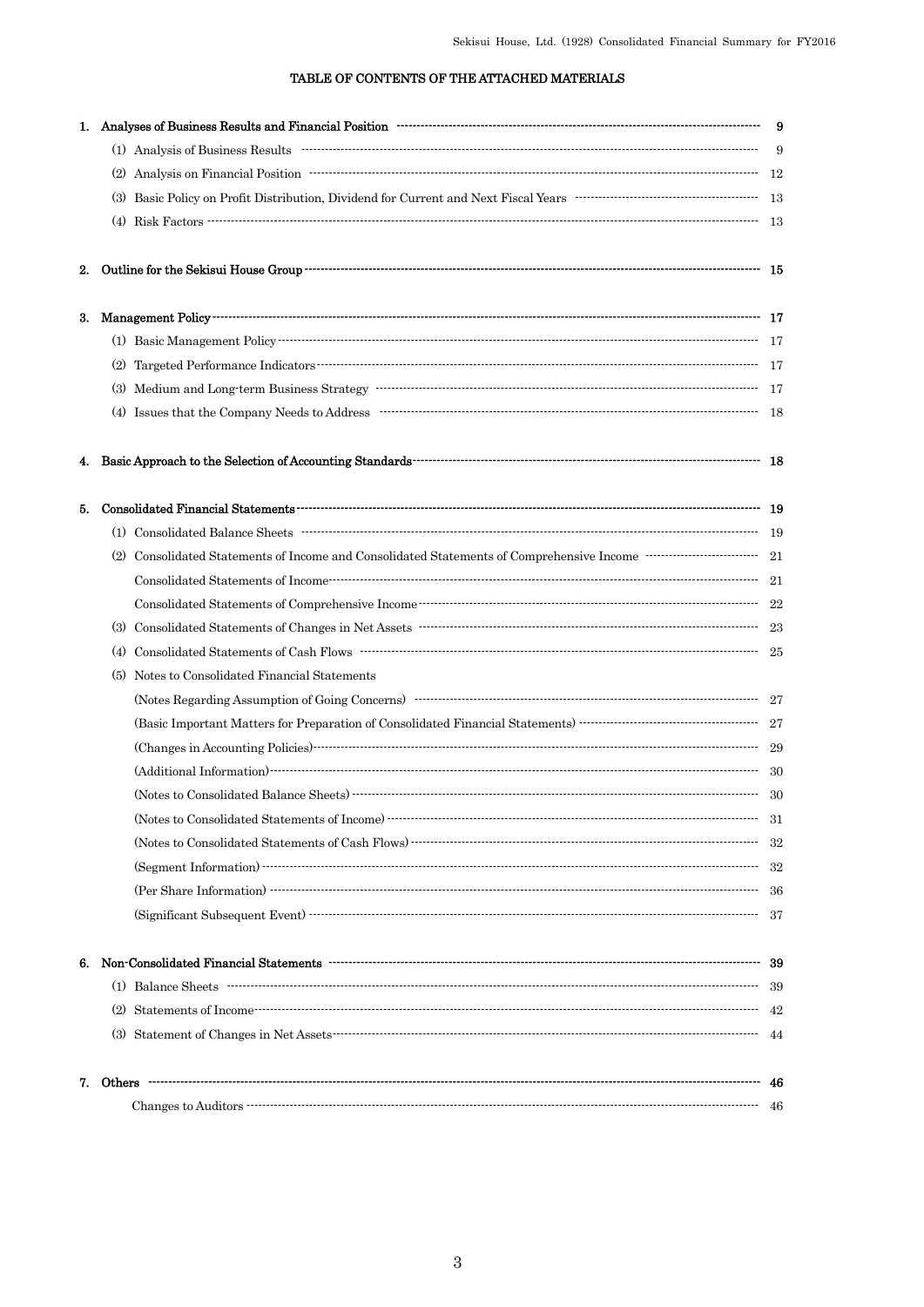|                                                |           |           |                          |                 | $\Psi$ millions |
|------------------------------------------------|-----------|-----------|--------------------------|-----------------|-----------------|
| Consolidated                                   | FY2015    | FY2016    | YOY $(\%)$               | FY2017 forecast | YOY (%)         |
| Net sales                                      | 1,858,879 | 2,026,931 | 9.0                      | 2,144,000       | 5.8             |
| Gross profit                                   | 373,867   | 418,297   | 11.9                     | 442,000         | 5.7             |
| SG&A expenses                                  | 224,222   | 234,132   | 4.4                      | 250,000         | 6.8             |
| Operating income                               | 149,645   | 184,164   | 23.1                     | 192,000         | 4.3             |
| Ordinary income *                              | 160,589   | 190,989   | 18.9                     | 196,000         | 2.6             |
| Extraordinary income                           | 8,995     | ۰.        | $\overline{\phantom{a}}$ |                 | ٠               |
| Extraordinary loss                             | 18,731    | 5,690     | (69.6)                   | 2,000           | (64.9)          |
| Net income attributable to<br>owners of parent | 84,302    | 121,853   | 44.5                     | 128,000         | 5.0             |
| Total orders                                   | 1,934,591 | 2,052,026 | 6.1                      | 2,172,000       | 5.8             |
| Accumulated orders                             | 868,718   | 893,813   | 2.9                      | 921,813         | 3.1             |

# Appendix 1: Results summary for the year ended January 31, 2017

## Key management indicators

| Consolidated                            | FY2012   | FY2013   | FY2014   | FY2015   | FY2016          |
|-----------------------------------------|----------|----------|----------|----------|-----------------|
|                                         | 69.17    | 118.63   | 130.91   | 120.16   | 175.48          |
| Net assets per share $(\Psi)$           | 1,200.63 | 1,358.60 | 1,527.52 | 1,508.81 | 1,598.90        |
| Operating profit margin                 | 5.34%    | 7.31%    | 7.66%    | 8.05%    | 9.09%           |
| <b>ROE</b>                              | 5.99%    | 9.19%    | 9.03%    | 7.93%    | 11.28%          |
| $\star$<br>ROA                          | 5.96%    | 8.15%    | 8.40%    | 8.25%    | 9.38%           |
|                                         |          |          |          |          | $\Psi$ millions |
| R & D expenditures                      | 4,318    | 4,507    | 4,726    | 4,772    | 4,991           |
| Capital expenditure (Consolidated)      | 60,915   | 130,243  | 121,550  | 81,258   | 98,277          |
| Capital expenditure (Non-consolidated)  | 46,275   | 110,895  | 108,768  | 62,390   | 76,587          |
| Depreciation expense (Consolidated)     | 19,015   | 22,581   | 25,692   | 24,438   | 23,125          |
| Depreciation expense (Non-consolidated) | 14,102   | 17,155   | 19,788   | 18,547   | 17,840          |

\* ROA: Return on Assets = (Operating income + Interest and Dividends received+ Equity in earnings of affiliates) / Total assets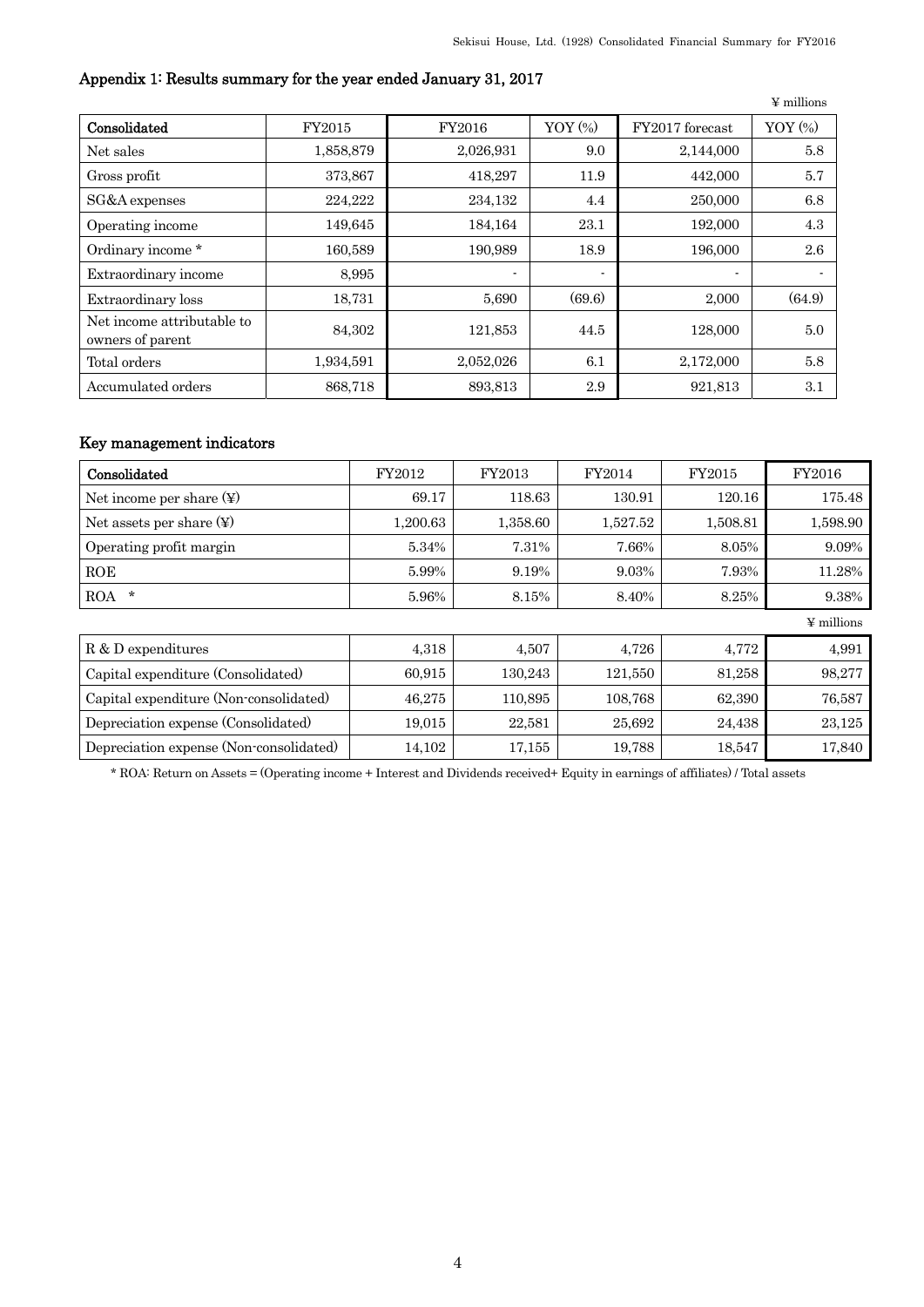# Appendix 2: Segment breakdown for the year ended January 31, 2017

# 1. Comparison with the previous fiscal year (See page 32)

| (1) Sales                         |                             |           | $\Psi$ millions |                      |
|-----------------------------------|-----------------------------|-----------|-----------------|----------------------|
|                                   |                             | FY2015    | FY2016          | $YOY$ <sup>(%)</sup> |
|                                   | Custom detached houses      | 393,786   | 383,129         | (2.7)                |
|                                   | Rental housing              | 400,601   | 440,312         | 9.9                  |
| Built-to-order<br>Business        | Subtotal                    | 794,388   | 823,442         | 3.7                  |
| Supplied<br>Housing<br>Business   | Remodeling                  | 134,458   | 133,498         | (0.7)                |
|                                   | Real estate management fees | 448,751   | 469,132         | 4.5                  |
|                                   | Subtotal                    | 583,210   | 602,631         | 3.3                  |
|                                   | Houses for sale             | 137,484   | 142,014         | 3.3                  |
|                                   | Condominiums                | 81,470    | 66,125          | (18.8)               |
| ${\bf Development\atop Business}$ | Urban redevelopment         | 93,038    | 130,491         | 40.3                 |
|                                   | Overseas Business           | 89,522    | 182,127         | 103.4                |
|                                   | Subtotal                    | 401,516   | 520,758         | 29.7                 |
| Other businesses                  |                             | 79,764    | 80,099          | 0.4                  |
|                                   | Consolidated                | 1,858,879 | 2,026,931       | 9.0                  |

| (2) Operating income and OP margin |                              |                     |                     | ¥ millions |
|------------------------------------|------------------------------|---------------------|---------------------|------------|
|                                    |                              | FY2015              | FY2016              |            |
|                                    |                              | Amount<br>OP margin | Amount<br>OP margin | $YOY$ (%)  |
|                                    | Custom detached houses       | 47,208              | 49,514              | 4.9        |
| Built-to-order<br>Business         |                              | 12.0%               | 12.9%               |            |
|                                    | Rental housing               | 51,918              | 60,832              | 17.2       |
|                                    |                              | 13.0%               | 13.8%               |            |
|                                    | Subtotal                     | 99,127              | 110,347             | 11.3       |
|                                    |                              | 12.5%               | 13.4%               |            |
|                                    | Remodeling                   | 15,847              | 17,544              | 10.7       |
|                                    |                              | 11.8%               | 13.1%               |            |
|                                    | Real estate management fees  | 26,819              | 31,278              | 16.6       |
| Supplied<br>Housing<br>Business    |                              | 6.0%                | 6.7%                |            |
|                                    | Subtotal                     | 42,667              | 48,823              | 14.4       |
|                                    |                              | 7.3%                | 8.1%                |            |
|                                    | Houses for sale              | 11,919              | 8,822               | (26.0)     |
|                                    |                              | 8.7%                | 6.2%                |            |
|                                    | Condominiums                 | 8,031               | 2,248               | (72.0)     |
| Development<br>Business            |                              | 9.9%                | 3.4%                |            |
|                                    | Urban redevelopment          | 24,747              | 23,414              | (5.4)      |
|                                    |                              | 26.6%               | 17.9%               |            |
|                                    | Overseas Business            | (5,673)             | 25,172              |            |
|                                    |                              | (6.3%)              | 13.8%               |            |
|                                    | Subtotal                     | 39,025              | 59,658              | 52.9       |
|                                    |                              | 9.7%                | 11.5%               |            |
|                                    | Other businesses             | 2,511               | 726                 | (71.1)     |
|                                    |                              | 3.1%                | 0.9%                |            |
|                                    | Eliminations and back office | (33,686)            | (35,390)            |            |
|                                    | Consolidated                 | 149,645             | 184,164             | 23.1       |
|                                    |                              | 8.1%                | 9.1%                |            |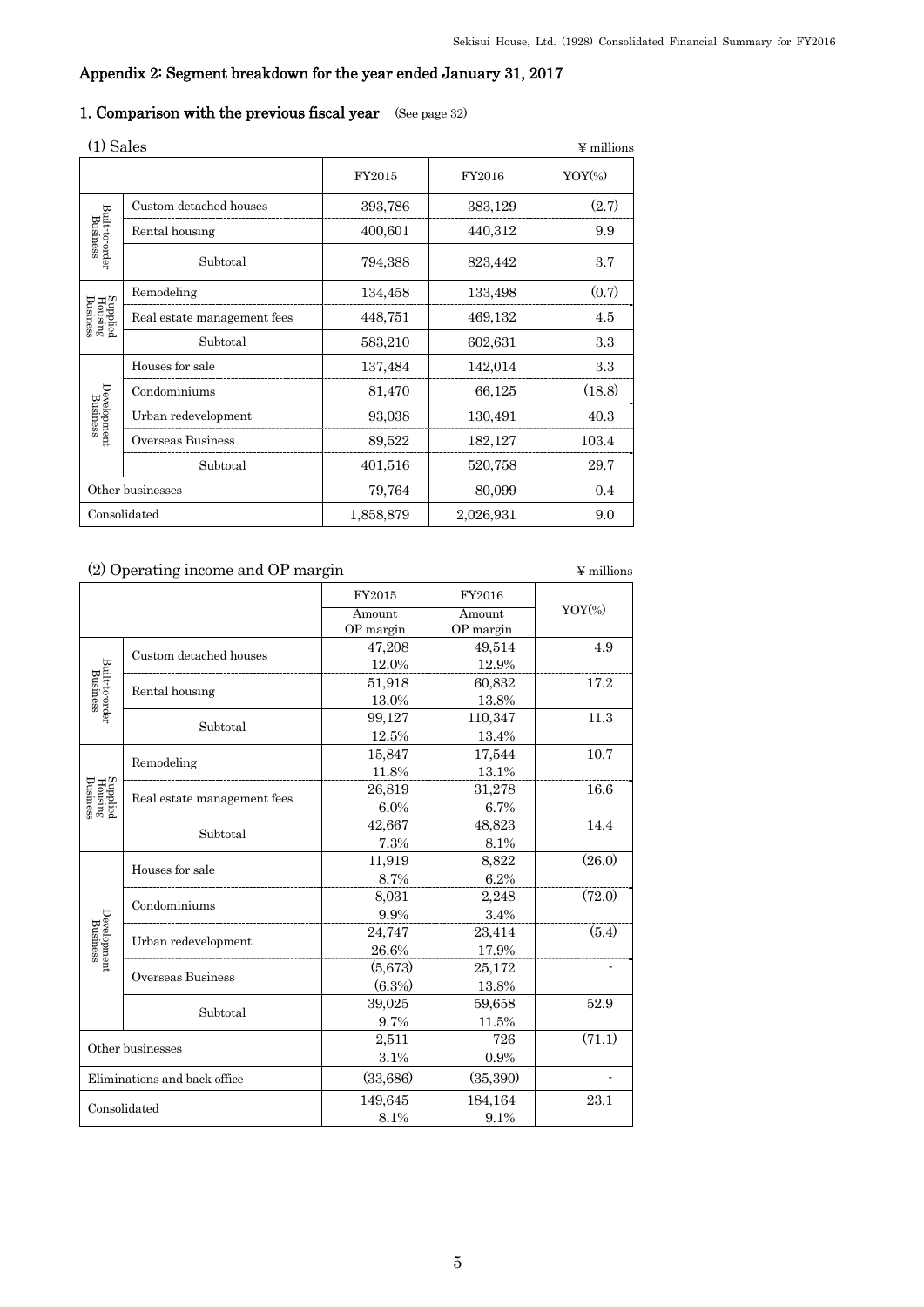|                                 | (3) Orders                  |           |           | $\Psi$ millions      |
|---------------------------------|-----------------------------|-----------|-----------|----------------------|
|                                 |                             | FY2015    | FY2016    | $YOY$ <sup>(%)</sup> |
|                                 | Custom detached houses      | 387,533   | 382,062   | (1.4)                |
| Built-to-orde<br>Business       | Rental housing              | 434,574   | 461,722   | 6.2                  |
|                                 | Subtotal                    | 822,107   | 843,784   | 2.6                  |
|                                 | Remodeling                  | 134,114   | 134,564   | 0.3                  |
| Supplied<br>Housing<br>Business | Real estate management fees | 448,751   | 469,132   | 4.5                  |
|                                 | Subtotal                    | 582,865   | 603,697   | 3.6                  |
|                                 | Houses for sale             | 132,682   | 151,887   | 14.5                 |
|                                 | Condominiums                | 77,756    | 86,474    | 11.2                 |
| Development<br>Business         | Urban redevelopment         | 93,038    | 130,491   | 40.3                 |
|                                 | Overseas Business           | 147,051   | 158,850   | 8.0                  |
|                                 | Subtotal                    | 450,528   | 527,703   | 17.1                 |
|                                 | Other businesses            | 79,090    | 76,841    | (2.8)                |
|                                 | Consolidated                | 1,934,591 | 2,052,026 | 6.1                  |

# (4) Accumulated orders  $$\mathfrak{Y}$$  millions

|                                 |                             | As of<br>January 31, 2016 | As of<br>January 31, 2017 | $YOY$ $(*)$ |
|---------------------------------|-----------------------------|---------------------------|---------------------------|-------------|
|                                 | Custom detached houses      | 209,722                   | 208,655                   | (0.5)       |
| Built-to-orde<br>Business       | Rental housing              | 356,991                   | 378,401                   | 6.0         |
|                                 | Subtotal                    | 566,714                   | 58,7056                   | 3.6         |
|                                 | Remodeling                  | 21,931                    | 22,996                    | 4.9         |
| Supplied<br>Housing<br>Business | Real estate management fees |                           |                           |             |
|                                 | Subtotal                    | 21,931                    | 22,996                    | 4.9         |
|                                 | Houses for sale             | 34,087                    | 43,959                    | 29.0        |
| Development<br>Business         | Condominiums                | 66,348                    | 86,697                    | 30.7        |
|                                 | Urban redevelopment         |                           |                           |             |
|                                 | Overseas Business           | 133,273                   | 109,996                   | (17.5)      |
|                                 | Subtotal                    | 233,709                   | 240,653                   | 3.0         |
|                                 | Other businesses            | 46,363                    | 43,106                    | (7.0)       |
|                                 | Consolidated                | 868,718                   | 893,813                   | 2.9         |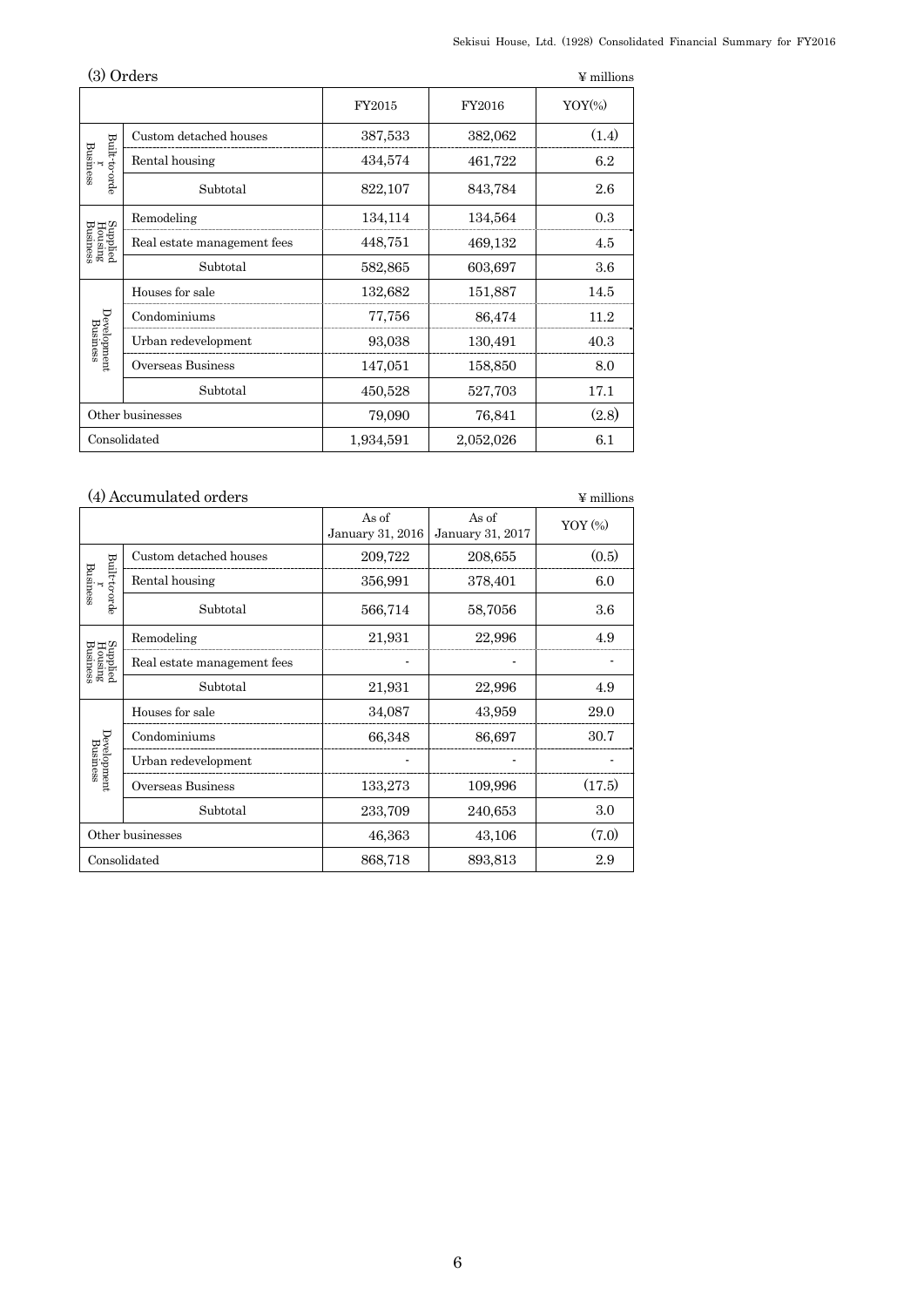## 2. Forecast for next fiscal year

From FY2017, the Company has taken "Overseas Business" out of its Development Business and classified it as a new business model and thus changed its presentation. Therefore, the subtotal of the Development Business model for FY2016 represents the figure after the reclassification.

| $(1)$ Sales                     |                             |           |                 | $\Psi$ millions |
|---------------------------------|-----------------------------|-----------|-----------------|-----------------|
|                                 |                             | FY2016    | FY2017 forecast | $YOY\%$         |
|                                 | Custom detached houses      | 383,129   | 381,000         | (0.6)           |
|                                 | Rental housing              | 440,312   | 446,000         | 1.3             |
| Built-to-order<br>Business      | Subtotal                    | 823,442   | 827,000         | 0.4             |
|                                 | Remodeling                  | 133,498   | 140,000         | 4.9             |
| Supplied<br>Housing<br>Business | Real estate management fees | 469,132   | 488,000         | 4.0             |
|                                 | Subtotal                    | 602,631   | 628,000         | 4.2             |
|                                 | Houses for sale             | 142,014   | 143,000         | 0.7             |
| Development<br>Business         | Condominiums                | 66,125    | 76,000          | 14.9            |
|                                 | Urban redevelopment         | 130,491   | 90,000          | (31.0)          |
|                                 | Subtotal                    | 338,631   | 309,000         | (8.8)           |
|                                 | Overseas Business           | 182,127   | 300,000         | 64.7            |
|                                 | Other businesses            | 80,099    | 80,000          | (0.1)           |
|                                 | Consolidated                | 2,026,931 | 2,144,000       | 5.8             |

## (2) Operating income and OP margin  $\qquad$   $\qquad$   $\qquad$   $\qquad$   $\qquad$   $\qquad$   $\qquad$   $\qquad$   $\qquad$   $\qquad$   $\qquad$   $\qquad$   $\qquad$   $\qquad$   $\qquad$   $\qquad$   $\qquad$   $\qquad$   $\qquad$   $\qquad$   $\qquad$   $\qquad$   $\qquad$   $\qquad$   $\qquad$   $\qquad$   $\qquad$   $\qquad$   $\qquad$   $\qquad$   $\qquad$

|                                 |                              | FY2016    | FY2017 forecast |           |
|---------------------------------|------------------------------|-----------|-----------------|-----------|
|                                 |                              | Amount    | Amount          | $YOY$ (%) |
|                                 |                              | OP margin | OP margin       |           |
|                                 | Custom detached houses       | 49,514    | 48,500          | (2.0)     |
|                                 |                              | 12.9%     | 12.7%           |           |
|                                 |                              | 60,832    | 62,500          | 2.7       |
|                                 | Rental housing               | 13.8%     | 14.0%           |           |
| Built-to-order<br>Business      |                              | 110,347   | 111,000         | 0.6       |
|                                 | Subtotal                     | 13.4%     | 13.4%           |           |
|                                 |                              | 17,544    | 18,000          | 2.6       |
|                                 | Remodeling                   | 13.1%     | 12.9%           |           |
|                                 |                              | 31,278    | 34,000          | 8.7       |
| Supplied<br>Housing<br>Business | Real estate management fees  | 6.7%      | 7.0%            |           |
|                                 |                              | 48,823    | 52,000          | 6.5       |
|                                 | Subtotal                     | 8.1%      | 8.3%            |           |
|                                 | Houses for sale              | 8,822     | 13,000          | 47.4      |
|                                 |                              | 6.2%      | 9.1%            |           |
|                                 |                              | 2,248     | 8,000           | 255.9     |
|                                 | Condominiums                 | 3.4%      | 10.5%           |           |
| Development<br>Business         |                              | 23,414    | 12,500          | (46.6)    |
|                                 | Urban redevelopment          | 17.9%     | 13.9%           |           |
|                                 |                              | 34,485    | 33,500          | (2.9)     |
|                                 | Subtotal                     | 10.2      | 10.8%           |           |
|                                 |                              | 25,172    | 30,000          | 19.2      |
| Overseas Business               |                              | 13.8%     | 10.0%           |           |
|                                 |                              | 726       | 500             | (31.1)    |
|                                 | Other businesses             | 0.9%      | 0.6%            |           |
|                                 | Eliminations and back office | (35, 390) | (35,000)        |           |
|                                 | Consolidated                 | 184,164   | 192,000         | 4.3       |
|                                 |                              | 9.1%      | 9.0%            |           |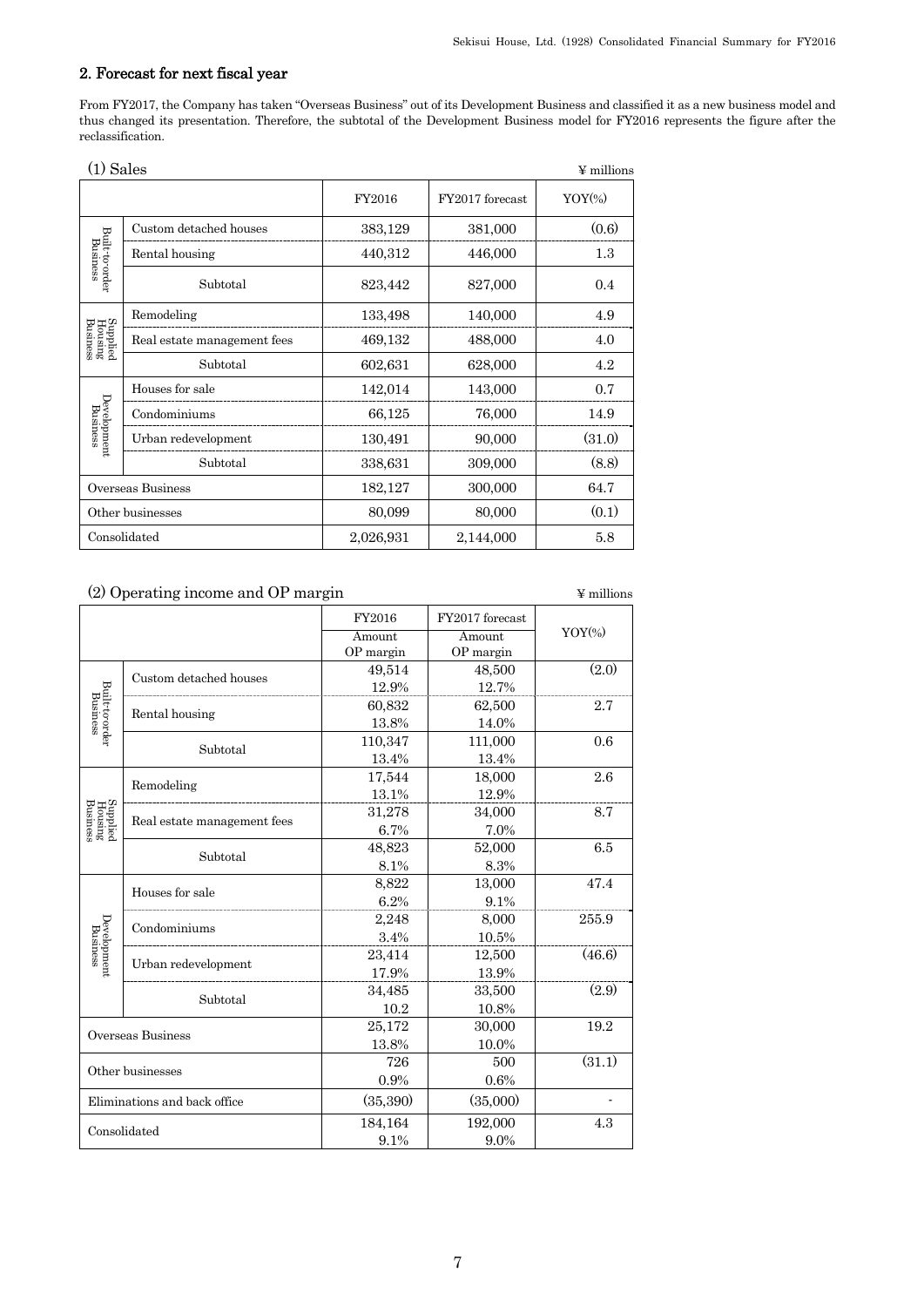|                                 | (3) Orders                  |           |                 | $\Psi$ millions |
|---------------------------------|-----------------------------|-----------|-----------------|-----------------|
|                                 |                             | FY2016    | FY2017 forecast | $YOY$ (%)       |
|                                 | Custom detached houses      | 382,062   | 387,000         | 1.3             |
| Built-to-orde<br>Business       | Rental housing              | 461,722   | 471,000         | 2.0             |
|                                 | Subtotal                    | 843,784   | 858,000         | 1.7             |
|                                 | Remodeling                  | 134,564   | 141,000         | 4.8             |
| Supplied<br>Housing<br>Business | Real estate management fees | 469,132   | 488,000         | 4.0             |
|                                 | Subtotal                    | 603,697   | 629,000         | 4.2             |
|                                 | Houses for sale             | 151,887   | 145,000         | (4.5)           |
| Development<br>Business         | Condominiums                | 86,474    | 80,000          | (7.5)           |
|                                 | Urban redevelopment         | 130,491   | 90,000          | (31.0)          |
|                                 | Subtotal                    | 368,853   | 315,000         | (14.6)          |
|                                 | Overseas Business           | 158,850   | 290,000         | 82.6            |
|                                 | Other businesses            | 76,841    | 80,000          | 4.1             |
|                                 | Consolidated                | 2,052,026 | 2,172,000       | 5.8             |

## (4) Accumulated orders  $$\mathfrak{Y}$$  millions

|                                 |                             | As of<br>January 31, 2017 | As of<br>January 31, 2018<br>forecast | $YOY$ $(*)$ |
|---------------------------------|-----------------------------|---------------------------|---------------------------------------|-------------|
|                                 | Custom detached houses      | 208,655                   | 214,655                               | 2.9         |
| Built-to-orde<br>Business       | Rental housing              | 378,401                   | 403,401                               | 6.6         |
|                                 | Subtotal                    | 587,056                   | 618,057                               | 5.3         |
|                                 | Remodeling                  | 22,996                    | 23,996                                | 4.3         |
| Supplied<br>Housing<br>Business | Real estate management fees |                           |                                       |             |
|                                 | Subtotal                    | 22,996                    | 23,996                                | 4.3         |
|                                 | Houses for sale             | 43,959                    | 45,959                                | 4.5         |
| Development<br>Business         | Condominiums                | 86,697                    | 90,697                                | 4.6         |
|                                 | Urban redevelopment         |                           |                                       |             |
|                                 | Subtotal                    | 130,657                   | 136,656                               | 4.6         |
|                                 | Overseas Business           | 109,996                   | 99,996                                | (9.1)       |
| Other businesses                |                             | 43,106                    | 43,106                                |             |
|                                 | Consolidated                | 893,813                   | 921,813                               | 3.1         |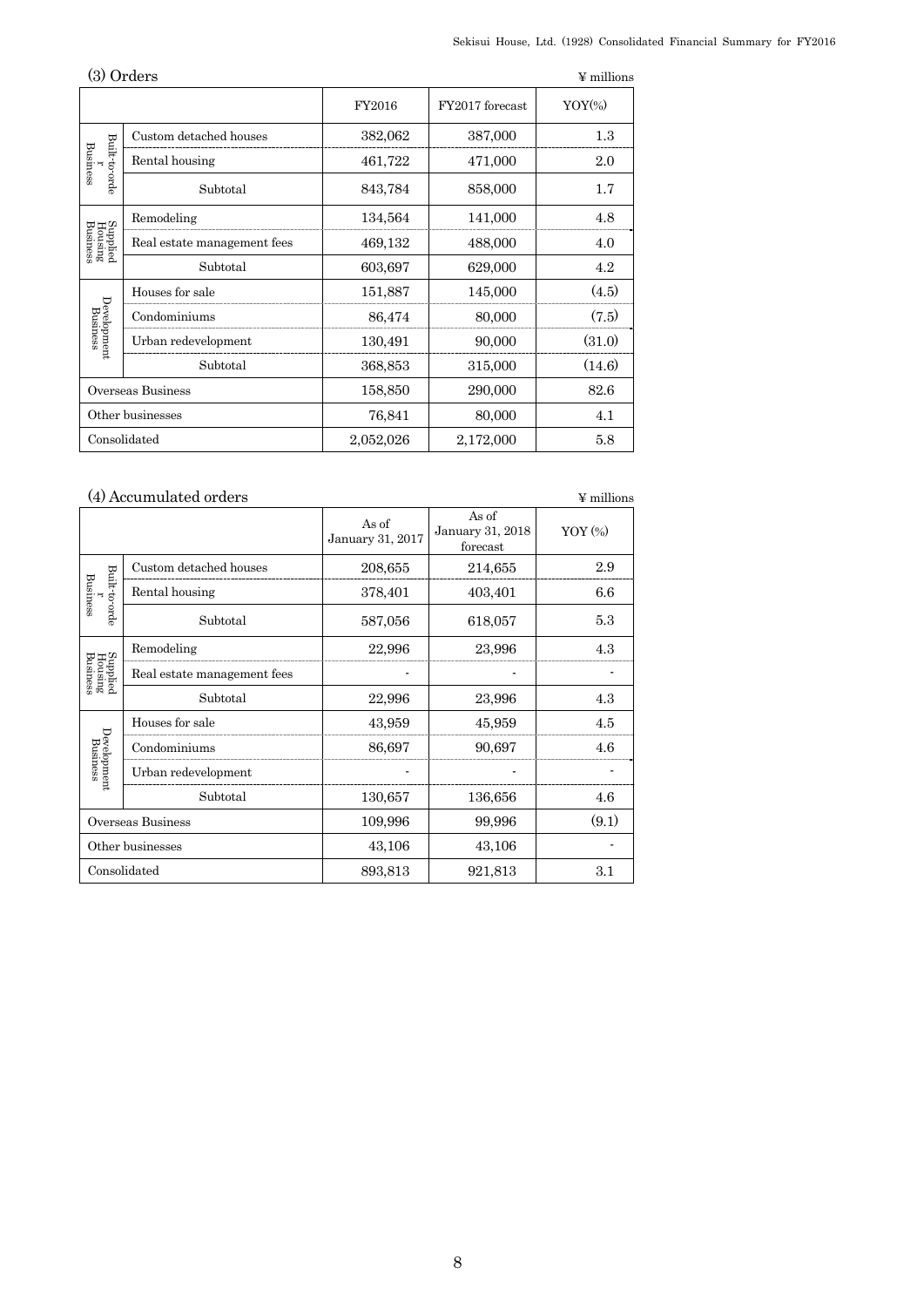## 1. Analyses of Business Results and Financial Position

## (1) Analysis of Business Results

## (Review of Business Performance)

During the consolidated fiscal year under review, the Japanese economy remained firm, reflecting the modest improvement of corporate earnings and strong consumer spending, although corporate capital spending remained sluggish. The outlook for the overseas economy remained unpredictable due to uncertainty over the impact of movements in association with Brexit, slowing economic growth in emerging Asian economies, and financial policies in various countries, among other factors.

In the housing market, meanwhile, people's interest in the acquisition of their own homes remained strong, reflecting declines in mortgage rates primarily as a result of the negative interest measures taken by the Bank of Japan and additional government measures to stimulate purchases of homes, as well as the continuing trend of improvements in the employment and income environments. Demand remained strong in the rental housing market, mainly in urban areas, reflecting asset utilization in response to the revision of inheritance taxes enforced in January 2015.

Under these circumstances, the Company continued to develop its business in the final year of the medium-term management plan formulated in 2014, while expanding the housing and residential-related businesses as a whole group and seeking to develop new markets, according to the brand vision "SLOW & SMART" and the Group's basic direction of "Strengthening synergies in the Group and taking on new challenges in the 'residential'-related business." In the Custom Detached Houses and Rental Housing Businesses, the Company launched new products and worked to strengthen its proposal-making capability and construction capability, while holding sales promotion events nationwide, including Sumai no sankan-bi (visits to model houses) and Sha Maison Festa, to win orders leveraging the establishment of a solid position as a top-ranking brand. In the Remodeling Business, the Company divided Sekisui House Remodeling Ltd., a company in charge of sales for the owners of custom detached houses, into three companies to strengthen their proposal-making capabilities through more community-oriented services.

In Higashi-Matsushima Disaster-Ready Smart Eco-Town, which was jointly developed with the city of Higashi-Matsushima, Miyagi Prefecture, the construction of Japan's first smart, micro-grid-based, electronic management system that provides electricity to disaster public housing and peripheral hospitals and public facilities was completed, and the system began operation.

In addition, as part of its efforts to expand its residential-related businesses, the Company decided to develop businesses related to hotels for inbound visitors and extended-stay luxury serviced apartments.

As for other matters, a decision was made to make the Sekisui House Type-A, which was constructed by the Company in 1963, the first tangible cultural property (building) to be registered as a pre-fabricated house in the country. The registration shows that the Sekisui House Type-A has been recognized as the first full-fledged industrialized house that reflects certain aspects of the post-war housing industry.

To contribute to society by promoting art and culture, the Company opened the Koji Kinutani Tenku Art Museum in December, which will display the works of Koji Kinutani, the leading affresco artist in Japan, in the Umeda Sky Building, where the Company's head office is located.

The Company was also selected as a Nadeshiko brand (the third time) and a Competitive IT Strategy Company (second consecutive year), both of which are jointly defined by the Ministry of Economy, Trade and Industry and the Tokyo Stock Exchange. The Nadeshiko brand award recognizes the Company as a firm that promotes the advancement of women in the workplace, while the Competitive IT Strategy Company award identifies the Company as one which promotes the positive use of IT for enhancing medium- to long-term corporate value and reinforcing competitiveness.

As a result of these business activities, the Company achieved business results that surpassed the mid-term management plan covering the fiscal years through the fiscal year ended January 31, 2017.

Net sales in FY2016 amounted to ¥2,026,931 million (up 9.0%). Operating income amounted to ¥184,164 million (up 23.1%), ordinary income to ¥190,989million (up 18.9%), net income to ¥121,853 million (up 44.5%).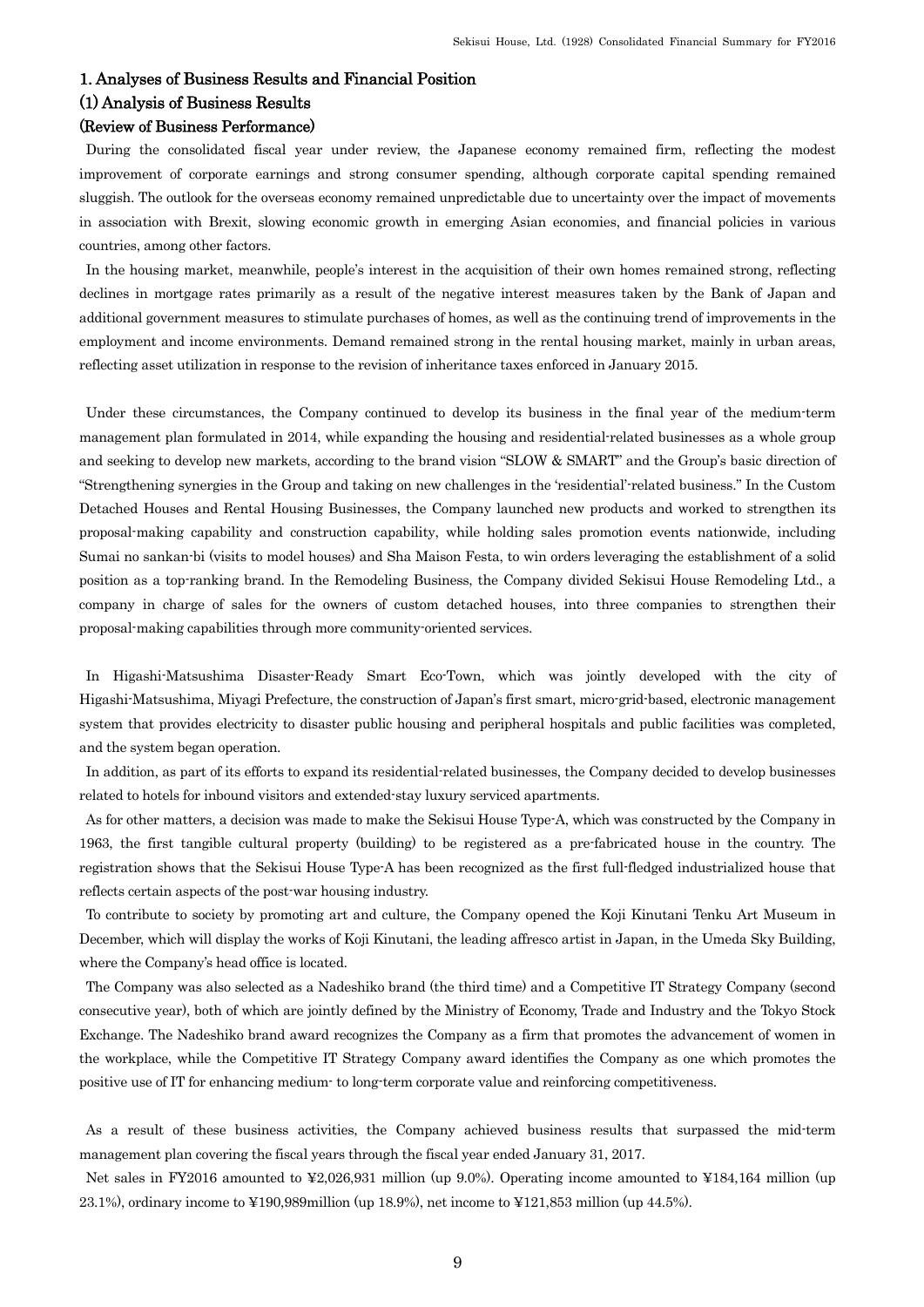Business results by segments are as follows.

#### <Built-to-Order Business>

#### (Custom Detached Houses Business)

In the Custom Detached Houses Business, The Company promoted sales of zero energy houses (Green First Zero of Sekisui House, Ltd.), which aim to achieve a Zero Energy Balance while maintaining a comfortable lifestyle by reducing energy consumption through extensive heat insulation and LED lighting facilities and by generating energy with solar power, among other measures. The Company also promoted sales of houses using original exterior walls, such as DYNE CONCRETE of the IS SERIES steel-frame house and the BELLBURN earthenware walls of the wood-framed SHAWOOD-HOME house. In urban areas, the Company focused its efforts on sales of 3- and 4-story heavy steel-framed detached houses to offer enhanced flexibility in terms of layout, addressing diverse needs such as multi-family homes.

The Company launched new products to expand sales. The new products include Gravis Stage, the highest quality product in the wood-framed SHAWOOD series, which employs Clear View Design emphasizing open space, and Gravis Lian, whose standard models use domestically produced timbers such as Akita Cedar and Yoshino Cedar for pillars, in collaboration with timber production areas nationwide.

Sales in the Custom Detached Houses Business amounted to ¥383,129 million (down 2.7% from the previous fiscal year), and operating income to ¥49,514 million (up 4.9%).

#### (Rental Housing Business)

In the Rental Housing Business, the Company worked to expand sales of 3- and 4-story rental houses. The Company worked to boost orders by proposing attractive rental houses, which is expected to lead to stable management in the long term, through area marketing that makes the most of the Group's advantages, including collaboration with the Sekiwa Real Estate companies. Consequently, sales made steady progress for the Company's three- and four-story rental houses that feature specifications similar to those of hotels, such as high-quality common areas, as well as the possibility of making flexible proposals due to advanced design adaptability.

In the Platinum Business, which offers comfortable, luxurious living environments for elderly people, the Company promoted sales with a focus on houses with support services for the elderly. The Company is one of the largest operators of those houses in the industry in terms of the number of registered units.

In addition, the Company entered into a business collaboration with Waqoo Project Co., Ltd. for the "Shukubo" creation business and engaged in the design and construction of accommodation facilities offering shrine or temple experiences that have recently attracted attention both in Japan and abroad. By doing so, the Company stepped up its efforts to meet the increase in inbound visitor demand.

For the Rental Housing Business amounted to ¥440,312 million (up 9.9% from the previous fiscal year), and operating income to  $\text{\textless}=60.832$  million (up 17.2%).

### <Supplied Housing Business>

#### (Remodeling Business)

In the Remodeling Business, the Company, while working to strengthen its sales structure, proactively promoted the renovation business that enhances the value of houses through large-scale renovation works to suit purposes such as new lifestyles and energy-saving renovations, while making proposals for the remodeling of Sha-Maison, a rental building whose number of managed units is increasing at a stable pace.

The Company stepped up its proposals of condominium renovations. It started to provide RENOVETTA, condominium renovations in collaboration with product designer Toshiyuki Kita.

Sales in the Remodeling Business amounted to ¥133,498 million (down 0.7% from the previous fiscal year), and operating income to ¥17,544million (up 10.7%).

#### (Real Estate Management Fees Business)

In the Real Estate Management Fees Business, the number of units of Sha-Maison low-rise rental apartments for block leasing and management by Sekiwa Real Estate companies enjoyed steady growth, attributable to steady progress in their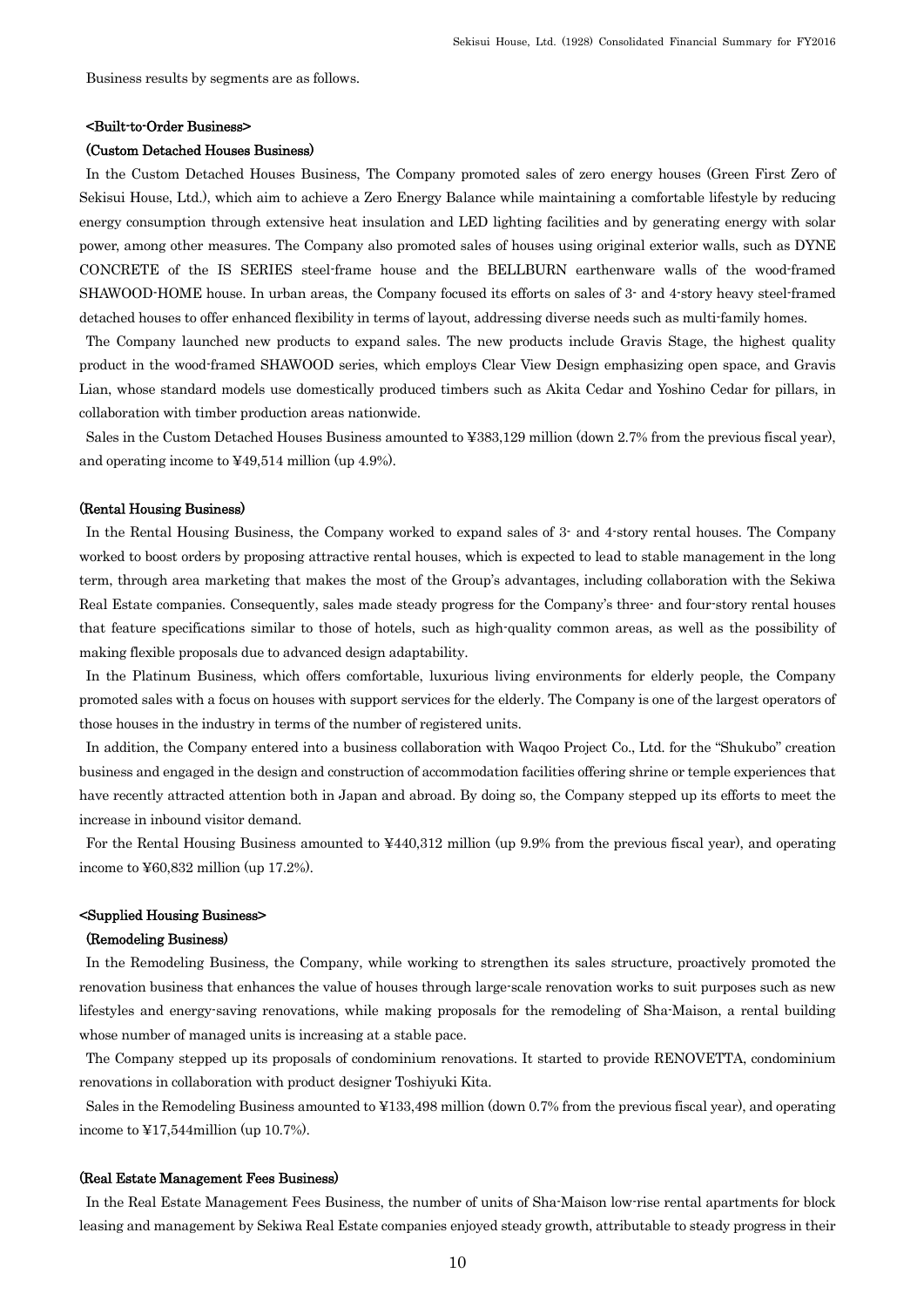supply in the Rental Housing Business. In addition, occupancy rates remained high, reflecting increased demand in urban areas, enhanced cooperation in the Group to encourage occupancy, and efforts to advance penetration of the Sha-Maison brand.

Sales in the Real Estate Management Fees Business amounted to ¥469,132 million (up 4.5% from the previous fiscal year) and operating income to ¥31,278 million (up 16.6%).

## <Development Business>

### (Houses for Sale Business)

In the Houses for Sale Business, sales remained strong as the Company continued to procure land actively, as well as due to such efforts as the holding of "Machinami sankan-bi" promotional events. It also promoted the creation of high-quality towns that can be passed on to future generations through support activities conducted jointly with the inhabitants for the establishment of communities, while adopting the concept of "beauty that blooms with time," the creation of high-grade social stock that is richly verdant and will become more attractive over time.

Sales in the Houses for Sale Business amounted to ¥142,014 million (up 3.3% from the previous fiscal year), and operating income to ¥8,822 million (down 26.0%).

#### (Condominium Business)

In the Condominium Business, the construction of Grande Maison Kyoto Oike-Dori (Nakagyo-ku, Kyoto) was completed and all the units were sold. Orders remained steady for new properties for sale, such as Grande Maison Motosumiyoshi (Nakahara-ku, Kawasaki-City), and the delivery of condominium units proceeded as planned.

It also opened a showroom for Grande Maison Egota no Mori, a condominium for sale promoted in the project for Nakano-ku, Tokyo called the Egota no Mori Project, which involves the development of large-scale mixed-use facilities.

The Company also decided to promote sales of zero energy houses in a high-quality condominium scheduled to be completed in the spring of 2019 (in Nagoya) for the first time in Japan.

Sales in the Condominium Business amounted to ¥66,125 million (down 18.8% from the previous fiscal year), and the operating income was ¥2,248 million (down 72.0%), primarily attributable to the revaluation of some properties.

## (Urban Redevelopment Business)

In the Urban Redevelopment Business, the occupancy rates of properties owned by the Sekisui House Group, such as office/commercial buildings and Prime Maison rental houses, remained firm. The Company sold three properties, including Garden City Shinagawa Gotenyama which it owned, to Sekisui House Reit, Inc. It also sold Prime Maison Shirokane-Takanawa and other properties to Sekisui House SI Residential Investment Corporation.

Sales in the Urban Redevelopment Business amounted to ¥130,491 million (up 40.3% from the previous fiscal year) and operating income to ¥23,414 million (down 5.4%).

### (Overseas Business)

In the United States, sales of subdivisions including One Loudoun (Washington, D.C.) were strong. In rental housing development, which the Company developed from FY2013, the Company started to sell properties in Portland and Seattle. While in Australia, the Company made progress in delivery of condominium units in Royal Shores (Sydney) and Wentworth Point (Sydney). In China, orders were strong. The Company commenced the delivery of new condominiums in Suzhou City, which contributed to earnings. In Singapore, commercial facilities made a grand opening in Punggol Water Town in April.

Sales in the Overseas Business amounted to ¥182,127 million (up 103.4% from the previous fiscal year) and operating income to ¥25,172 million.

### <Other Businesses>

In the Exterior Business, the Company proactively made proposals on unique landscaping and external facilities including the "Gohon no ki" landscaping concept, in which garden trees are selected from trees that are native to each area and domestic species that adapt to local climates, for rental houses and condominiums, not to mention custom detached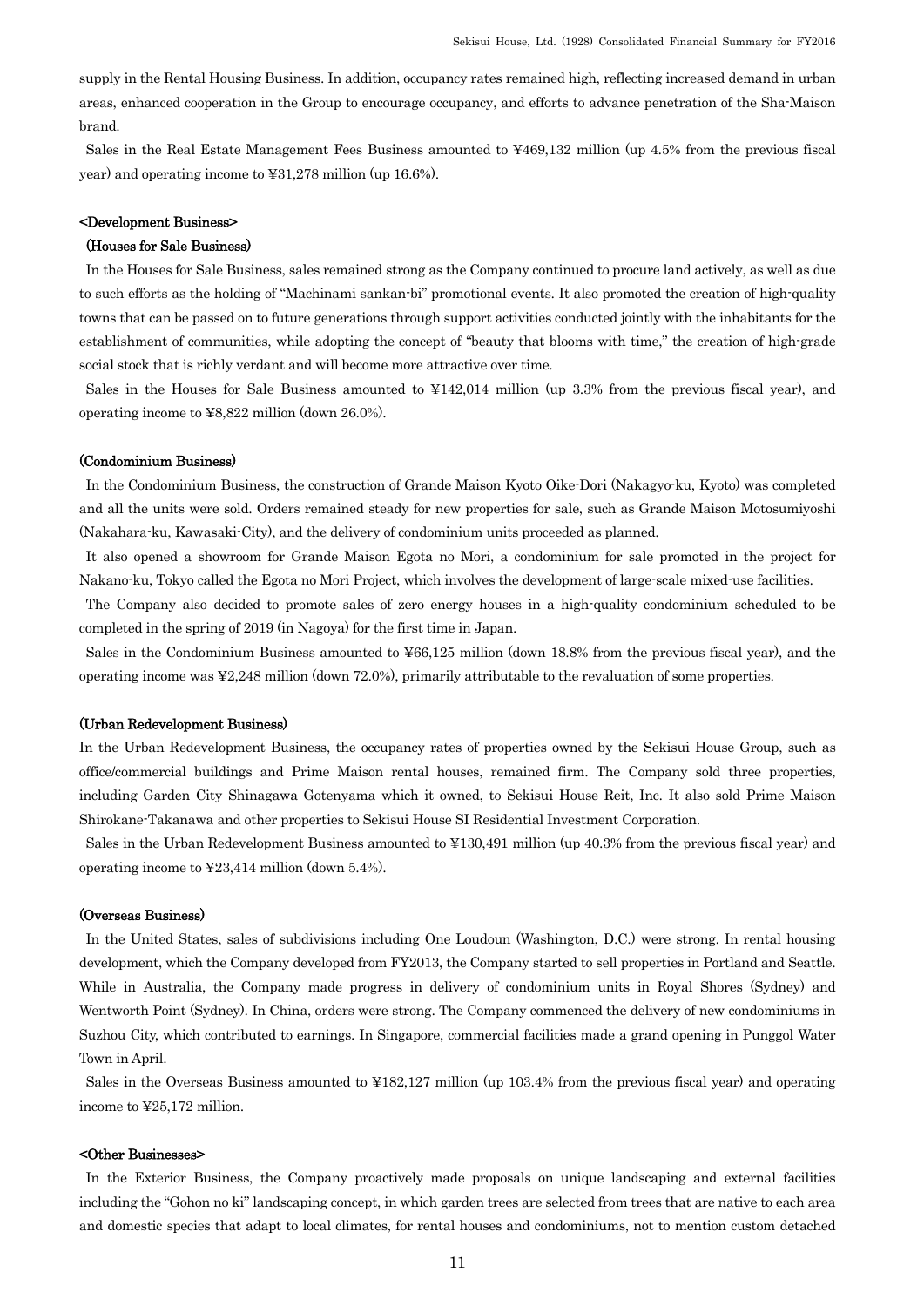### houses.

Sales in the Other Businesses amounted to ¥80,099 million (up 0.4% from the previous fiscal year), and operating income to ¥726 million (down 71.1%).

### (Future Outlook)

The Japanese economy is expected to recover moderately amid continued improvements in corporate earnings and the employment and income environments, despite concerns over the impact of the uncertain global economic climate.

In the housing market, demand will remain strong due mainly to low mortgage rates and government support measures for housing construction and remodeling, notwithstanding the slow recovery of personal consumer confidence.

In this environment, the Company will build a foundation for its residential-related business under its new mid-term management plan. Throughout the Sekisui House Group, it will promote measures to help create high-quality housing stock for custom detached houses, rental houses, remodeling, etc., while expanding its business areas utilizing materials shipped from its factories. In addition, the Company will focus on expanding its overseas business, which has grown into one of its major pillars.

For the fiscal year ending January 31, 2018, the Company forecasts consolidated net sales of ¥2,144,000 million (up 5.8% from the current fiscal year under review), consolidated operating income of ¥192,000 million (up 4.3%), consolidated ordinary income of ¥196,000 million (up 2.6%), and net income attributable to owners of parent of ¥128,000 million (up 5.0%).

## (2) Analysis on Financial Position

Total assets increased by ¥155,100 million to ¥2,184,895 million at the end of the fiscal year under review, primarily owing to the increases in real estate for sale. Liabilities increased by ¥105,264 million to ¥1,066,630 million, mainly due to the issue of bonds payable. Net assets increased by ¥49,836 million to ¥1,118,264 million chiefly due to the posting of net income, despite the payment of dividends, the acquisition of treasury stock and a decrease in foreign currency translation adjustment.

Net cash provided by operating activities was ¥115,820 million (a year-on-year increase of ¥69,935 million in net cash provided), primarily due to posting of income before income taxes and non-controlling shareholders' interests and the increase in accounts payable.

Net cash used in investing activities was ¥107,397 million (a year-on-year decrease of ¥31,230 million in net cash provided), mainly reflecting the purchase of property, plant, and equipment.

Net cash used in financing activities was ¥5,511 million (a year-on-year decrease of ¥26,572 million in net cash provided), owing mainly to the issuance of bonds.

Consequently, cash and cash equivalents at the end of the fiscal year under review amounted to ¥204,701 million, increasing by ¥12,363 million from the end of the previous fiscal year.

|                                           | FY2012 | FY2013 | FY2014 | FY2015 | FY2016 |
|-------------------------------------------|--------|--------|--------|--------|--------|
| Equity ratio $(\%)$                       | 52.4   | 52.6   | 55.4   | 52.1   | 50.5   |
| Equity ratio based on market price $(\%)$ | 43.9   | 55.5   | 55.3   | 64.7   | 57.8   |
| Debt service coverage ratio<br>(years)    | 3.3    | 3.7    | 3.0    | 9.3    | 4.2    |
| Interest coverage ratio (times)           | 31.1   | 26.2   | 52.6   | 31.7   | 44.6   |

## (Reference) Trend in cash flow pertinent indicators

(Note) Equity ratio = equity / total assets

Equity ratio based on market price = market capitalization / total assets

Debt service coverage ratio = interest-bearing debt / cash flow

Interest coverage ratio = Cash flow / interest paid

1. All indicators are calculated from consolidated financial data.

2. Market capitalization = share price at end of period × number of shares outstanding (exclusive treasury stock)

3. Cash flow from operating activities is used for calculation.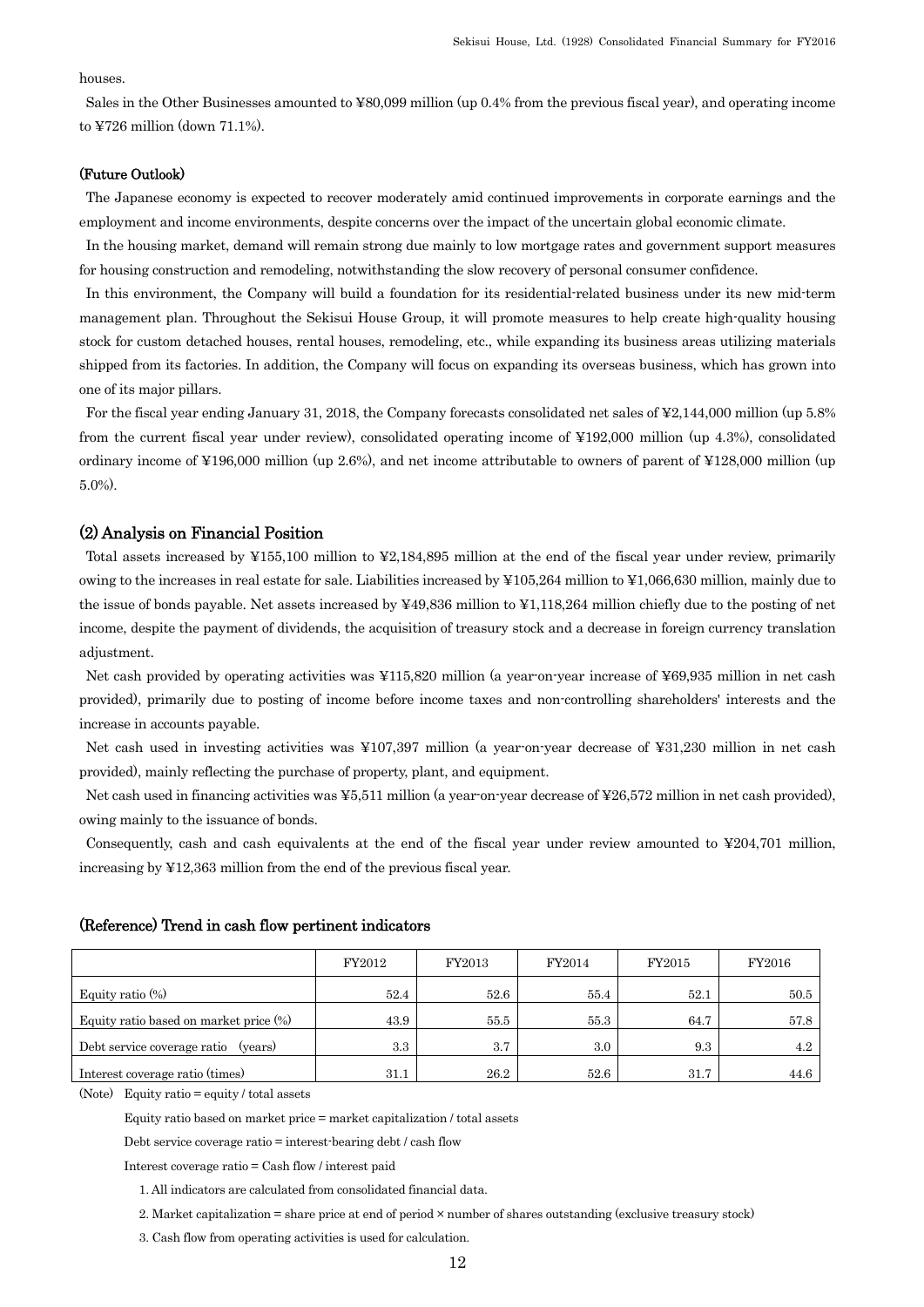4. Interest-bearing debts include all debts subject to interest payments within the liabilities shown on the consolidated balance sheet. Note that this debt also includes interest-free bonds with subscription rights to shares.

## (3) Basic Policy on Profit Distribution, Dividend for the Current and Next Fiscal Years

The Company regards the maximization of shareholder value as one of the most important management issues. Accordingly, the Company will strive to enhance the shareholder return by increasing earnings per share through sustainable business growth and by improving asset efficiency. In doing so, it will take into comprehensive account the status of profits and cash flows in each fiscal year and future business development, among other factors, as well as making growth investments, implementing a shareholder return targeting a dividend payout ratio of 40% over the medium and long term, and acquiring and canceling its own shares in a timely manner.

For the year ended January 31, 2017, we paid an interim dividend of ¥32 and plan to pay out a year-end dividend of ¥32.

For the next fiscal year ending January 31, 2018, we plan to pay out an interim dividend of ¥37 and a year-end dividend of ¥38, totaling ¥75 for the full year.

## (4) Risk factors

This section contains an overview of the major business-related risks and other risks facing Sekisui House, Ltd. and its Group companies (the Group) that could have material bearing on the decisions of investors. These risks include potential risks for the future, which the Group deems to be risks as of the day when these financial statements are issued.

#### (1) Changes in operating environments

Since the Group's main area of business is housing, its business is vulnerable to trends in private consumption, interest rates, land prices, the government's housing-related policies and taxation system, fluctuations in rents caused by these trends, and trends in local economies. Changes in these operating environments could have a negative impact on the Group's business performance.

#### (2) Natural disasters, etc.

A major natural disaster can incur a large amount of costs for the Group, including those for initial response and subsequent support activities such as inspection and emergency measures for customers' buildings, as well as those for the repair of damaged equipment and facilities of the Group, real estate for sale, and buildings under construction. Such an occurrence could have a negative impact on the Group's business performance.

#### (3) Price rise of raw and other materials

A sharp price hike in steel and timber (the Group's main structural elements), as well as fluctuations in oil prices and foreign exchange, can lead to a rise in the purchasing prices of raw and other materials. Such an occurrence could have a negative impact on the Group's business performance.

### (4) Assets held by the Group

Securities, real estate for sale, noncurrent assets, and other assets held by the Group can suffer impairment or loss from revaluation due to a decline in market value, etc. Such an occurrence could have a negative impact on the Group's business performance and financial position.

#### (5) Quality control

The Group makes its best effort to assure the quality of its products and services. Should the Group be held liable for defect warranty to a degree beyond expectation, however, the Group may incur a large amount of expenses and suffer the major degradation of its reputation. Such an occurrence could have a negative impact on the Group's business performance.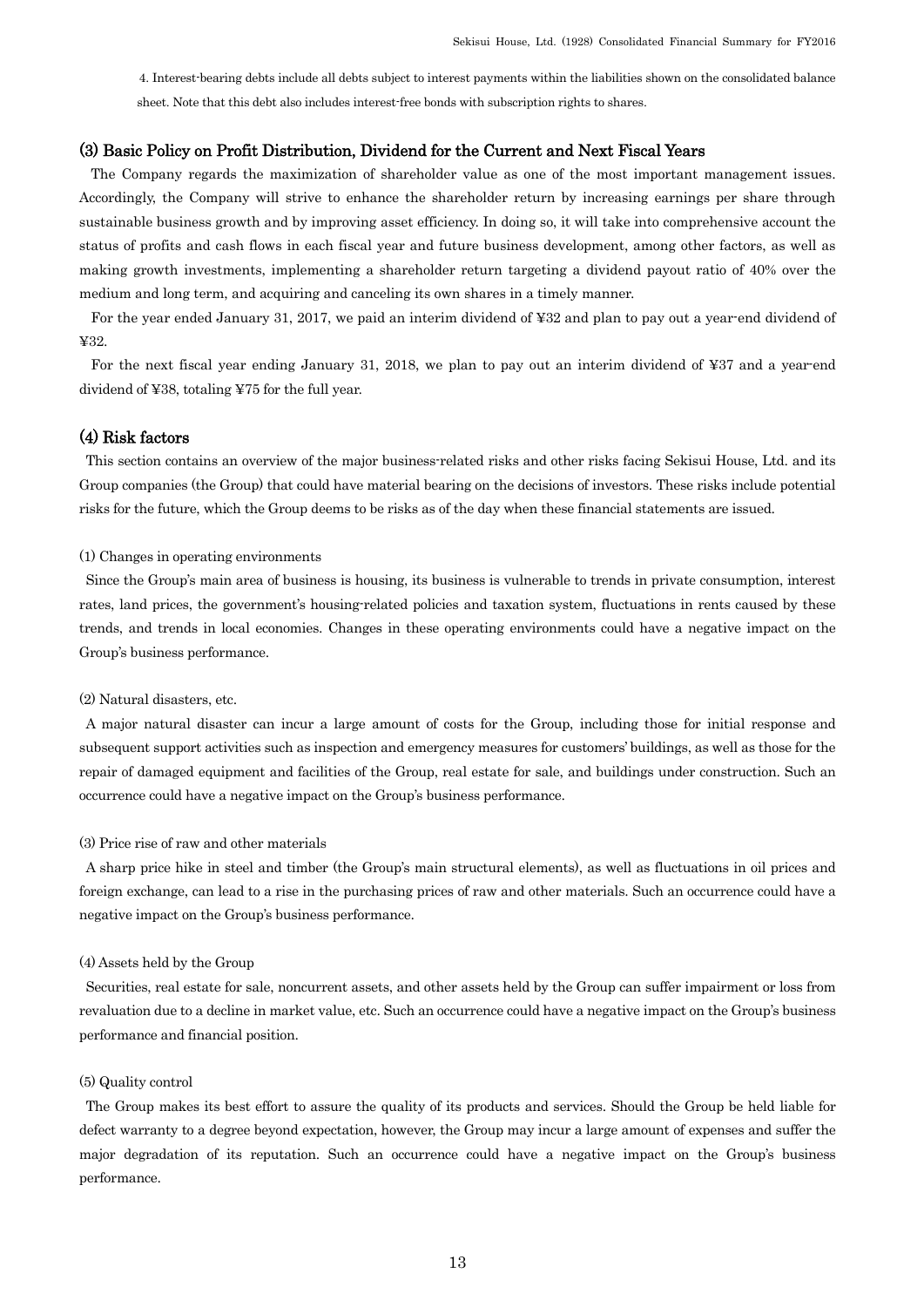#### (6) General legal and regulatory risks

The Group secures the appropriate business permits and licenses under the Building Lots and Buildings Transaction Business Law, Construction Industry Law, Architect Law, and other applicable laws in Japan, and operates in conformity with the laws and regulations related to land transaction, labor relations, environmental management, and other business undertakings. In the event that these laws and regulations should be revised or repealed, new legal regulations be established, or the Group infringe upon laws or regulations, the Group's business performance could be negatively affected.

### (7) Overseas business

The Group is engaged in housing-related business overseas. Unforeseeable changes in social and economic conditions, including trends in laws, regulations, and taxation systems in the respective countries could have a negative effect on the Group's business performance.

#### (8) Protection of privacy

Because of the nature of its business, the Group handles a large volume of customer data. The Group makes extra efforts to protect such personal information. Leakage, etc. of such personal information would significantly damage the Group's reputation and credit, and thus could have a negative impact on the Group's business performance.

#### (9) Retirement benefit obligations

The amount of the Group's employee retirement costs and obligations is calculated based on assumptions used in the relevant actuarial calculations, such as the discount rate, and the assumed rates of return on pension assets. In the event of any revisions to these actuarial assumptions, or in case estimates based on the assumed rates on return should differ materially from actual results, the Group's business performance and its financial position could be negatively affected.

### (10) Computer viruses

In order to perform its operations efficiently, the Group makes aggressive use of information technology. The unforeseeable occurrence of computer viruses could have a negative impact on the Group's business performance.

#### (11) Preventive measures against takeover bids

We do not deny third parties' acquisition of our stock as a part of sound economic activities and the subsequent transfer of controlling interest resulting from the exercise of shareholders' rights.

However, we believe that it is necessary to carefully examine any purchase of our stock in a bid to acquire large interest or its offer in terms of the purchaser's business lines and plans, past investment operations, as well as the legitimacy of the purchase, so that we may determine whether the purchase or its offer will help increase our corporate value and contribute to the common interests of our existing shareholders and any and all impacts upon each of our stakeholders.

At this point in time, we are not observing any concrete cases of such a purchase or its offer, and so do not plan to draw up in advance any anti-takeover measures, which will be taken once such a purchaser is identified. Nevertheless, we will always watch the movements of our stock carefully, and, once we have identified a party who intends to acquire a large interest in the company, we will immediately take any and all actions that we deem to be most appropriate, fulfilling the natural duties entrusted to us by our shareholders and investors.

In more concrete terms, we will invite outside specialists to examine and assess the identified purchase or its offer, and negotiate with the purchaser. Should we conclude that the purchase or its offer would damage our corporate value or threaten the common interests of our existing shareholders, we will make prompt decisions as to the need of concrete preventive measures and their contents, and position ourselves to put them into action.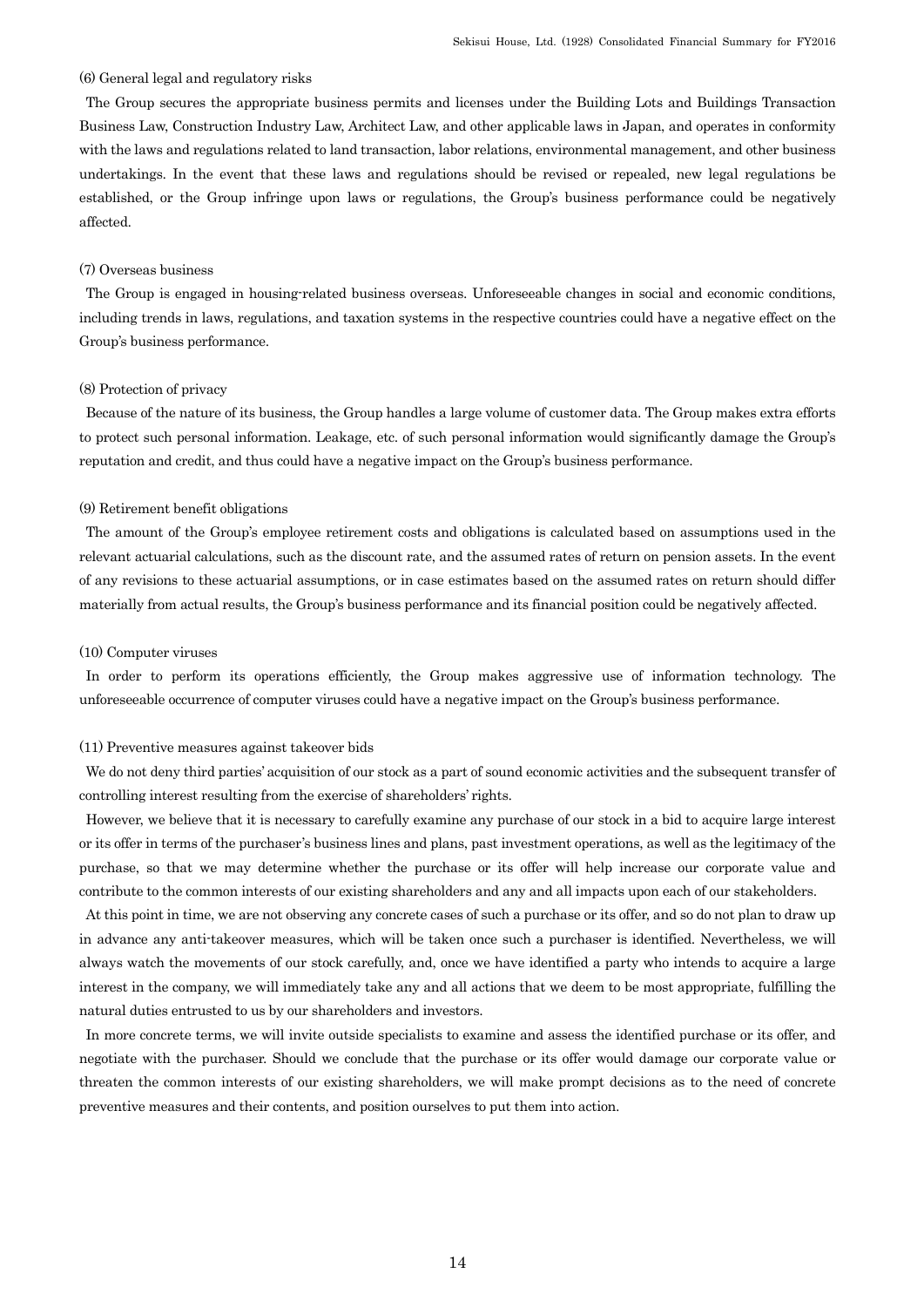## 2. Outline of the Sekisui House Group

The Sekisui House Group consists of Sekisui House, Ltd., 225 subsidiaries, and 26 affiliates. Sekisui House group companies are involved in the contract design, construction, and letting of prefabricated houses. They also buy and sell, act as agents for, lease and manage real estate.

The position of each company within the Group is illustrated below.

The following nine sections classify each business division as they are classified in the 'Segment Information' section.

Main group companies within the reporting segments are shown in the chart of business activities.

(1) Custom Detached Houses Business

This division designs, constructs, and contracts for sale detached houses

(2) Rental Housing Business

This division designs, constructs, and contracts for sale rental housing, medical and nursing care facilities, and other buildings.

(3) Remodeling Business This division is involved with renovating housing.

(4) Real Estate Management Fees Business This division leases, manages, maintains, and brokerages real estate.

(5) Houses for Sale Business

This division sells houses and real estate, and designs, constructs, and contracts for sale houses on residential land for sale.

(6) Condominiums Business This division sells condominiums.

(7) Urban Redevelopment Business

This division develops office buildings, commercial facilities, and other facilities, and manages and maintains its own properties.

## (8) Overseas Business

This division contracts for sale detached houses, sells houses and real estate, and develops facilities, including condominiums and commercial facilities, in overseas markets.

(9) Other Businesses

This division is involved in exterior business, etc.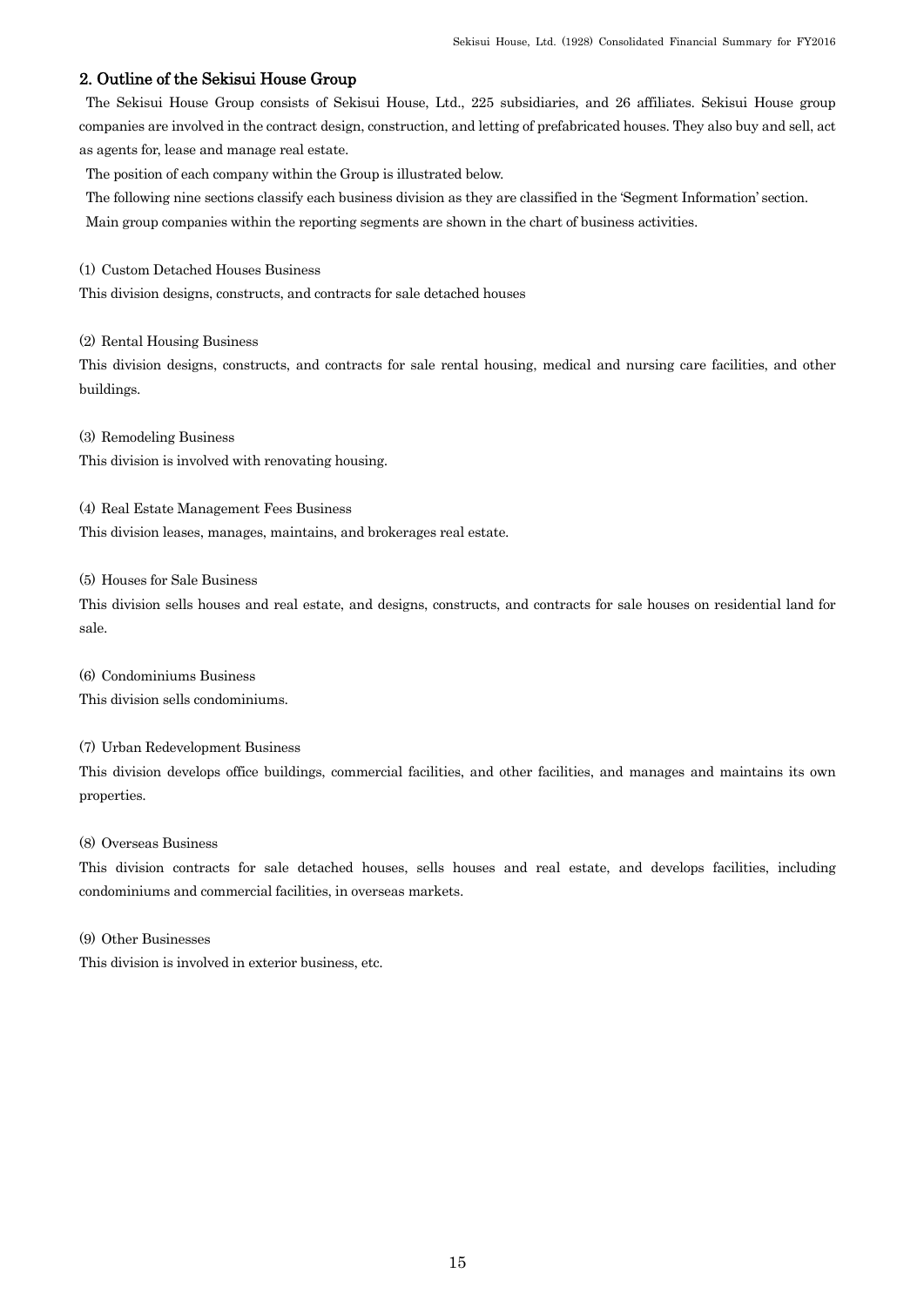The following chart shows the position of the group companies within each business segment.

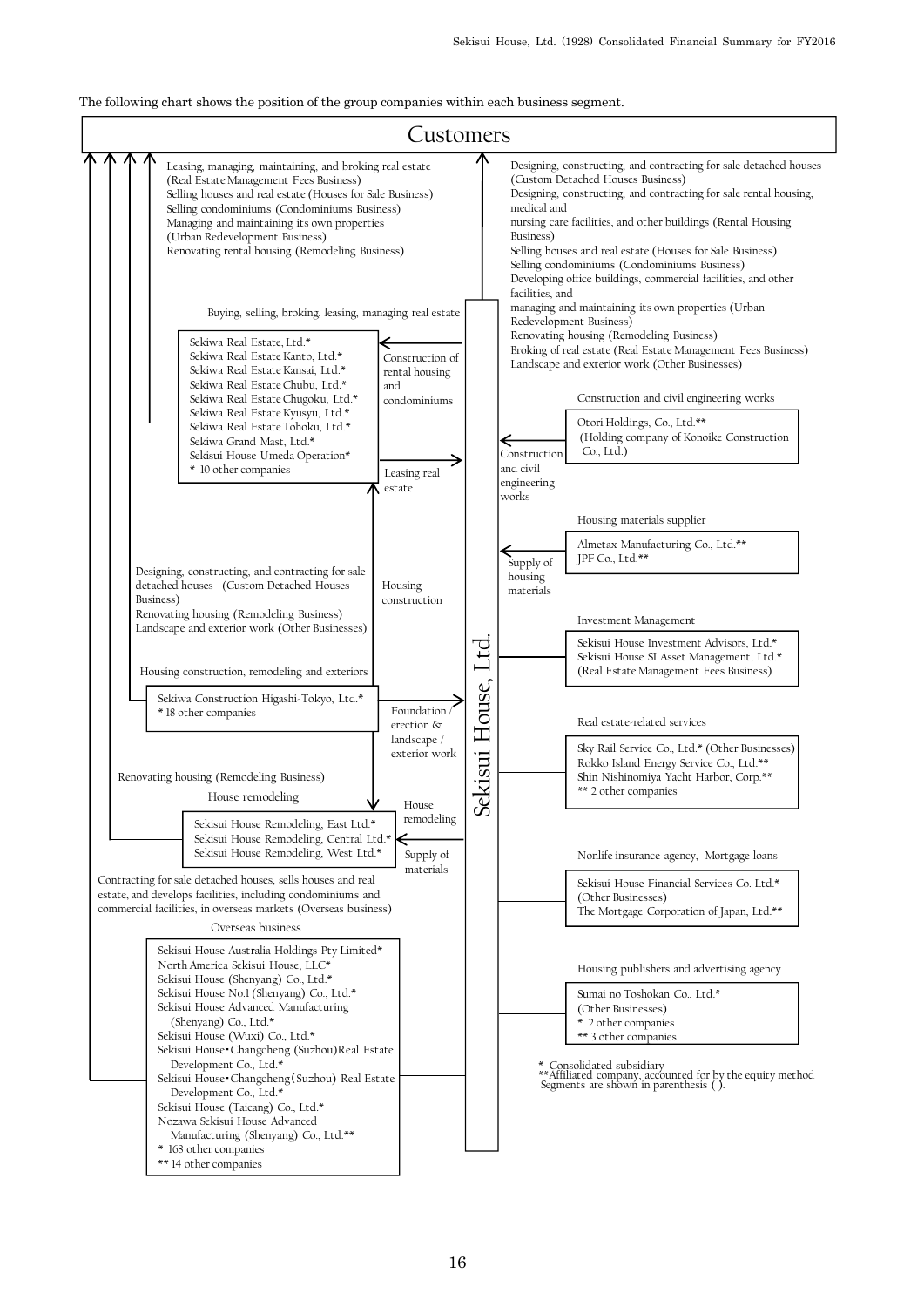## 3. Management Policy

## (1) Basic Management Policy

Since the establishment of Sekisui House we have aimed to create homes and environments with individuality and warmth, as a leading producer of housing in Japan. Providing first class product quality and technical skills is essential, and we aim every day to reflect our philosophy of `love of humanity` by creating houses that bring satisfaction to our customers. In the future, through rigorous quality control we aim to continue to raise customer satisfaction and to provide full after service to our customers. Housing is characterized by a very long product life and we believe that steadily pursuing these values in our business activities creates a powerful framework of trust that is the key to long-term growth and an essential element of our business. Further our basic stance is that true management of a company is borne out of three concepts: customer satisfaction, shareholder satisfaction and employee satisfaction and we must also fulfill our obligations as a corporate citizen while considering the stability and investment required to ensure continued long term growth while making determined efforts to expand our business.

## (2) Targeted Performance Indicators

In order to promote business efficiency we aim to take opportunities to strengthen our balance sheet and raise asset efficiency in each of our businesses. As a result of such efforts, we aim to improve our returns on assets and equity, with specific targets of 10% for both ROA and ROE.

### (3) Medium and Long- term Business Strategy

In addition to bringing a wide range of leading-edge technologies and lifestyle proposals that it has worked on to date together under the unified brand vision "SLOW & SMART," in its business management policy the Company has also pursued a growth strategy focused on the "residential" domain, and advanced operations based on its three business models: the Built-to-Order Business, the Supplied Housing Business, and the Development Business. In March 2017, in an effort to further expand its business operations, the company also formulated a new mid-term management plan for the period up until the fiscal year ending January 31, 2021.

The new mid-term management plan sets the basic policy of building a foundation of "residential" related businesses towards BEYOND 2020. In addition to bolstering our residence and residential-related businesses, the management plan also highlights the expansion of new business domains utilizing the Company's factory shipping elements, and identifies the international business operations (which the Company launched in 2009) as one of the major pillars of our business. In accordance this medium-term management plan, we will continue to proactively promote the spread and popularization of high value-added residences and residential environments, based on our four business models.

### Built-to-Order Business (Custom Detached Housing / Rental Housing)

The Group will continue to promote the dissemination and sales expansion of Green First Zero (Net Zero Energy House), which has been leading the industry, and will strengthen the product appeal of the IS Series, the steel frame house with the Company's original exterior wall Dyne Concrete, and the Shawood wooden house utilizing the Bellburn original high-grade earthenware exterior wall, and expand the sales of 3- and 4-story houses through the all-out area marketing of rental housing.

The Group will also expand the business domains by taking advantage of the strength of materials shipped from its plants in developing the built-to-order business for accommodations that will be directly linked to inbound demand and respond to various forms and business using the useful land of CRE and PRE.

#### Supplied Housing Business (Remodeling / Real Estate Management Fees)

The Group will enhance renovation (large-scale remodeling) services that provide not only maintenance-type renovation as before but also lifestyle proposal-type renovation. In custom detached houses, the Group divided Sekisui House Remodeling, Ltd. into three companies in 2016 to conduct more community-based business activities and, at the same time, is strengthening remodeling for rental housing, demand for which is growing mainly in urban areas, with the aim of enhancing business performance by expanding the business base for remodeling.

In the real estate management fees business, the Group aims to increase the asset value of its properties by improving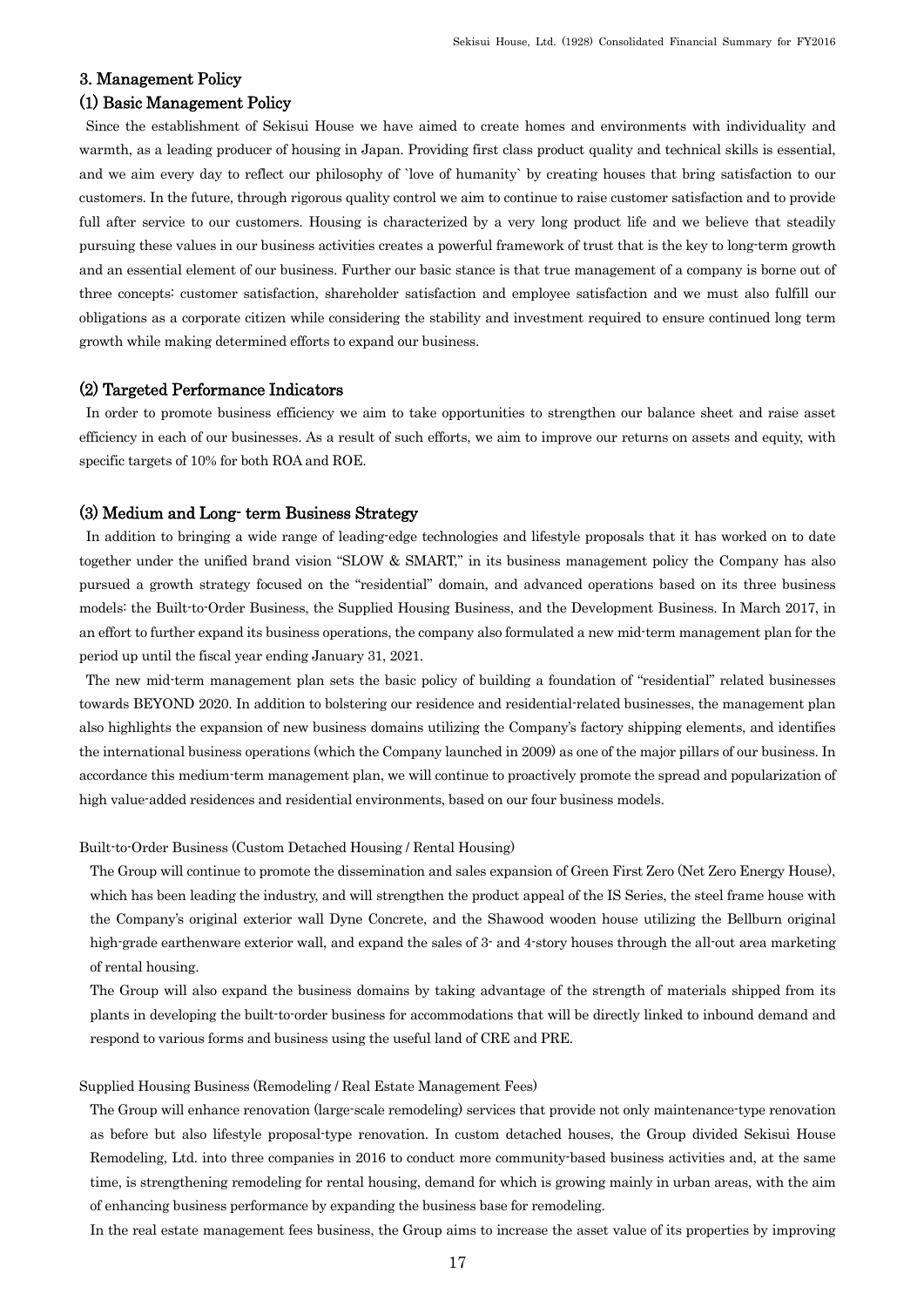the quality of the management business in order to maintain the high occupation rate and strengthen the SumStock business and the real estate brokerage business, which will respond to the distribution market of existing houses that is expected to expand further in the future.

#### Development Business (Houses for Sale / Condominiums / Urban Redevelopment)

The Group will promote the business with a focus on development that will increase the asset turnover ratio by carefully selecting valuable land. In houses for sale, the Group will differentiate its products by actively developing smart towns and focusing on becoming more beautiful over time. In the condominiums business, the Group will fully enforce area strategies and work actively to disseminate eco-friendly condominiums at the same time. In the urban redevelopment business, the Group will continue to supply properties stably to two REITs, namely Sekisui House Reit, Inc. and Sekisui House SI Residential Investment Corporation, to increase the asset turnover ratio and generate profits.

### Overseas Business

The overseas business of the Company remains steady because the earnings base has been built in the United States and Australia as a result of developing the business internationally in the four countries of Australia, the United States, China and Singapore, starting with business advancement in Australia in 2009. In China, the brand value of the Company's high-quality properties has begun penetrating, and in Singapore, its properties available for sale are almost sold out. The Company will continue to expand its business by providing its high-quality housing technologies and landscape development capabilities, etc. in the overseas business while at the same time participating in earnest in the custom detached houses business in the United States by converting Woodside Homes, a homebuilder in the United States, into a wholly owned subsidiary.

## (4) Issues that the Company Needs to Address

Despite some uncertainty over the impact of slowdowns in emerging Asian economies and the monetary policies of various countries, Japan's economic recovery is expected to continue in the medium term, reflecting continued improvements in company earnings as well as in employment and income conditions, as well as government measures to end deflation, leading to increases in consumption and investment.

Meanwhile, the housing environment is expected to change significantly in line with economic conditions in Japan from 2020, owing to dramatic advancements in IT technologies such as IoT and AI, urgent measures against global warming, and changes in housing required for a full-scale aging society, as well as increases in demand from foreign visitors, and the 2020 Tokyo Olympics, among other factors. In this operating environment, the Company, under its mid-term management plan, will seek to generate profits through steady growth both in and outside Japan. Domestically, it will provide housing of consistently high quality and will strengthen its management base through expansion of its residential businesses, while abroad it will use its sophisticated technologies for developing environments and towns to further expand its overseas business.

### 4. Basic Approach to the Selection of Accounting Standards

The Sekisui House Group has been compiling its consolidated financial statements according to the Japanese standards. It will adopt international accounting standards appropriately in the future, factoring in the situations both in Japan and abroad.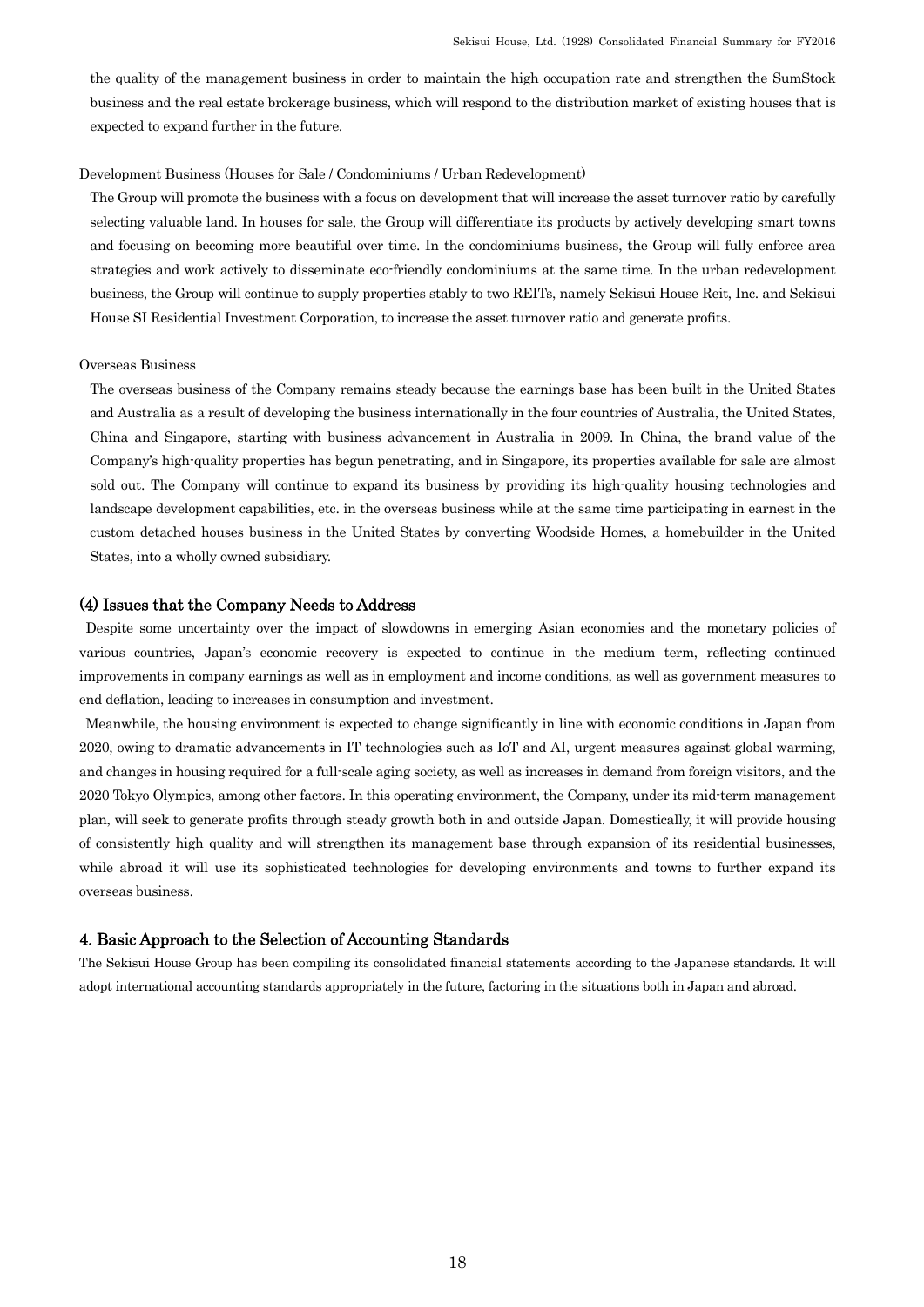# 5. Consolidated Financial Statements

# (1) Consolidated Balance Sheets

|                                                                                |                        | $(\frac{1}{2}$ millions) |
|--------------------------------------------------------------------------------|------------------------|--------------------------|
|                                                                                | As of January 31, 2016 | As of January 31, 2017   |
| Assets                                                                         |                        |                          |
| Current assets                                                                 |                        |                          |
| Cash and deposits                                                              | 195,239                | 212,808                  |
| Notes receivable, accounts receivable from<br>completed construction contracts | 50,256                 | 49,031                   |
| Short-term investment securities                                               | 2,798                  | 1,399                    |
| Costs on uncompleted construction contracts                                    | 9,395                  | 10,150                   |
| Buildings for sale                                                             | 301,125                | 321,682                  |
| Land for sale in lots                                                          | 510,247                | 566,018                  |
| Undeveloped land for sale                                                      | 86,881                 | 92,682                   |
| Other inventories                                                              | 7,261                  | 7,210                    |
| Deferred tax assets                                                            | 31,176                 | 30,229                   |
| Other                                                                          | 71,776                 | 64,987                   |
| Allowance for doubtful accounts                                                | (1,225)                | (1,172)                  |
| Total current assets                                                           | 1,264,933              | 1,355,029                |
| Noncurrent assets                                                              |                        |                          |
| Property, plant and equipment                                                  |                        |                          |
| Buildings and structures                                                       | 346,174                | 354,011                  |
| Machinery, equipment and vehicles                                              | 62,132                 | 63,590                   |
| Tools, furniture and fixtures                                                  | 31,720                 | 32,851                   |
| Land                                                                           | 311,431                | 325,073                  |
| Lease assets                                                                   | 1,122                  | 1,124                    |
| Construction in progress                                                       | 10,329                 | 24,950                   |
| Accumulated depreciation                                                       | (229, 736)             | (237, 919)               |
| Total property, plant and equipment                                            | 533,175                | 563,682                  |
| Intangible assets                                                              |                        |                          |
| Goodwill                                                                       | 105                    | 48                       |
| Industrial property                                                            | 26                     | 27                       |
| Leasehold right                                                                | 4,517                  | 4,288                    |
| Software                                                                       | 9,388                  | 8,446                    |
| Right of using facilities                                                      | 242                    | 243                      |
| Telephone subscription right                                                   | 495                    | 289                      |
| Other                                                                          | 3                      | 1                        |
| Total intangible assets                                                        | 14,779                 | 13,345                   |
| Investments and other assets                                                   |                        |                          |
| Investment securities                                                          | 115,541                | 149,515                  |
| Long-term loans receivable                                                     | 50,627                 | 40,645                   |
| Net defined benefit asset                                                      | 3,228                  | 8,117                    |
| Deferred tax assets                                                            | 2,291                  | 2,727                    |
| Other                                                                          | 45,760                 | 52,292                   |
| Allowance for doubtful accounts                                                | (543)                  | (460)                    |
| Total investments and other assets                                             | 216,905                | 252,837                  |
| Total noncurrent assets                                                        | 764,861                | 829,865                  |
| Total assets                                                                   | 2,029,794              | 2,184,895                |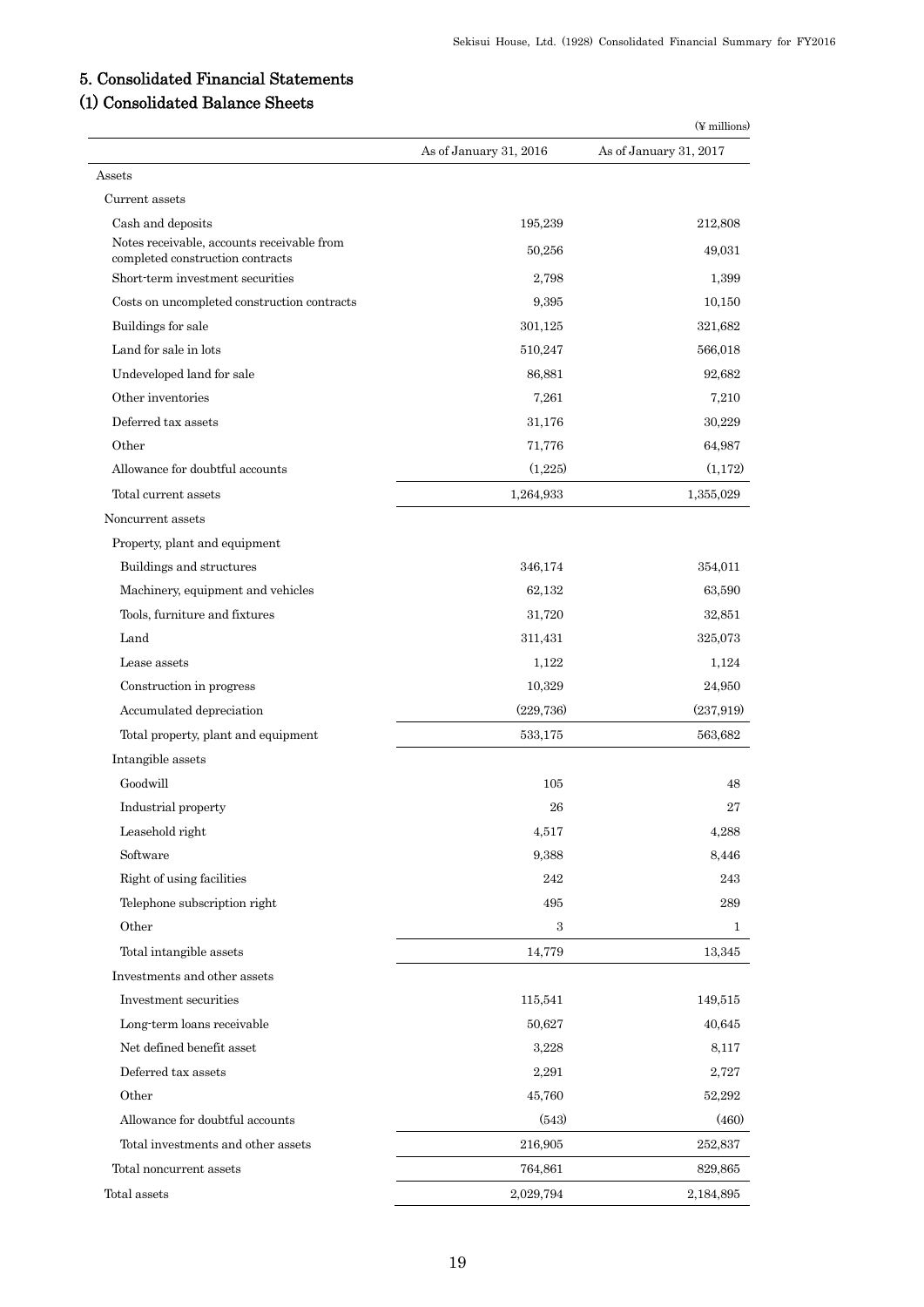|                                                            |                        | $(\frac{1}{2}$ millions) |
|------------------------------------------------------------|------------------------|--------------------------|
|                                                            | As of January 31, 2016 | As of January 31, 2017   |
| Liabilities                                                |                        |                          |
| Current liabilities                                        |                        |                          |
| Notes payable, accounts payable for construction           | 107,249                | 108,835                  |
| contracts<br>Electronically recorded obligations operating | 58,836                 | 70,202                   |
| Short-term bonds payable                                   | 60,000                 | 35,000                   |
| Short-term loans payable                                   | 146,188                | 150,863                  |
| Current portion of bonds                                   |                        | 40,000                   |
| Current portion of bonds with subscription                 |                        |                          |
| rights to shares                                           | 1,130                  |                          |
| Current portion of long-term loans payable                 | 97,283                 | 22,373                   |
| Income taxes payable                                       | 33,008                 | 34,311                   |
| Advances received on uncompleted construction<br>contracts | 117,253                | 129,783                  |
| Provision for bonuses                                      | 26.627                 | 28,005                   |
| Provision for directors' bonuses                           | 1,062                  | 1,290                    |
| Provision for warranties for completed                     | 2,795                  | 2.800                    |
| construction<br>Other                                      | 83,940                 | 90,477                   |
| Total current liabilities                                  | 735,376                | 713,945                  |
| Noncurrent liabilities                                     |                        |                          |
| Bonds payable                                              | 90,000                 | 130,000                  |
| Long-term loans payable                                    | 27,850                 | 108,355                  |
| Long term lease and guarantee deposited                    | 59,141                 | 59,951                   |
|                                                            |                        |                          |
| Deferred tax liabilities                                   | 1,434                  | 6,460                    |
| Provision for directors' retirement benefits               | 1,151                  | 1,197                    |
| Net defined benefit liability                              | 19,292                 | 20,266                   |
| Other                                                      | 27,119                 | 26,453                   |
| Total noncurrent liabilities                               | 225,990                | 352,685                  |
| Total liabilities                                          | 961,366                | 1,066,630                |
| Net assets                                                 |                        |                          |
| Shareholders' equity                                       |                        |                          |
| Capital stock                                              | 202,591                | 202,591                  |
| Capital surplus                                            | 253,559                | 253,559                  |
| Retained earnings                                          | 498,094                | 577,663                  |
| Treasury stock                                             | (17,577)               | (37,248)                 |
| Total shareholders' equity                                 | 936,667                | 996,565                  |
| Accumulated other comprehensive income                     |                        |                          |
| Valuation difference on available-for-sale<br>securities   | 26,671                 | 37,839                   |
| Deferred gains or losses on hedges                         | (13)                   | 19                       |
| Foreign currency translation adjustment                    | 68,747                 | 46,975                   |
| Remeasurements of defined benefit plans                    | 25,622                 | 21,959                   |
|                                                            |                        |                          |
| Total accumulated other comprehensive income               | 121,028<br>622         | 106,793                  |
| Subscription rights to shares                              |                        | 694                      |
| Non-controlling interests                                  | 10,108                 | 14,211                   |
| Total net assets                                           | 1,068,428              | 1,118,264                |
| Total liabilities and net assets                           | 2,029,794              | 2,184,895                |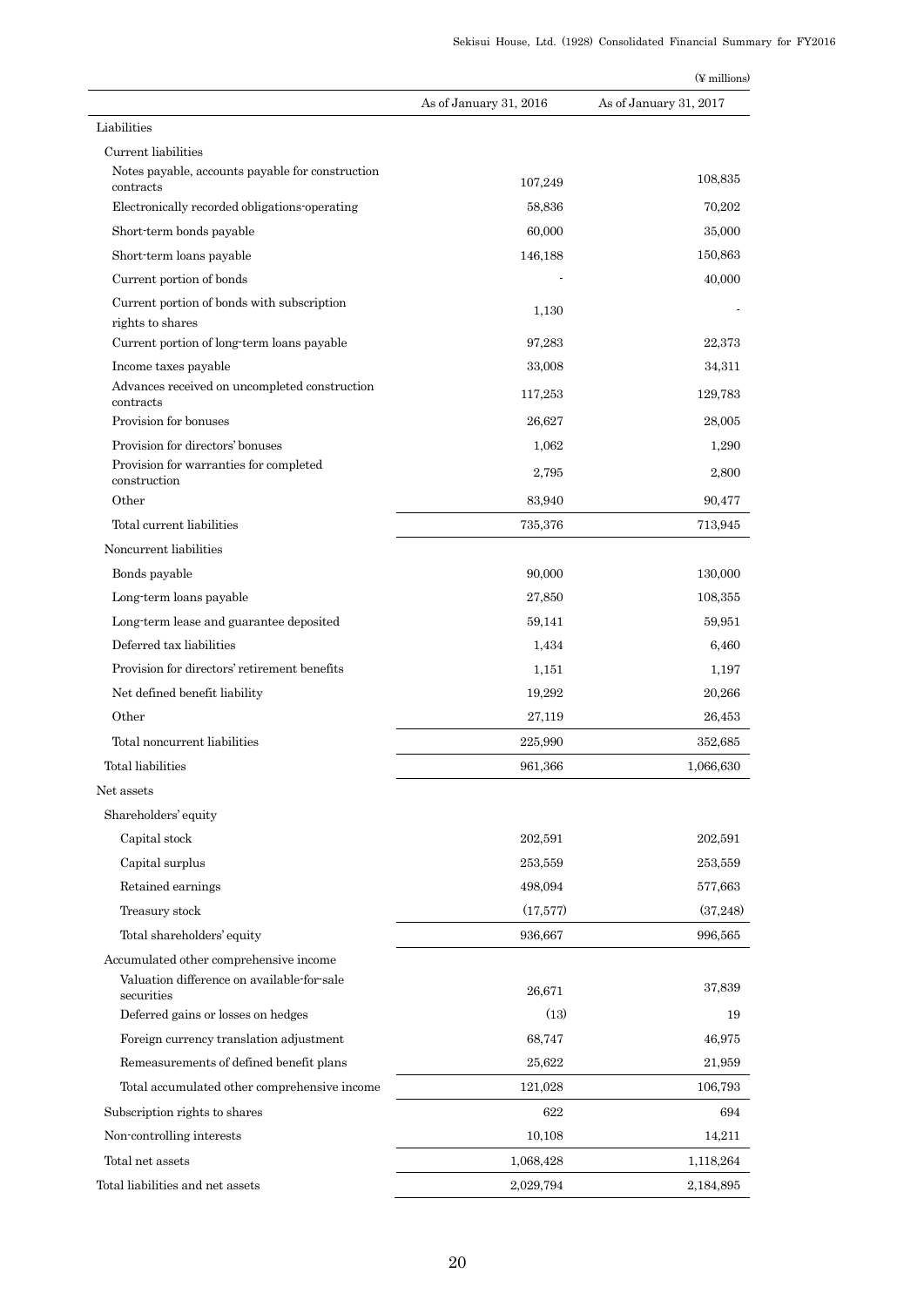# (2) Consolidated Statements of Income and Consolidated Statements of Comprehensive Income (Consolidated Statements of Income)

| Feb. 1, 2015 - Jan. 31, 2016<br>Feb. 1, 2016 - Jan. 31, 2017<br>Net sales<br>2,026,931<br>1,858,879<br>Cost of sales<br>1,485,011<br>1,608,634<br>Gross profit<br>373,867<br>418,297<br>Selling, general and administrative expenses<br>49,872<br>Selling expenses<br>51,545<br>General and administrative expenses<br>174,349<br>182,587<br>Total selling, general and administrative expenses<br>224,222<br>234,132<br>Operating income<br>149,645<br>184,164<br>Non-operating income<br>Interest income<br>2,495<br>2,131<br>Dividends income<br>1,651<br>1,425<br>Equity in earnings of affiliates<br>10,022<br>9,427<br>Other<br>3,252<br>2,771<br>Total non-operating income<br>16,350<br>16,828<br>Non-operating expenses<br>Interest expenses<br>1,030<br>2,326<br>Foreign exchange losses<br>477<br>2,482<br>Other<br>4,375<br>4,717<br>Total non-operating expenses<br>5,883<br>9,526<br>Ordinary income<br>160,589<br>190,989<br>Extraordinary income<br>Gain on sales of investment securities<br>8,995<br>Total extraordinary income<br>8,995<br>Extraordinary loss<br>Impairment loss<br>10,616<br>5,154<br>Loss on sales and retirement of noncurrent assets<br>3,189<br>535<br>Loss on change of project plans<br>4,443<br>Loss on valuation of investment securities<br>482<br>Total extraordinary losses<br>18,731<br>5,690<br>Income before income taxes and non-controlling<br>185,299<br>150,853<br>shareholders' interests<br>Income taxes-current<br>54,588<br>54,485<br>Income taxes-deferred<br>10,077<br>3,917<br>64,666<br>Total income taxes<br>58,402<br>Net income<br>86,187<br>126,896<br>1,884<br>Net income attributable to non-controlling interests<br>5,043<br>Net income attributable to owners of parent<br>84,302<br>121,853 |  | $(\n\Psi$ millions) |
|---------------------------------------------------------------------------------------------------------------------------------------------------------------------------------------------------------------------------------------------------------------------------------------------------------------------------------------------------------------------------------------------------------------------------------------------------------------------------------------------------------------------------------------------------------------------------------------------------------------------------------------------------------------------------------------------------------------------------------------------------------------------------------------------------------------------------------------------------------------------------------------------------------------------------------------------------------------------------------------------------------------------------------------------------------------------------------------------------------------------------------------------------------------------------------------------------------------------------------------------------------------------------------------------------------------------------------------------------------------------------------------------------------------------------------------------------------------------------------------------------------------------------------------------------------------------------------------------------------------------------------------------------------------------------------------------------------------------------------------------------------------------|--|---------------------|
|                                                                                                                                                                                                                                                                                                                                                                                                                                                                                                                                                                                                                                                                                                                                                                                                                                                                                                                                                                                                                                                                                                                                                                                                                                                                                                                                                                                                                                                                                                                                                                                                                                                                                                                                                                     |  |                     |
|                                                                                                                                                                                                                                                                                                                                                                                                                                                                                                                                                                                                                                                                                                                                                                                                                                                                                                                                                                                                                                                                                                                                                                                                                                                                                                                                                                                                                                                                                                                                                                                                                                                                                                                                                                     |  |                     |
|                                                                                                                                                                                                                                                                                                                                                                                                                                                                                                                                                                                                                                                                                                                                                                                                                                                                                                                                                                                                                                                                                                                                                                                                                                                                                                                                                                                                                                                                                                                                                                                                                                                                                                                                                                     |  |                     |
|                                                                                                                                                                                                                                                                                                                                                                                                                                                                                                                                                                                                                                                                                                                                                                                                                                                                                                                                                                                                                                                                                                                                                                                                                                                                                                                                                                                                                                                                                                                                                                                                                                                                                                                                                                     |  |                     |
|                                                                                                                                                                                                                                                                                                                                                                                                                                                                                                                                                                                                                                                                                                                                                                                                                                                                                                                                                                                                                                                                                                                                                                                                                                                                                                                                                                                                                                                                                                                                                                                                                                                                                                                                                                     |  |                     |
|                                                                                                                                                                                                                                                                                                                                                                                                                                                                                                                                                                                                                                                                                                                                                                                                                                                                                                                                                                                                                                                                                                                                                                                                                                                                                                                                                                                                                                                                                                                                                                                                                                                                                                                                                                     |  |                     |
|                                                                                                                                                                                                                                                                                                                                                                                                                                                                                                                                                                                                                                                                                                                                                                                                                                                                                                                                                                                                                                                                                                                                                                                                                                                                                                                                                                                                                                                                                                                                                                                                                                                                                                                                                                     |  |                     |
|                                                                                                                                                                                                                                                                                                                                                                                                                                                                                                                                                                                                                                                                                                                                                                                                                                                                                                                                                                                                                                                                                                                                                                                                                                                                                                                                                                                                                                                                                                                                                                                                                                                                                                                                                                     |  |                     |
|                                                                                                                                                                                                                                                                                                                                                                                                                                                                                                                                                                                                                                                                                                                                                                                                                                                                                                                                                                                                                                                                                                                                                                                                                                                                                                                                                                                                                                                                                                                                                                                                                                                                                                                                                                     |  |                     |
|                                                                                                                                                                                                                                                                                                                                                                                                                                                                                                                                                                                                                                                                                                                                                                                                                                                                                                                                                                                                                                                                                                                                                                                                                                                                                                                                                                                                                                                                                                                                                                                                                                                                                                                                                                     |  |                     |
|                                                                                                                                                                                                                                                                                                                                                                                                                                                                                                                                                                                                                                                                                                                                                                                                                                                                                                                                                                                                                                                                                                                                                                                                                                                                                                                                                                                                                                                                                                                                                                                                                                                                                                                                                                     |  |                     |
|                                                                                                                                                                                                                                                                                                                                                                                                                                                                                                                                                                                                                                                                                                                                                                                                                                                                                                                                                                                                                                                                                                                                                                                                                                                                                                                                                                                                                                                                                                                                                                                                                                                                                                                                                                     |  |                     |
|                                                                                                                                                                                                                                                                                                                                                                                                                                                                                                                                                                                                                                                                                                                                                                                                                                                                                                                                                                                                                                                                                                                                                                                                                                                                                                                                                                                                                                                                                                                                                                                                                                                                                                                                                                     |  |                     |
|                                                                                                                                                                                                                                                                                                                                                                                                                                                                                                                                                                                                                                                                                                                                                                                                                                                                                                                                                                                                                                                                                                                                                                                                                                                                                                                                                                                                                                                                                                                                                                                                                                                                                                                                                                     |  |                     |
|                                                                                                                                                                                                                                                                                                                                                                                                                                                                                                                                                                                                                                                                                                                                                                                                                                                                                                                                                                                                                                                                                                                                                                                                                                                                                                                                                                                                                                                                                                                                                                                                                                                                                                                                                                     |  |                     |
|                                                                                                                                                                                                                                                                                                                                                                                                                                                                                                                                                                                                                                                                                                                                                                                                                                                                                                                                                                                                                                                                                                                                                                                                                                                                                                                                                                                                                                                                                                                                                                                                                                                                                                                                                                     |  |                     |
|                                                                                                                                                                                                                                                                                                                                                                                                                                                                                                                                                                                                                                                                                                                                                                                                                                                                                                                                                                                                                                                                                                                                                                                                                                                                                                                                                                                                                                                                                                                                                                                                                                                                                                                                                                     |  |                     |
|                                                                                                                                                                                                                                                                                                                                                                                                                                                                                                                                                                                                                                                                                                                                                                                                                                                                                                                                                                                                                                                                                                                                                                                                                                                                                                                                                                                                                                                                                                                                                                                                                                                                                                                                                                     |  |                     |
|                                                                                                                                                                                                                                                                                                                                                                                                                                                                                                                                                                                                                                                                                                                                                                                                                                                                                                                                                                                                                                                                                                                                                                                                                                                                                                                                                                                                                                                                                                                                                                                                                                                                                                                                                                     |  |                     |
|                                                                                                                                                                                                                                                                                                                                                                                                                                                                                                                                                                                                                                                                                                                                                                                                                                                                                                                                                                                                                                                                                                                                                                                                                                                                                                                                                                                                                                                                                                                                                                                                                                                                                                                                                                     |  |                     |
|                                                                                                                                                                                                                                                                                                                                                                                                                                                                                                                                                                                                                                                                                                                                                                                                                                                                                                                                                                                                                                                                                                                                                                                                                                                                                                                                                                                                                                                                                                                                                                                                                                                                                                                                                                     |  |                     |
|                                                                                                                                                                                                                                                                                                                                                                                                                                                                                                                                                                                                                                                                                                                                                                                                                                                                                                                                                                                                                                                                                                                                                                                                                                                                                                                                                                                                                                                                                                                                                                                                                                                                                                                                                                     |  |                     |
|                                                                                                                                                                                                                                                                                                                                                                                                                                                                                                                                                                                                                                                                                                                                                                                                                                                                                                                                                                                                                                                                                                                                                                                                                                                                                                                                                                                                                                                                                                                                                                                                                                                                                                                                                                     |  |                     |
|                                                                                                                                                                                                                                                                                                                                                                                                                                                                                                                                                                                                                                                                                                                                                                                                                                                                                                                                                                                                                                                                                                                                                                                                                                                                                                                                                                                                                                                                                                                                                                                                                                                                                                                                                                     |  |                     |
|                                                                                                                                                                                                                                                                                                                                                                                                                                                                                                                                                                                                                                                                                                                                                                                                                                                                                                                                                                                                                                                                                                                                                                                                                                                                                                                                                                                                                                                                                                                                                                                                                                                                                                                                                                     |  |                     |
|                                                                                                                                                                                                                                                                                                                                                                                                                                                                                                                                                                                                                                                                                                                                                                                                                                                                                                                                                                                                                                                                                                                                                                                                                                                                                                                                                                                                                                                                                                                                                                                                                                                                                                                                                                     |  |                     |
|                                                                                                                                                                                                                                                                                                                                                                                                                                                                                                                                                                                                                                                                                                                                                                                                                                                                                                                                                                                                                                                                                                                                                                                                                                                                                                                                                                                                                                                                                                                                                                                                                                                                                                                                                                     |  |                     |
|                                                                                                                                                                                                                                                                                                                                                                                                                                                                                                                                                                                                                                                                                                                                                                                                                                                                                                                                                                                                                                                                                                                                                                                                                                                                                                                                                                                                                                                                                                                                                                                                                                                                                                                                                                     |  |                     |
|                                                                                                                                                                                                                                                                                                                                                                                                                                                                                                                                                                                                                                                                                                                                                                                                                                                                                                                                                                                                                                                                                                                                                                                                                                                                                                                                                                                                                                                                                                                                                                                                                                                                                                                                                                     |  |                     |
|                                                                                                                                                                                                                                                                                                                                                                                                                                                                                                                                                                                                                                                                                                                                                                                                                                                                                                                                                                                                                                                                                                                                                                                                                                                                                                                                                                                                                                                                                                                                                                                                                                                                                                                                                                     |  |                     |
|                                                                                                                                                                                                                                                                                                                                                                                                                                                                                                                                                                                                                                                                                                                                                                                                                                                                                                                                                                                                                                                                                                                                                                                                                                                                                                                                                                                                                                                                                                                                                                                                                                                                                                                                                                     |  |                     |
|                                                                                                                                                                                                                                                                                                                                                                                                                                                                                                                                                                                                                                                                                                                                                                                                                                                                                                                                                                                                                                                                                                                                                                                                                                                                                                                                                                                                                                                                                                                                                                                                                                                                                                                                                                     |  |                     |
|                                                                                                                                                                                                                                                                                                                                                                                                                                                                                                                                                                                                                                                                                                                                                                                                                                                                                                                                                                                                                                                                                                                                                                                                                                                                                                                                                                                                                                                                                                                                                                                                                                                                                                                                                                     |  |                     |
|                                                                                                                                                                                                                                                                                                                                                                                                                                                                                                                                                                                                                                                                                                                                                                                                                                                                                                                                                                                                                                                                                                                                                                                                                                                                                                                                                                                                                                                                                                                                                                                                                                                                                                                                                                     |  |                     |
|                                                                                                                                                                                                                                                                                                                                                                                                                                                                                                                                                                                                                                                                                                                                                                                                                                                                                                                                                                                                                                                                                                                                                                                                                                                                                                                                                                                                                                                                                                                                                                                                                                                                                                                                                                     |  |                     |
|                                                                                                                                                                                                                                                                                                                                                                                                                                                                                                                                                                                                                                                                                                                                                                                                                                                                                                                                                                                                                                                                                                                                                                                                                                                                                                                                                                                                                                                                                                                                                                                                                                                                                                                                                                     |  |                     |
|                                                                                                                                                                                                                                                                                                                                                                                                                                                                                                                                                                                                                                                                                                                                                                                                                                                                                                                                                                                                                                                                                                                                                                                                                                                                                                                                                                                                                                                                                                                                                                                                                                                                                                                                                                     |  |                     |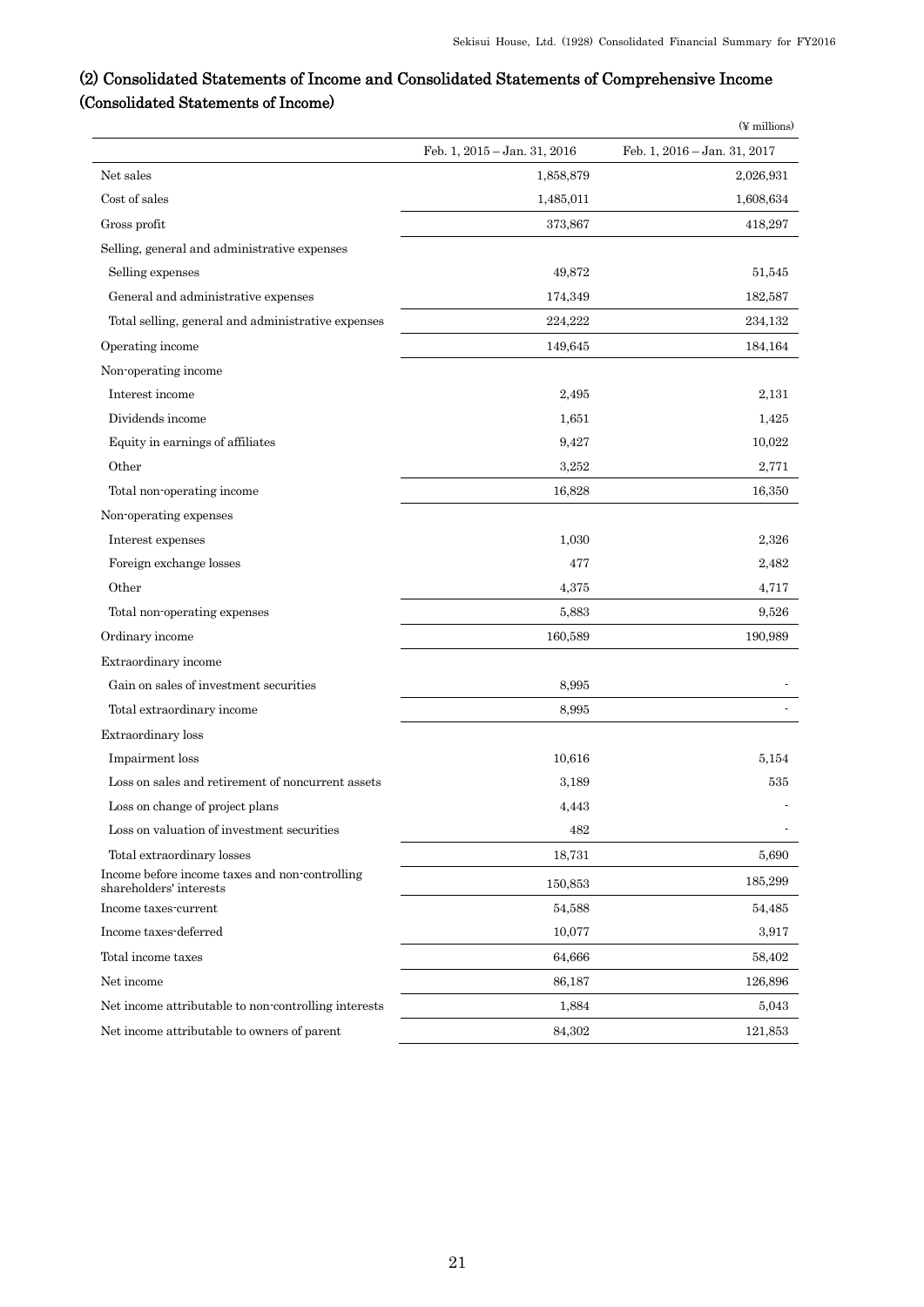# (Consolidated Statements of Comprehensive Income)

|                                                                                        |                                  | $(\n\Psi$ millions)          |
|----------------------------------------------------------------------------------------|----------------------------------|------------------------------|
|                                                                                        | Feb. 1, $2015 - Jan.$ 31, $2016$ | Feb. 1, 2016 - Jan. 31, 2017 |
| Net Income                                                                             | 86,187                           | 126,896                      |
| Other comprehensive income                                                             |                                  |                              |
| Valuation difference on available for sale securities                                  | (1.542)                          | 11,453                       |
| Deferred gains or losses on hedges                                                     | (12)                             | 13                           |
| Foreign currency translation adjustment                                                | (21,830)                         | (21,225)                     |
| Remeasurements of defined benefit plans                                                | (10,579)                         | (3,625)                      |
| Share of other comprehensive income of associates<br>accounted for using equity method | (627)                            | (905)                        |
| Total other comprehensive income                                                       | (34,593)                         | (14,289)                     |
| Comprehensive income                                                                   | 51,594                           | 112,606                      |
| Comprehensive income attributable to                                                   |                                  |                              |
| Comprehensive income attributable to owners of<br>the parent                           | 49,758                           | 107,617                      |
| Comprehensive income attributable to<br>non-controlling shareholders' interests        | 1.835                            | 4,988                        |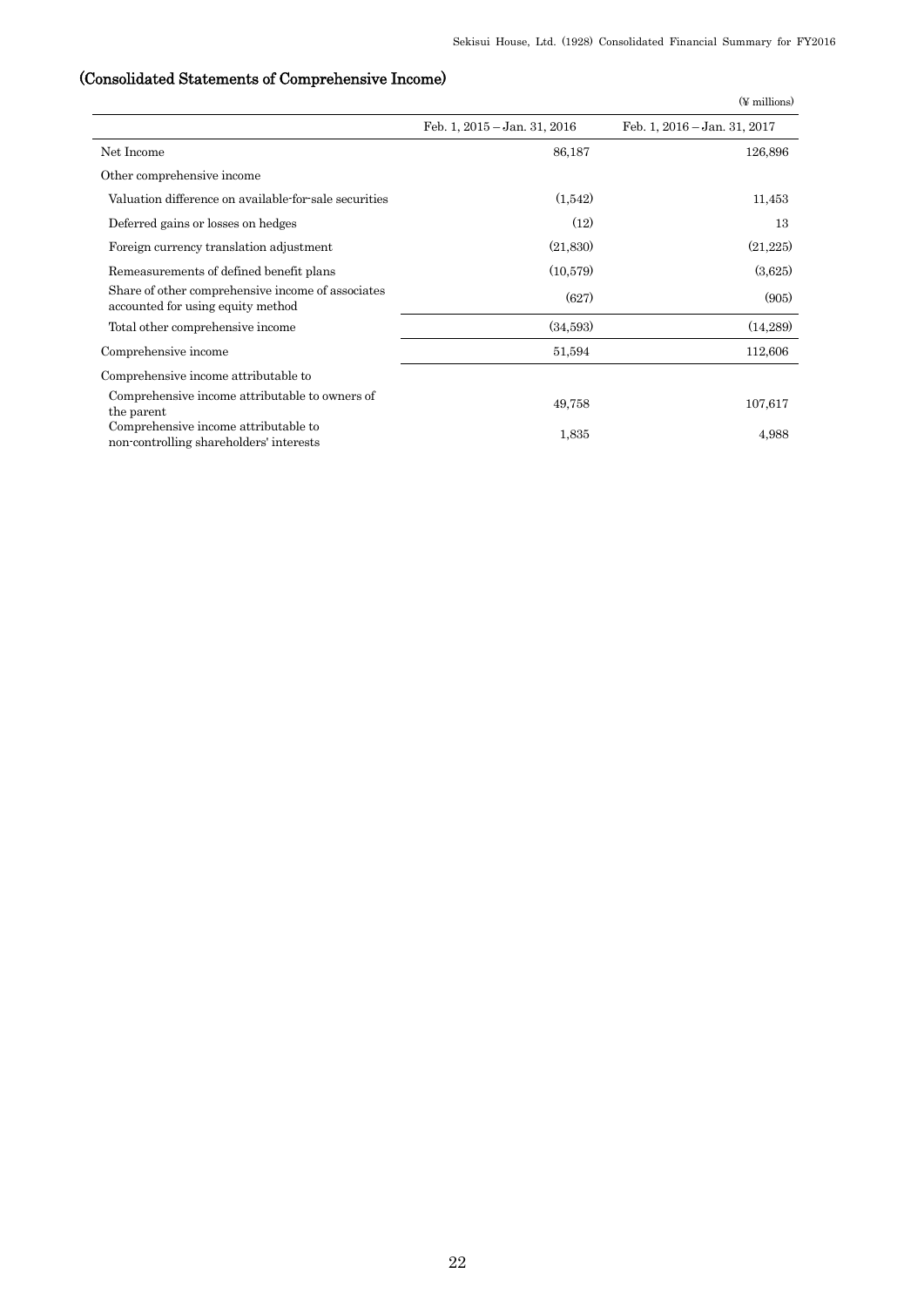# (3) Consolidated Statements of Changes in Net Assets

Previous consolidated fiscal year (February 1, 2015 to January 31, 2016)

|                                                            |                          |                          |                       |                          | $(\n\Psi$ millions)           |  |
|------------------------------------------------------------|--------------------------|--------------------------|-----------------------|--------------------------|-------------------------------|--|
|                                                            |                          | Shareholders' equity     |                       |                          |                               |  |
|                                                            | Capital stock            | Capital surplus          | Retained earnings     | Treasury shares          | Total shareholders'<br>equity |  |
| Balance at the end of<br>previous period                   | 197,716                  | 248,684                  | 466,950               | (500)                    | 912,850                       |  |
| Cumulative effects of<br>changes in accounting<br>policies | $\overline{\phantom{a}}$ | $\overline{\phantom{a}}$ | (15,236)              | $\overline{\phantom{a}}$ | (15,236)                      |  |
| Restated balance                                           | 197,716                  | 248,684                  | 451,713               | (500)                    | 897,613                       |  |
| Changes of items during the<br>period                      |                          |                          |                       |                          |                               |  |
| Issuance of new shares                                     | 4,875                    | 4,875                    | $\tilde{\phantom{a}}$ | $\tilde{\phantom{a}}$    | 9,750                         |  |
| Dividends from surplus                                     | $\ddot{\phantom{1}}$     |                          | (36,390)              |                          | (36,390)                      |  |
| Net income attributable<br>to owners of parent             | ٠                        | ٠                        | 84,302                |                          | 84,302                        |  |
| Purchase of treasury<br>shares                             | ÷,                       |                          |                       | (20,036)                 | (20,036)                      |  |
| Disposal of treasury<br>shares                             | ٠                        |                          | (1,531)               | 2,960                    | 1,429                         |  |
| Net changes of items<br>other than shareholders'<br>equity | ٠                        | $\overline{\phantom{a}}$ | ٠                     |                          | $\overline{\phantom{a}}$      |  |
| Total changes of items<br>during the period                | 4,875                    | 4,875                    | 46,380                | (17,076)                 | 39,054                        |  |
| Balance at the end of<br>current period                    | 202,591                  | 253,559                  | 498,094               | (17,577)                 | 936,667                       |  |

|                                                            | Other accumulated comprehensive income                          |                                          |                                                  |                                               |                                                       |                                  |                              |                  |
|------------------------------------------------------------|-----------------------------------------------------------------|------------------------------------------|--------------------------------------------------|-----------------------------------------------|-------------------------------------------------------|----------------------------------|------------------------------|------------------|
|                                                            | Valuation<br>difference on<br>available-for-<br>sale securities | Deferred gains<br>or losses on<br>hedges | Foreign<br>currency<br>translation<br>adjustment | Remeasurements<br>of defined benefit<br>plans | Total other<br>accumulated<br>comprehensive<br>income | Subscription<br>rights to shares | Non-controlling<br>interests | Total net assets |
| Balance at the end of<br>previous period                   | 28,202                                                          | $\mathbf{0}$                             | 91,168                                           | 36,202                                        | 155,573                                               | 536                              | 10,104                       | 1,079,064        |
| Cumulative effects of<br>changes in accounting<br>policies | ÷,                                                              |                                          |                                                  | $\blacksquare$                                | $\sim$                                                |                                  |                              | (15, 236)        |
| Restated balance                                           | 28,202                                                          | $\overline{0}$                           | 91,168                                           | 36,202                                        | 155,573                                               | 536                              | 10,104                       | 1,063,827        |
| Changes of items during<br>the period                      |                                                                 |                                          |                                                  |                                               |                                                       |                                  |                              |                  |
| Issuance of new shares                                     | ä,                                                              | $\ddot{\phantom{1}}$                     |                                                  | $\ddot{\phantom{1}}$                          | ä,                                                    |                                  |                              | 9,750            |
| Dividends from<br>surplus                                  | ä,                                                              |                                          |                                                  | ÷,                                            | ä,                                                    |                                  |                              | (36, 390)        |
| Net income<br>attributable to owners<br>of parent          | ä,                                                              |                                          |                                                  | ä,                                            |                                                       |                                  |                              | 84,302           |
| Purchase of treasury<br>shares                             | ä,                                                              |                                          |                                                  |                                               | ä,                                                    |                                  |                              | (20,036)         |
| Disposal of treasury<br>shares                             | ä,                                                              |                                          |                                                  | ä,                                            | ÷,                                                    | ÷,                               |                              | 1,429            |
| Net changes of items<br>other than<br>shareholders' equity | (1,530)                                                         | (13)                                     | (22, 420)                                        | (10,579)                                      | (34,544)                                              | 86                               | 3                            | (34, 454)        |
| Total changes of items<br>during the period                | (1,530)                                                         | (13)                                     | (22, 420)                                        | (10,579)                                      | (34,544)                                              | 86                               | 3                            | 4,600            |
| Balance at the end of<br>current period                    | 26,671                                                          | (13)                                     | 68,747                                           | 25,622                                        | 121,028                                               | 622                              | 10,108                       | 1,068,428        |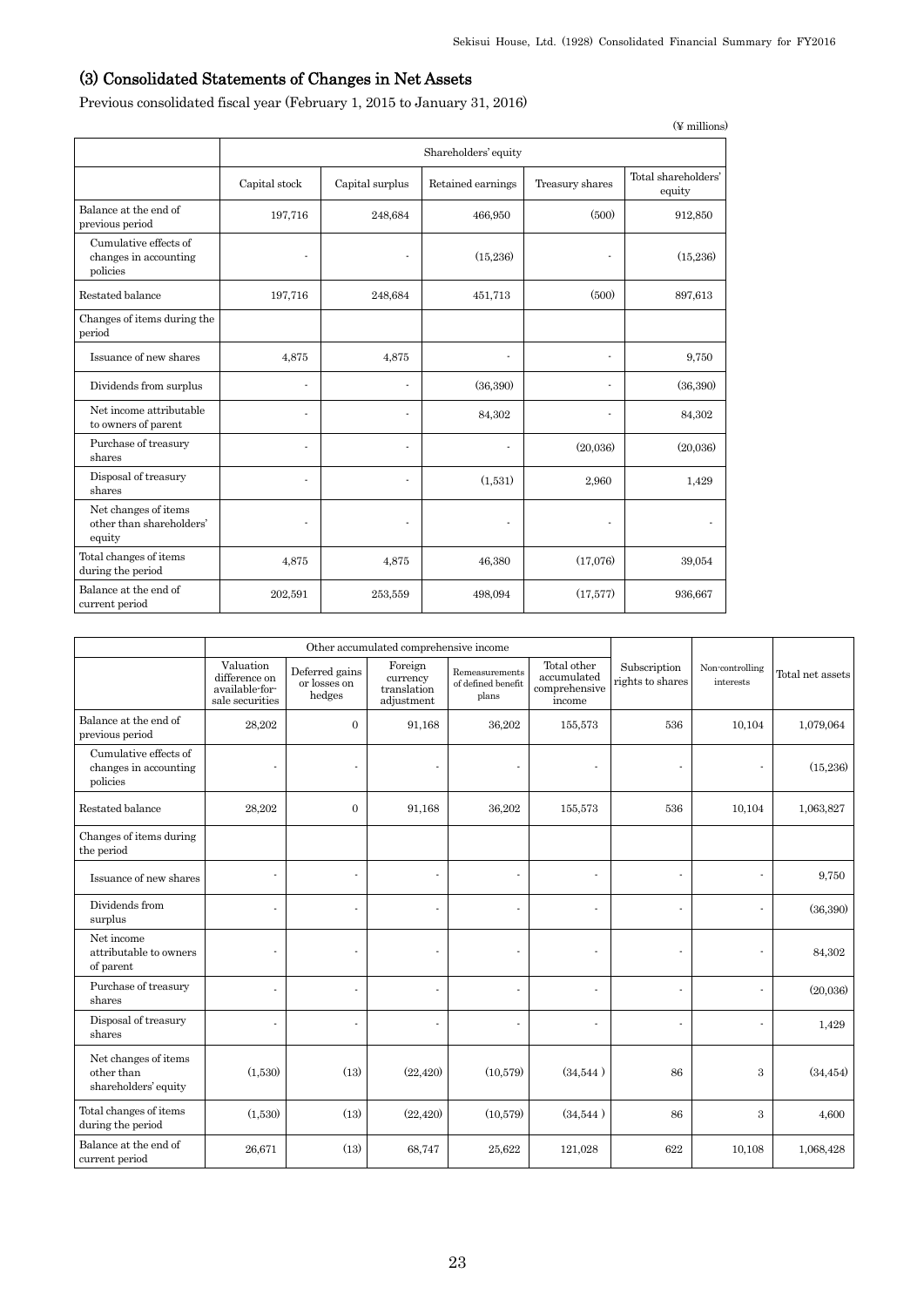## Current consolidated fiscal year (February 1, 2016 to January 31, 2017)

|                                                            |                |                      |                   |                 | $(\n\Psi$ millions)           |  |  |
|------------------------------------------------------------|----------------|----------------------|-------------------|-----------------|-------------------------------|--|--|
|                                                            |                | Shareholders' equity |                   |                 |                               |  |  |
|                                                            | Capital stock  | Capital surplus      | Retained earnings | Treasury shares | Total shareholders'<br>equity |  |  |
| Balance at the end of<br>previous period                   | 202,591        | 253,559              | 498,094           | (17,577)        | 936,667                       |  |  |
| Cumulative effects of<br>changes in accounting<br>policies | $\blacksquare$ | ÷.                   | ä,                |                 |                               |  |  |
| Restated balance                                           | 202,591        | 253,559              | 498,094           | (17,577)        | 936,667                       |  |  |
| Changes of items during the<br>period                      |                |                      |                   |                 |                               |  |  |
| Issuance of new shares                                     | ÷              | ä,                   | ٠                 | ٠               |                               |  |  |
| Dividends from surplus                                     | ä,             | $\blacksquare$       | (41,087)          | ÷.              | (41,087)                      |  |  |
| Net income attributable<br>to owners of parent             |                | ٠                    | 121,853           |                 | 121,853                       |  |  |
| Purchase of treasury<br>shares                             | ä,             | $\overline{a}$       | ä,                | (22,018)        | (22,018)                      |  |  |
| Disposal of treasury<br>shares                             | ÷,             | $\overline{a}$       | (1, 197)          | 2,347           | 1,149                         |  |  |
| Net changes of items<br>other than shareholders'<br>equity | ÷.             | ٠                    | ÷,                | ä,              |                               |  |  |
| Total changes of items<br>during the period                | ä,             | $\overline{a}$       | 79,568            | (19,671)        | 59,897                        |  |  |
| Balance at the end of<br>current period                    | 202,591        | 253,559              | 577,663           | (37,248)        | 996,565                       |  |  |

|                                                            | Other accumulated comprehensive income                          |                                          |                                                  |                                               |                                                       |                                  |                              |                  |
|------------------------------------------------------------|-----------------------------------------------------------------|------------------------------------------|--------------------------------------------------|-----------------------------------------------|-------------------------------------------------------|----------------------------------|------------------------------|------------------|
|                                                            | Valuation<br>difference on<br>available-for-<br>sale securities | Deferred gains<br>or losses on<br>hedges | Foreign<br>currency<br>translation<br>adjustment | Remeasurements<br>of defined benefit<br>plans | Total other<br>accumulated<br>comprehensive<br>income | Subscription<br>rights to shares | Non-controlling<br>interests | Total net assets |
| Balance at the end of<br>previous period                   | 26,671                                                          | (13)                                     | 68,747                                           | 25,622                                        | 121,028                                               | 622                              | 10,108                       | 1,068,428        |
| Cumulative effects of<br>changes in accounting<br>policies | ä,                                                              | ٠                                        |                                                  |                                               |                                                       | ä,                               |                              |                  |
| Restated balance                                           | 26,671                                                          | (13)                                     | 68,747                                           | 25,622                                        | 121,028                                               | 622                              | 10,108                       | 1,068,428        |
| Changes of items during<br>the period                      |                                                                 |                                          |                                                  |                                               |                                                       |                                  |                              |                  |
| Issuance of new shares                                     | ٠                                                               | $\blacksquare$                           |                                                  |                                               | $\sim$                                                | $\sim$                           | ä,                           |                  |
| Dividends from<br>surplus                                  | ä,                                                              |                                          |                                                  |                                               | ٠                                                     | ä,                               | ä,                           | (41,087)         |
| Net income<br>attributable to owners<br>of parent          |                                                                 |                                          |                                                  |                                               |                                                       |                                  | ä,                           | 121,853          |
| Purchase of treasury<br>shares                             | ä,                                                              |                                          |                                                  |                                               |                                                       | ä,                               |                              | (22,018)         |
| Disposal of treasury<br>shares                             | ä,                                                              | $\blacksquare$                           |                                                  |                                               |                                                       | $\sim$                           |                              | 1,149            |
| Net changes of items<br>other than<br>shareholders' equity | 11,168                                                          | $32\,$                                   | (21, 772)                                        | (3,663)                                       | (14,235)                                              | 71                               | 4,102                        | (10,060)         |
| Total changes of items<br>during the period                | 11,168                                                          | $32\,$                                   | (21, 772)                                        | (3,663)                                       | (14,235)                                              | 71                               | 4,102                        | 49,836           |
| Balance at the end of<br>current period                    | 37,839                                                          | 19                                       | 46,975                                           | 21,959                                        | 106,793                                               | 694                              | 14,211                       | 1,118,264        |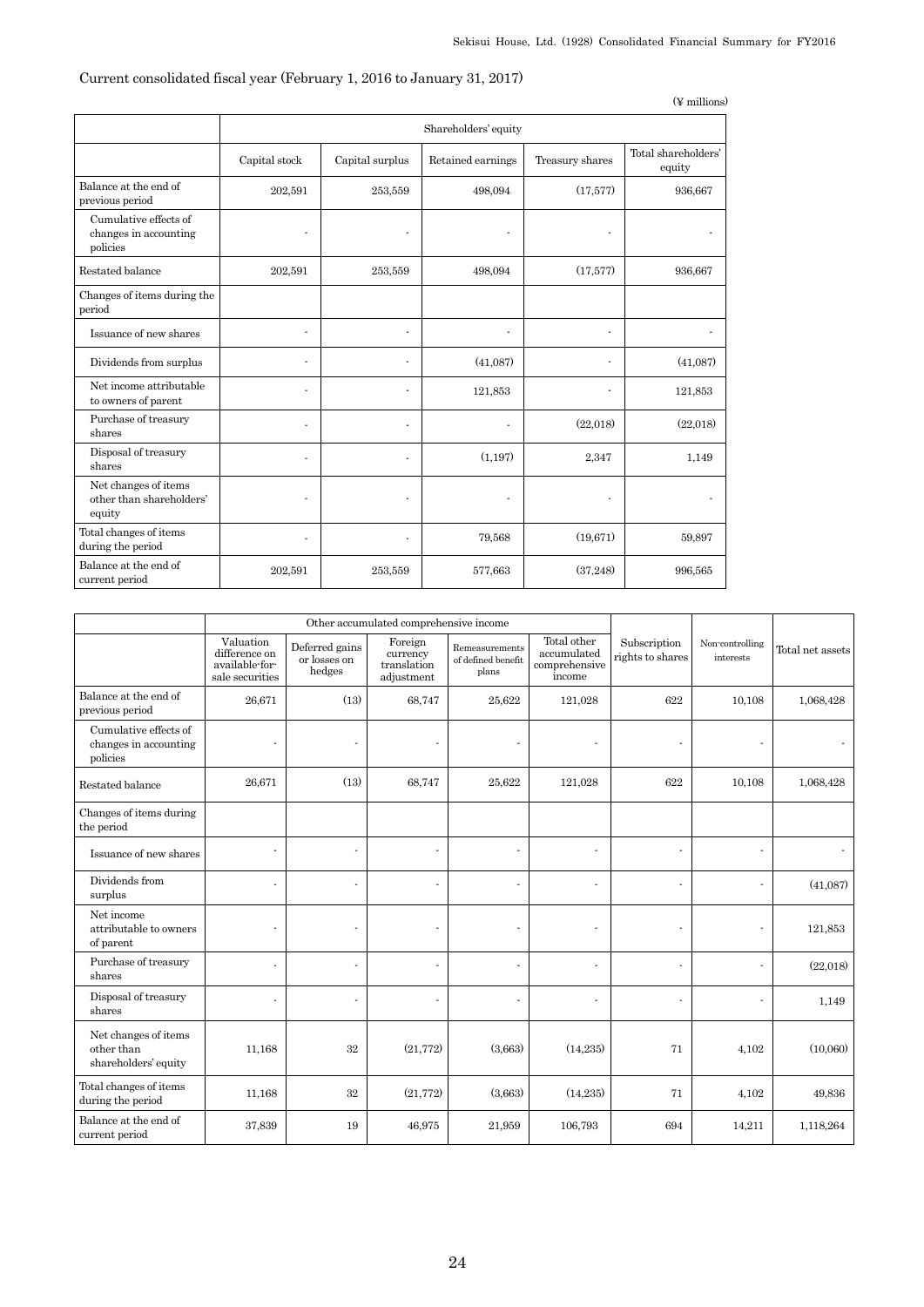|                                                                                                               |                              | $(\frac{1}{2}$ millions)     |
|---------------------------------------------------------------------------------------------------------------|------------------------------|------------------------------|
|                                                                                                               | Feb. 1, 2015 - Jan. 31, 2016 | Feb. 1, 2016 – Jan. 31, 2017 |
| Net cash provided by (used in) operating activities                                                           |                              |                              |
| Income before income taxes and non-controlling<br>shareholders' interests                                     | 150,853                      | 185,299                      |
| Depreciation and amortization                                                                                 | 24,438                       | 23,125                       |
| Impairment loss                                                                                               | 10,616                       | 5,154                        |
| Increase (decrease) in net defined benefit liability                                                          | 74                           | 531                          |
| Increase (decrease) in net defined benefit asset                                                              | (13,517)                     | (10,530)                     |
| Interest and dividends income                                                                                 | (4.147)                      | (3,556)                      |
| Interest expenses                                                                                             | 1,030                        | 2,326                        |
| Equity in (earnings) losses of affiliates                                                                     | (9, 427)                     | (10,022)                     |
| Loss (gain) on sales of investment securities                                                                 | (8,995)                      |                              |
| Loss (gain) on valuation of investment securities                                                             | 482                          |                              |
| Decrease (increase) in notes and accounts<br>receivable-trade                                                 | 3,599                        | 792                          |
| Decrease (increase) in inventories                                                                            | (97, 632)                    | (62, 732)                    |
| Increase (decrease) in notes and accounts<br>payable-trade                                                    | 6,132                        | 34,692                       |
| Increase (decrease) in advances received on<br>uncompleted construction contracts                             | 15,296                       | 13,277                       |
| Other, net                                                                                                    | 9,313                        | (12,802)                     |
| Subtotal                                                                                                      | 88,117                       | 165,553                      |
| Interest and dividends income received                                                                        | 4,151                        | 7,092                        |
| Interest expenses paid                                                                                        | (1, 447)                     | (2,598)                      |
| Income taxes paid                                                                                             | (44, 937)                    | (54,225)                     |
| Net cash provided by (used in) operating activities                                                           | 45,884                       | 115,820                      |
| Net cash provided by (used in) investing activities                                                           |                              |                              |
| Proceeds from redemption of securities                                                                        | 440                          | 2,800                        |
| Purchase of property, plant and equipment                                                                     | (77, 817)                    | (94.588)                     |
| Proceeds from sales of property, plant and<br>equipment                                                       | 143                          | 448                          |
| Purchase of investment securities                                                                             | (9,913)                      | (6, 462)                     |
| Proceeds from sales and redemption of investment<br>securities                                                | 13,600                       | 909                          |
| Payments of loans receivable                                                                                  | (1,359)                      | (8, 874)                     |
| Collection of loans receivable                                                                                | 4,850                        | 9,724                        |
| Other, net                                                                                                    | (6,110)                      | (11, 354)                    |
| Net cash provided by (used in) investing activities                                                           | (76, 166)                    | (107, 397)                   |
| Net cash provided by (used in) financing activities<br>Net increase (decrease) in short-term bonds<br>payable | 40,000                       | (25,000)                     |
| Net increase (decrease) in short term loans payable                                                           | 78,331                       | 6,636                        |
| Proceeds from long-term loans payable                                                                         | 100,991                      | 155,594                      |
| Repayment of long-term loans payable                                                                          | (89, 723)                    | (145,600)                    |
| Proceeds from issuance of bonds                                                                               | 30,000                       | 80,000                       |
| Redemption of bonds                                                                                           | (70,000)                     |                              |
| Cash dividends paid                                                                                           | (36,390)                     | (41,087)                     |
| Purchase of treasury stock                                                                                    | (20,035)                     | (22,015)                     |
| Other, net                                                                                                    | (1,088)                      | (3,015)                      |
| Net cash provided by (used in) financing activities                                                           | 32,084                       | 5,511                        |
|                                                                                                               |                              |                              |

# (4) Consolidated Statements of Cash Flows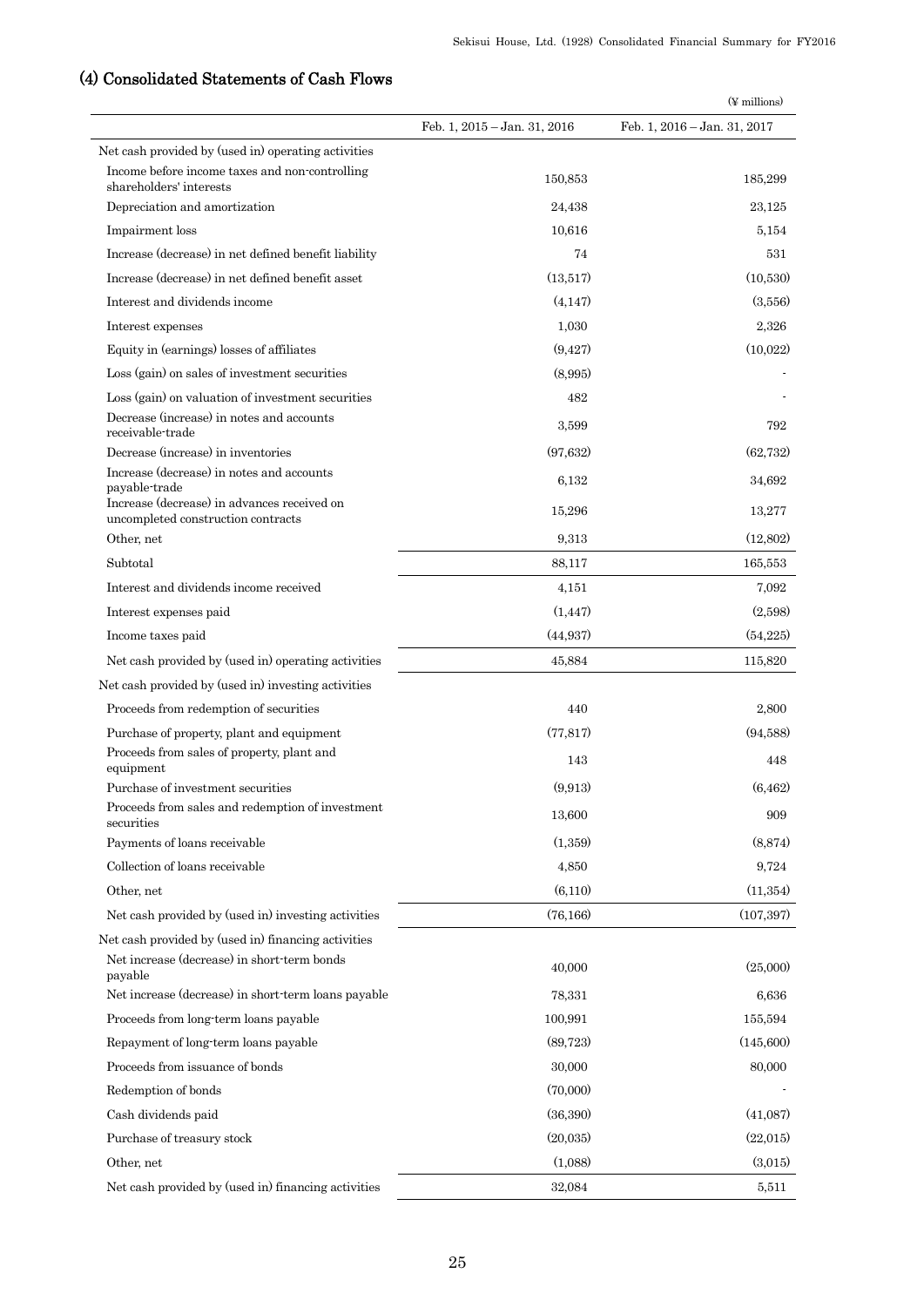|  |  |  |  | Sekisui House, Ltd. (1928) Consolidated Financial Summary for FY2016 |  |  |  |  |
|--|--|--|--|----------------------------------------------------------------------|--|--|--|--|
|--|--|--|--|----------------------------------------------------------------------|--|--|--|--|

|                                                                |                              | $(\frac{1}{2}$ millions)     |
|----------------------------------------------------------------|------------------------------|------------------------------|
|                                                                | Feb. 1, 2015 - Jan. 31, 2016 | Feb. 1, 2016 - Jan. 31, 2017 |
| Effect of exchange rate change on cash and cash<br>equivalents | (4.472)                      | (1,572)                      |
| Net increase (decrease) in cash and cash equivalents           | (2.670)                      | 12,363                       |
| Cash and cash equivalents at beginning of period               | 195,008                      | 192,338                      |
| Cash and cash equivalents at end of period                     | 192.338                      | 204,701                      |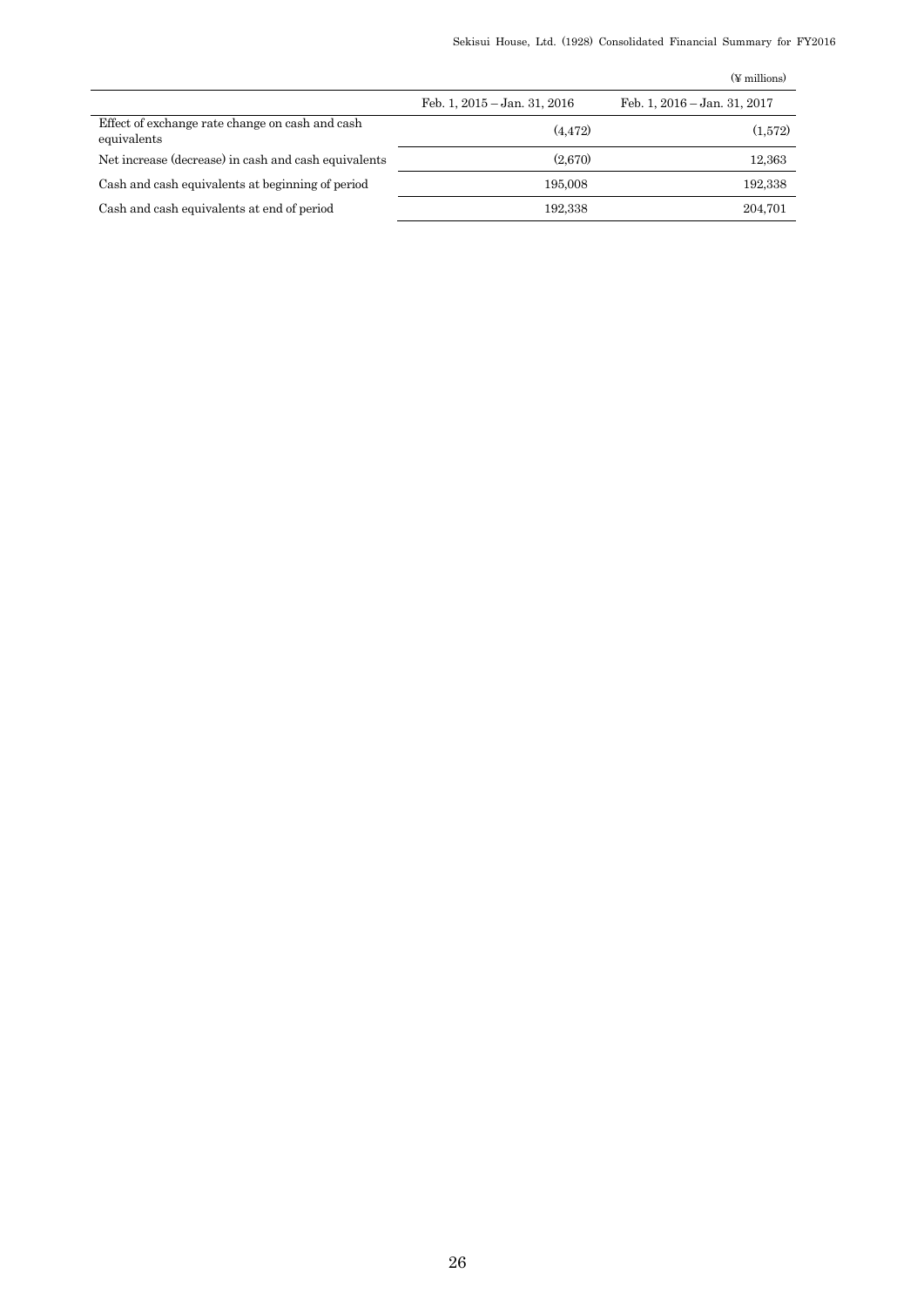## (5) Notes to Consolidated Financial Statements

## (Notes Regarding Assumption of Going Concerns)

Not applicable

## (Basic Important Matters for Preparation of Consolidated Financial Statements)

1. Scope of Consolidation

 Consolidated subsidiaries: 225, including Sekiwa Real Estate, Ltd., Sekiwa Real Estate Kanto, Ltd., Sekiwa Real Estate Kansai, Ltd., Sekiwa Real Estate Chubu, Ltd., Sekiwa Real Estate Chugoku, Ltd., Sekiwa Real Estate Kyushu, Ltd., and Sekiwa Real Estate Tohoku, Ltd.

Changes in scope of consolidation: Newly included: 27 Excluded: 7

All 225 subsidiaries are consolidated.

2. Scope of application of equity method

Affiliated companies accounted for by the equity method: 26 including Otori Holdings, Co., Ltd., Almetax Manufacturing Co., Ltd., JPF Co., Ltd.

Changes in scope of equity method: Newly included: 5 Excluded: 2

Investment in 26 affiliated companies is accounted for by the equity method.

### 3. Term-ends of consolidated subsidiaries

The end of the fiscal year is March 31 for Sekisui House SI Asset Management, Ltd. and other two subsidiaries. In addition, there are two companies whose fiscal years end on May 31 and November 30, respectively. When preparing consolidated financial statements, the Company utilizes the provisional financial statements compiled as of January 31.

Fiscal year ends on December 31 for SEKISUI HOUSE AUSTRALIA HOLDINGS PTY LIMITED and 178 other consolidated subsidiaries. When preparing consolidated financial statements, the Company uses the financial statements of those consolidated subsidiaries as of their respective balance sheet dates. For material transactions before the date of fiscal year-end of consolidated group, necessary adjustments have been implemented.

## 4. Matters regarding accounting standards

(1) Basis and method for valuation for significant assets

- (a) Securities:
	- (i) Debt securities expected to be held to maturity: Amortized cost (straight-line) method
	- (ii)Other securities:
		- •Stocks with market value: Based on closing market price on the last day of period (Valuation gains and losses resulting
		- are calculated by the full net assets costing method; cost of disposal is calculated by the moving average method)
		- •Stocks with no available market value: At cost, based on the moving average method
- (b) Derivatives: Market value method
- (c) Inventories:

Inventories are valued at cost (cost method whereby the book value is written down to the net realizable value in cases where there has been a material decline in value).

Semi-finished goods, raw materials, work in process and supplies are valued at cost based on moving average method.

Costs on uncompleted construction contracts, buildings for sale, land for sale in lots, and undeveloped land for sale are valued at cost based on individual cost method.

- (2) Depreciation and amortization methods used for main depreciable and amortizable assets
- (a) Property, plant and equipment (excluding lease assets):

The Company applies the straight-line method to buildings (excluding attached structures) and facilities attached to buildings and structures acquired on and after April 1, 2016, and uses the declining-balance method for other property, plant and equipment.

(b) Intangible assets (excluding lease assets): Straight-line method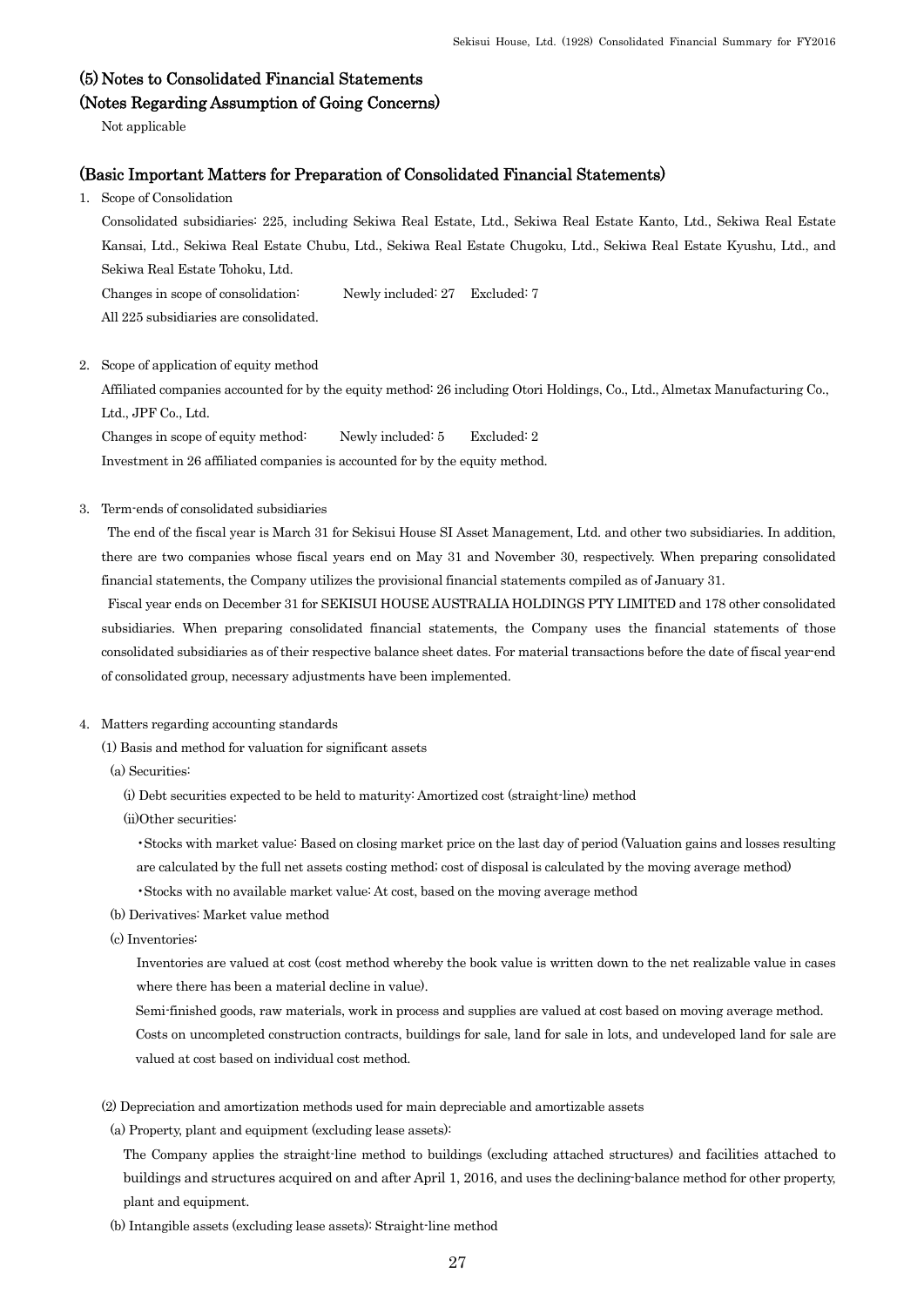### (c) Lease assets:

Leased assets for finance lease transactions other than those involving a transfer of title

The Company applies the straight-line method to such finance leases, where the useful lives of the assets are the terms of leases and the residual values of the assets are deemed zero. Finance lease transactions other than those involving a transfer of title that began prior to January 31, 2009 are accounted for using the same method as operating leases.

(3) Basis for accounting for significant allowances

(a) Allowance for doubtful accounts

The Company makes provisions for general debtors based on actual historical collection rates and for specific debtors where collection is doubtful based on estimates of the amount collectible.

(b) Provision for bonuses

To prepare for bonus payments to employees, the Company provides for the estimated appropriate amount in that financial period.

(c) Provision for directors' bonuses

To prepare for bonus payments to directors and corporate auditors, the Company provides for the estimated amount.

(d) Provision for warranties for completed construction

Provisions for losses and guarantee expenses due to post-completion defects are recorded based on historical repair and other costs arising from completed structures and detached housing.

(e) Provision for directors' retirement benefits

To allow for retirement payments to directors and corporate auditors, the Company provides the required amounts at the end of the current term based on internal regulations.

#### (4) Method of Accounting for Retirement Benefits

(a) Method for reflecting the expected retirement benefit in the period

In conjunction with the calculation of retirement benefit obligations, straight-line attribution is adopted as the method for reflecting the expected retirement benefit in the period up until the end of the consolidated fiscal year under review.

(b) Method of accounting for actuarial calculation differences and past service obligations

In conjunction with actuarial calculation differences and past service obligations, pro rata amounts calculated from the 5-year fixed amount method are to be reflected as expenses in the year following the consolidated fiscal year in which such expenses are accrued.

#### (5) Basis for accounting for income and expenses

- (a) Accounting standard for recognition of income and expenses of completed works
	- (i) For the portion of works certain to be completed by the end of the current consolidated fiscal year
		- Percentage-of-completion method (estimate for level of completion based on the percentage of direct costs)
	- (ii) Other construction contracts
	- Completed-contract method
- (b) Basis for accounting for income from finance leases
	- The Company records net sales and cost of sales upon receipt of lease charges.

(6) Basis for converting significant foreign currency-denominated assets and liabilities into yen

For foreign currency-denominated monetary claims and debts, the Company converts into yen at the rates of exchange prevailing on the consolidated balance sheet date. Translation differences are included in the statements of income. Assets and liabilities of overseas subsidiaries are converted into yen at the rates of exchange prevailing on the balance sheet date of the overseas subsidiaries, and the income and expenses of overseas subsidiaries are converted into yen at average exchange rates during the fiscal year under review. Exchange differences are recorded by including them in foreign currency translation adjustment and non-controlling interests under net assets.

(7) Main hedge accounting methods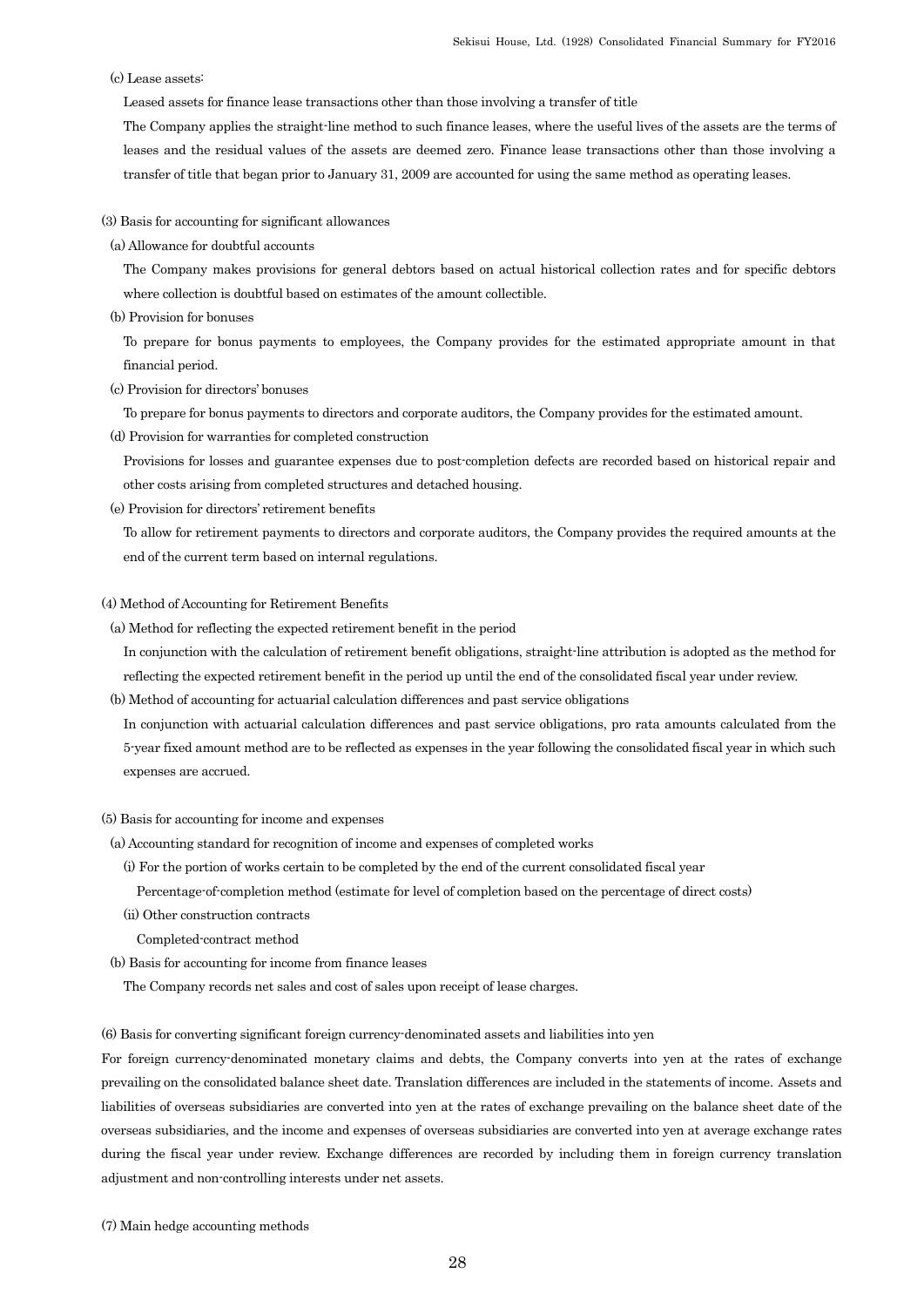(a) Hedge accounting methods

The Company accounts for hedging activities under deferral hedge accounting. Furiate-shori (accounting method in which the current and forward rate difference is allocated by period length for the calculation at the accounting period) is applied to forward foreign exchange contracts which conform to the requirements of such hedge accounting.

(b) Hedging instruments and targets

- (i) The Company hedges foreign currency cash debts and forward transactions with exchange contracts.
- (ii) Interest swaps are used as an instrument to hedge targeted borrowings.
- (c) Hedging policies

The Company uses derivatives transactions with the aim of avoiding losses from fluctuations in exchange. The use of exchange contracts does not exceed the amount of foreign currency transactions. The assumed principal balance subject to interest-swap transaction does not exceed the relevant interest bearing debts outstanding.

(d) Methods of assessing hedge effectiveness

The Company assesses if the percentage changes of hedge targets and hedge instruments approximately range from 80% to 125%, where hedging transactions are considered to be effective, while it does not assess the effectiveness of hedging where the main conditions match with regard to the relevant transactions and hedge targets, and where the cash flow is fixed.

#### (8) Amortization of goodwill

Goodwill are amortized over 5 years using the straight-line method, beginning in the fiscal year in which they arise, except for cases where useful life can be estimated, in which case they are amortized over the estimated useful life based on a substantive analysis by the company, and with the exception of minor amounts, which are amortized in lump-sum in the fiscal year in which they arise.

#### (9) Scope of amounts in consolidated statements of cash flows

The funds (cash and cash equivalents) in the consolidated statements of cash flows comprise cash and equivalents (except fixed term deposits exceeding 3 months) and short-term investments with redemption periods of less than 3 months that are easily convertible into cash, with insignificant risk of losses from price fluctuations.

(10) Other basic important matters for preparation of consolidated financial statements

(a) Accounting for consumption taxes

The tax exclusion method is used to account for consumption taxes.

Consumption taxes not subject to noncurrent asset related deductions at consolidated subsidiaries whose main business is real estate for leasing are recorded in "Other" under the "Investments and other assets" on the relevant balance sheets and are amortized on a straight line basis over 5 years. Other consumption taxes not subject to deductions are expensed in the consolidated accounting period in which they arise.

(b) Inclusion of interest paid in acquisition cost

In conformity with the accounting standards of relevant countries, overseas consolidated subsidiaries include interest paid with regard to borrowed funds for the real estate development business in acquisition cost. For the current period under, interest expenses of ¥7,321 million, ¥2,287 million, ¥515 million and ¥526 million are included in "Buildings for sale", "Land for sale in lots", "Undeveloped land for sale," and "Construction in progress" respectively. For the previous period, interest expenses of ¥9,764 million, ¥1,597 million and ¥1,023 million are included in "Buildings for sale", "Land for sale in lots" and "Undeveloped land for sale," respectively.

## (Changes in Accounting Policies)

(Application of accounting standard for business combinations, etc.)

The Accounting Standard for Business Combinations (ASBJ Statement No.21 of September 13, 2013, hereinafter, the "Business Combinations Accounting Standard"), the Accounting Standard for Consolidated Financial Statements (ASBJ Statement No. 22 of September 13, 2013, hereinafter, the "Consolidated Financial Statements Accounting Standard"), etc. and the Accounting Standard for Business Divestitures (ASBJ Statement No. 7 of September 13, 2013, hereinafter, the "Business Divestitures Accounting Standard") were applied from the first quarter of the consolidated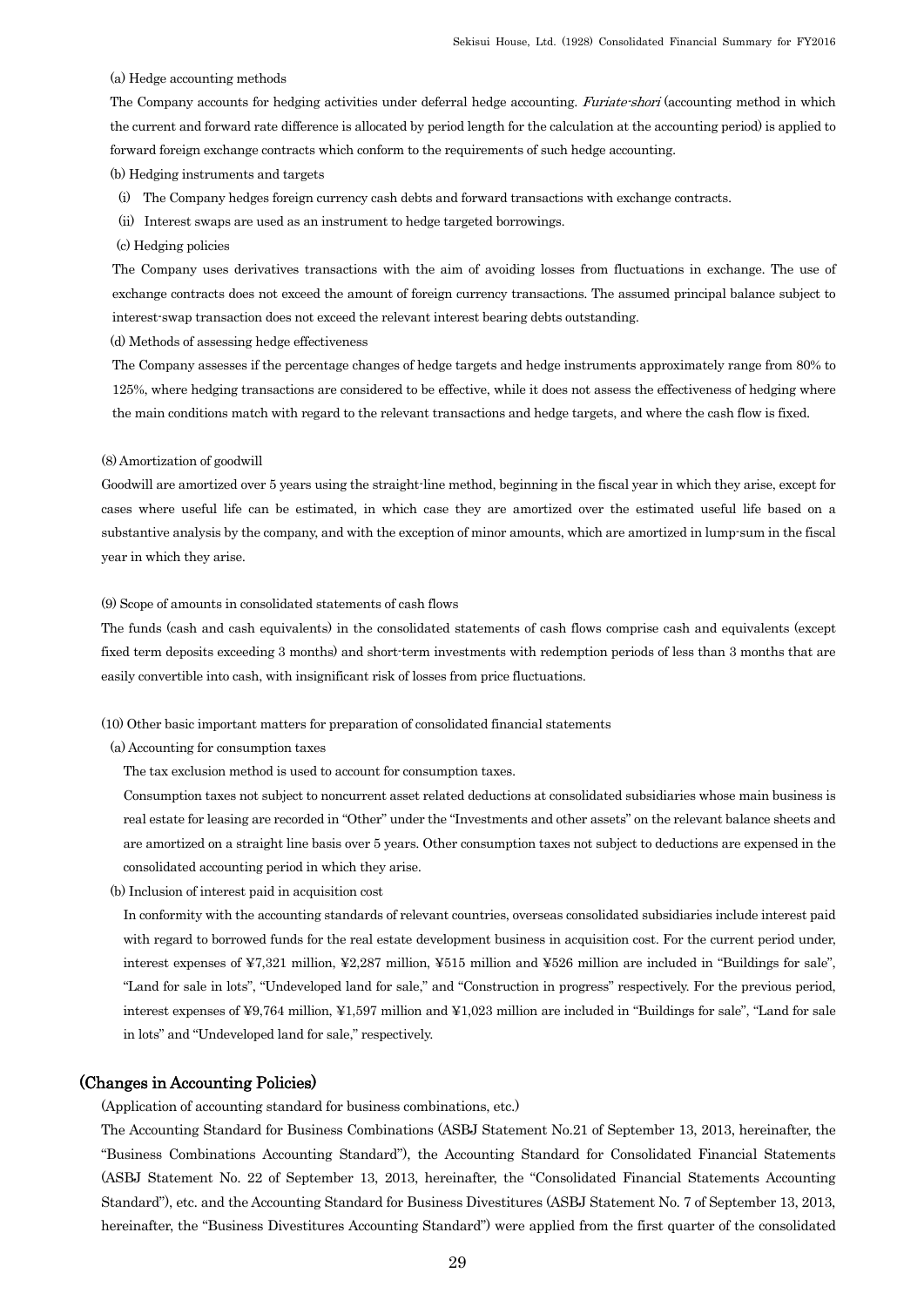fiscal year under review. As a result, the Company has changed accounting methods, so that differences arising from changes in the equity interests of the Company in subsidiaries under continuing control are recorded as capital surplus, and acquisition-related costs are recorded as expenses in the consolidated fiscal year when the costs arose. For business combinations to be implemented after the beginning of the first quarter of the consolidated fiscal year under review, the Company has changed its accounting method, so that revisions to the allocation amount of acquisition costs due to the fixation of provisional accounting treatment are reflected in the quarterly consolidated financial statements for the quarter to which the date of business combination belongs. The Company has also changed the method of presenting net income, etc. and changed the presentation of minority interests to non-controlling interests. To reflect these changes in the presentation, quarterly consolidated financial statements and consolidated financial statements for the third quarter of the previous fiscal year and the previous fiscal year have been reclassified.

With respect to the application of the Business Combinations Accounting Standard, etc., the Company follows the transitional treatments set forth in Clause 58-2 (4) of the Business Combinations Accounting Standard, Clause 44-5 (4) of the Consolidated Financial Statements Accounting Standard and Clause 57-4 (4) of the Business Divestitures Accounting Standard, and they are applied from the beginning of the first quarter of the previous fiscal year under review.

These changes have no influence on the consolidated financial statements.

### (Application of Practical Solution on a Change in Depreciation Method Due to Tax Reform 2016)

In line with the revised Corporation Tax Act, the Company adopted the "Application of Practical Solution on a Change in Depreciation Method Due to Tax Reform 2016" (ASBJ PITF No.32, June 17, 2016) in the second quarter of the fiscal year under review and changed the depreciation method for facilities attached to buildings and structures acquired on and after April 1, 2016 from the declining balance method to the straight line method

The impact of this change on the income of the consolidated fiscal year under review is immaterial.

## (Additional Information)

(Effects due to Changes in Corporate Tax Rates)

According to the enactment by the Diet of the "Act for Partial Revision of the Income Tax Act (Act No.15 of 2016)" and the "Act for Partial Revision of the Local Tax Act (Act No.13 of 2016 )" on March 29, 2016, and the "Act for Partial Revision to the Partial Revision, etc. of Consumption Tax Act for the Drastic Reform of the Taxation System for Ensuring Stable Financial Resources, etc. for Social Security (Act No.85 of 2016 )" and the "Act for Partial Revision to the Partial Revision, etc. of Local Tax Act and Local Allocation Tax Act for the Drastic Reform of the Taxation System for Ensuring Stable Financial Resources, etc. for Social Security (Act No.86 of 2016 )" on November 18, 2016, the effective legal tax rates used for calculating deferred tax assets and deferred tax liabilities were changed from 32.1% to 30.7%, pertaining to temporary differences that are expected to be eliminated in the consolidated fiscal year starting from February 1, 2017 and February 1 2018, and to 30.5%, pertaining to temporary differences that are expected to be eliminated in a consolidated fiscal year starting from February 1, 2019.

As a result of the change in tax rates, deferred tax assets (the amount after deducting deferred tax liabilities) decreased ¥909 million, while income taxes-deferred, valuation difference on available-for-sale securities, and remeasurements of retirement benefits increased ¥2,204 million, ¥787 million, and ¥506 million, respectively.

## (Notes to Consolidated Balance Sheets)

|                                                                            |                     | $(\n\Psi$ millions) |
|----------------------------------------------------------------------------|---------------------|---------------------|
|                                                                            | As of Jan. 31, 2016 | As of Jan. 31, 2017 |
| 1. Collateralized assets                                                   | 136.302             | 99,310              |
| 2. Liabilities guaranteed                                                  | 85,536              | 102,976             |
| 3. Shareholdings in related companies included in<br>investment securities | 31.127              | 46,853              |
| 4. Interest bearing liabilities                                            | 426.013             | 491,017             |
| 5. Change in the purpose of holding assets                                 |                     |                     |

(As of January 31, 2016)

¥71 million of real estate for sale that appeared under "Undeveloped land for sale" at the end of the previous fiscal year have been reclassified as "Land." Meanwhile, investment properties of ¥54,735 million, which were reported under "Buildings and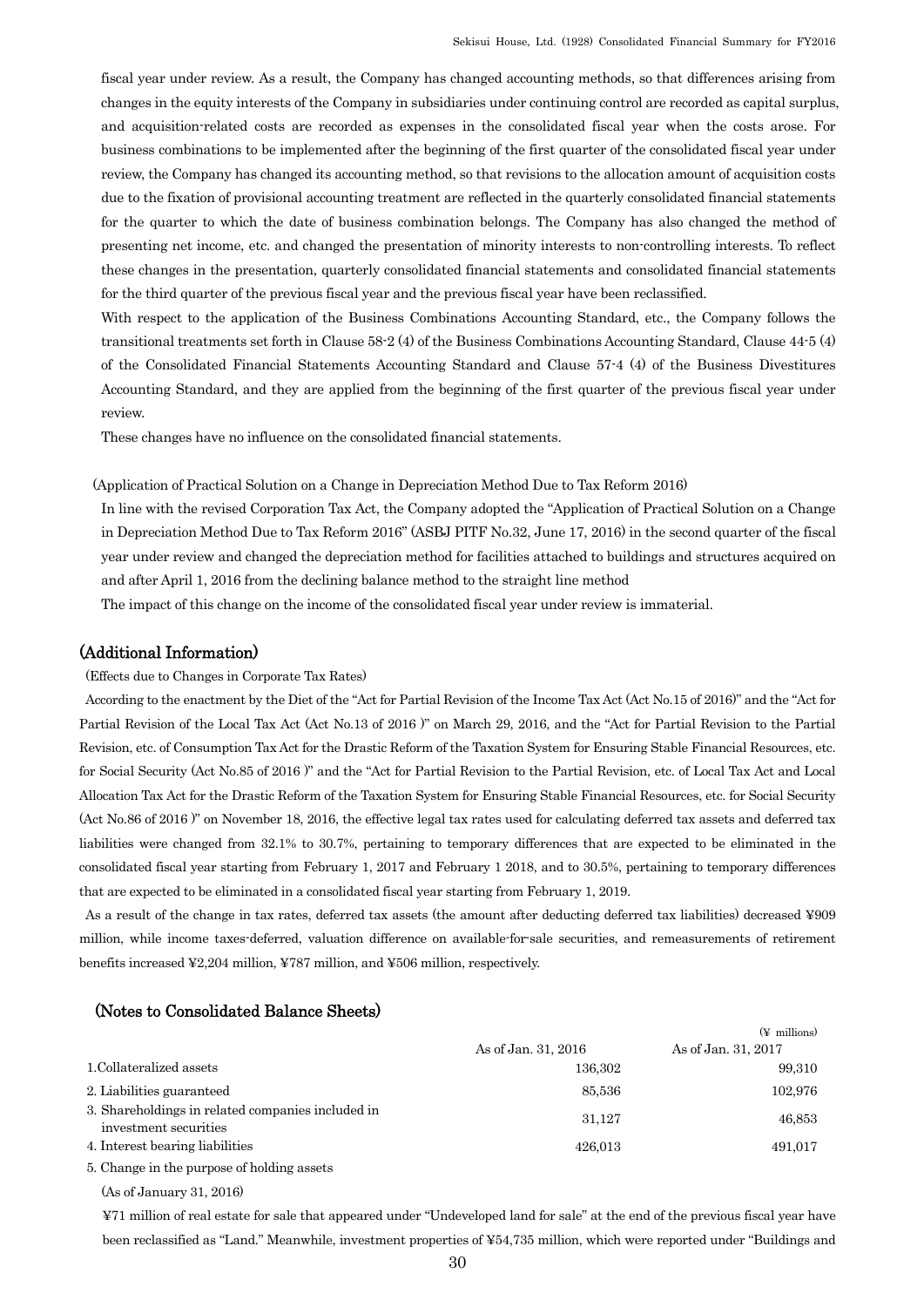Structures" and "Land" etc. at the end of the previous fiscal year, have been reclassified under "Buildings for sale" and "Land for sale in lots".

(As of January 31, 2017)

¥10,270 million of real estate for sale that appeared under "Buildings for sale" and "Land for sale in lots" at the end of the previous fiscal year have been reclassified as "Buildings and Structures" and "Land." Meanwhile, investment properties of ¥50,238 million, which were reported under "Buildings and Structures" and "Land" etc. at the end of the previous fiscal year, have been reclassified under "Buildings for sale" and "Land for sale in lots".

## (Notes to Consolidated Statements of Income)

(1) Impairment loss

Impairment loss of the following group of assets was recorded.

Previous consolidated fiscal year (February 1, 2015 – January 31, 2016)

| Location                                | Usage                         | Type                                        |
|-----------------------------------------|-------------------------------|---------------------------------------------|
| Shenyang City, Liaoning, China,<br>etc. | Factory                       | Buildings, machinery and equipment,<br>etc. |
| Osaka City, Osaka, etc.                 | Real estate for leasing, etc. | Buildings and land, etc.                    |

The Sekisui House Group recognizes impairment loss by grouping investment properties by project and grouping other assets by operating unit, which allow us to manage gains and losses in a rational manner. As a result, for the group of factory and real estate for leasing, the book value was impaired down to the recoverable value, and this decrease was recorded as impairment loss under "Extraordinary loss."

(Breakdown of impairment loss)

| Type                     | Amount $(\Psi \text{ millions})$ |
|--------------------------|----------------------------------|
| Buildings and structures | 6,859                            |
| Machinery and equipment  | 1,737                            |
| Land                     | 1,602                            |
| Other                    | 416                              |
| Total                    | 10,616                           |

For these assets, the Company calculates the recoverable value of the relevant assets based on their use value or net selling prices. The use value is determined based on future cash flows, and the net selling price is determined based on the real estate appraisal value and other.

#### Current consolidated fiscal year (February 1, 2016 – January 31, 2017)

| Location                   | Jsage                         | l'ype                    |
|----------------------------|-------------------------------|--------------------------|
| Naka-ku, Nagoya City, etc. | Real estate for leasing, etc. | Buildings and land, etc. |

The Sekisui House Group recognizes impairment loss by grouping investment properties by project and grouping other assets by operating unit, which allow us to manage gains and losses in a rational manner. As a result, for the group of real estate for leasing, the book value was impaired down to the recoverable value, and this decrease was recorded as impairment loss under "Extraordinary loss."

(Breakdown of impairment loss)

| Type                     | Amount (¥ millions) |
|--------------------------|---------------------|
| Buildings and structures | 994                 |
| Machinery and equipment  | 112                 |
| Land                     | 3,841               |
| Other                    | 206                 |
| Total                    | 5,154               |

For these assets, the Company calculates the recoverable value of the relevant assets based on their use value or net selling prices.

The use value is determined based on future cash flows, and the net selling price is determined based on the real estate appraisal value and other.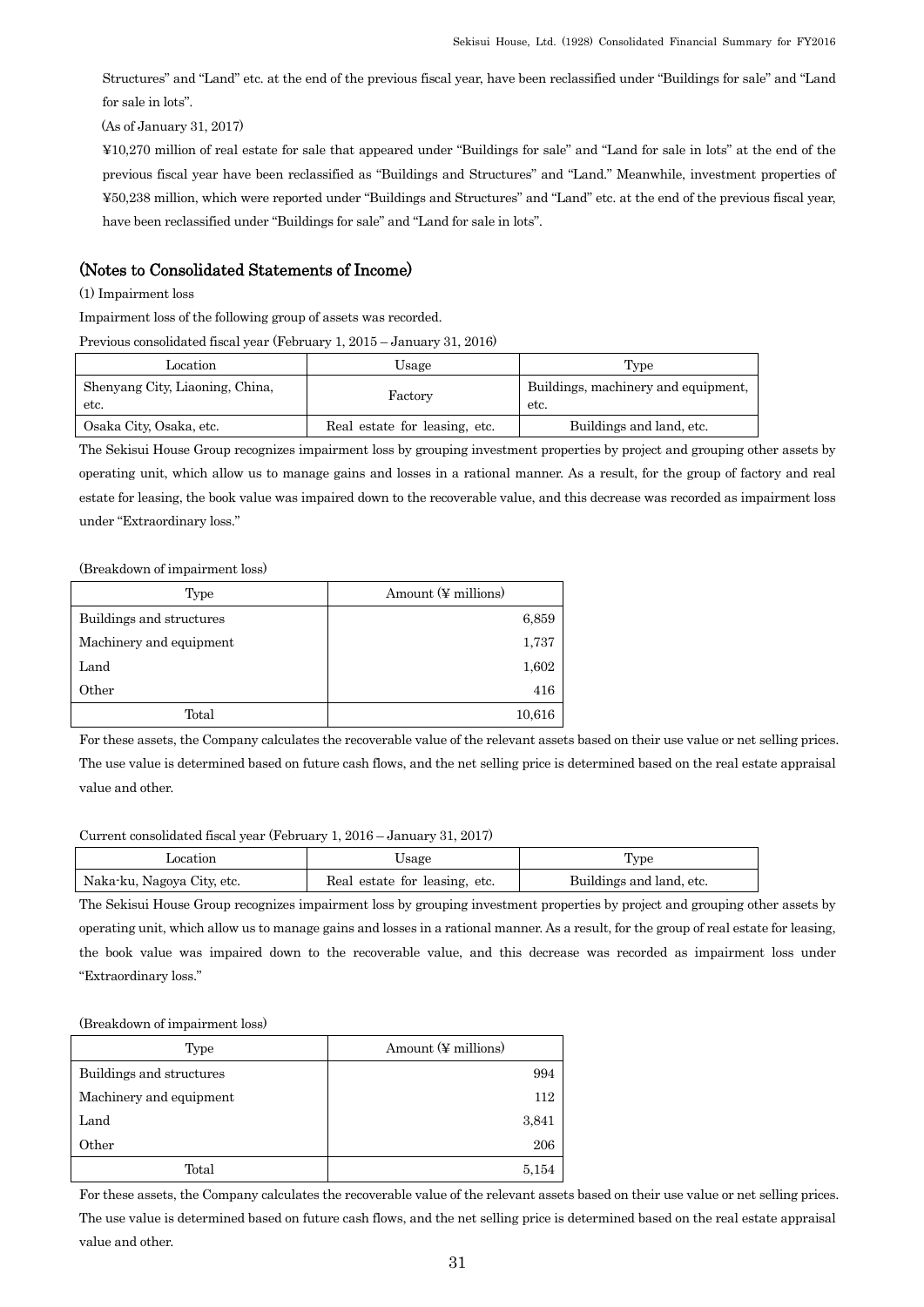## (Notes to Consolidated Statements of Cash Flows)

\*1 Cash and cash equivalents at the end of fiscal year and relationship with amounts recorded in consolidated balance sheets

|                                                       | Previous consolidated fiscal year<br>Feb. 1, $2015 -$ Jan. 31, $2016$ | Current consolidated fiscal year<br>Feb. 1, 2016 – Jan. 31, 2017 |
|-------------------------------------------------------|-----------------------------------------------------------------------|------------------------------------------------------------------|
| Cash and deposits                                     | ¥195.239<br>millions                                                  | ¥212.808<br>millions                                             |
| Time deposits with terms in excess of<br>three months | (2.900)                                                               | (8.107)                                                          |
| Cash and cash equivalents                             | 192.338                                                               | 204.701                                                          |

2 Significant non-fund transactions

(1) Exercise of stock acquisition rights in bonds attached to convertible bond type bonds with stock acquisition rights

|                                                                                                    | Previous consolidated fiscal year | Current consolidated fiscal year |
|----------------------------------------------------------------------------------------------------|-----------------------------------|----------------------------------|
|                                                                                                    | Feb. 1, $2015 -$ Jan. 31, $2016$  | Feb. 1, 2016 - Jan. 31, 2017     |
| Increase in capital as a result of the exercise<br>of stock acquisition rights                     | millions<br>¥4,875                | millions<br>¥-                   |
| Increase in capital surplus as a result of the<br>exercise of stock acquisition rights             | 4.875                             |                                  |
| Losses on disposal of treasury stock as a<br>result of the exercise of stock acquisition<br>rights | (1.517)                           | (1,167)                          |
| Decrease in treasury stock as a result of the<br>exercise of stock acquisition rights              | 2.937                             | 2.297                            |
| Decrease in bonds with stock acquisition                                                           |                                   |                                  |
| rights as a result of the exercise of stock                                                        | 11,170                            | 1,130                            |
| acquisition rights                                                                                 |                                   |                                  |

(2) Acquisition of Shares by in-kind contribution (debt-equity swap)

|                                                                               | Previous consolidated fiscal year<br>Feb. 1, $2015 - Jan.$ 31, $2016$ | Current consolidated fiscal year<br>Feb. 1, $2016 - Jan.$ 31, $2017$ |  |  |
|-------------------------------------------------------------------------------|-----------------------------------------------------------------------|----------------------------------------------------------------------|--|--|
| Decrease in long-term loans receivable as a<br>result of the debt-equity swap | millions<br>¥-                                                        | millions<br>¥11.420                                                  |  |  |
| Decrease in accounts receivable as a result<br>of the debt-equity swap        |                                                                       | 431                                                                  |  |  |
| Increase in investment securities as a result<br>of the debt-equity swap      |                                                                       | 11,851                                                               |  |  |

## (Segment Information)

Segment Information

1. Summary of reportable segments

The reportable segments of the Sekisui House Group are its constituent units for which separate financial information is obtained and examined on a regular basis by its manager to determine the allocation of management resources and evaluate business performance.

The Sekisui House Group operates comprehensive housing businesses as a proactive creator of comfortable living environments. To achieve sustainable growth by optimizing its management resources, the Group has established business domains. Each domain operates by developing its own business strategies.

Consequently, the Group comprises segments based on the products and services provided by each business domain. The Group considers the Custom Detached Houses Business, the Rental Housing Business, the Remodeling Business, the Real Estate Management Fees Business, the Houses for Sale Business, the Condominiums Business, the Urban Redevelopment Business, and the Overseas Business, excluding Other Businesses, as its reportable segments.

Details of the reportable segments are as follows:

| Custom Detached Houses Business: | Designing, constructing, and contracting for sale detached houses         |
|----------------------------------|---------------------------------------------------------------------------|
| Rental Housing Business:         | Designing, constructing, and contracting for sale rental housing, medical |
|                                  | and nursing care facilities, and other buildings                          |
| Remodeling Business              | Renovating housing                                                        |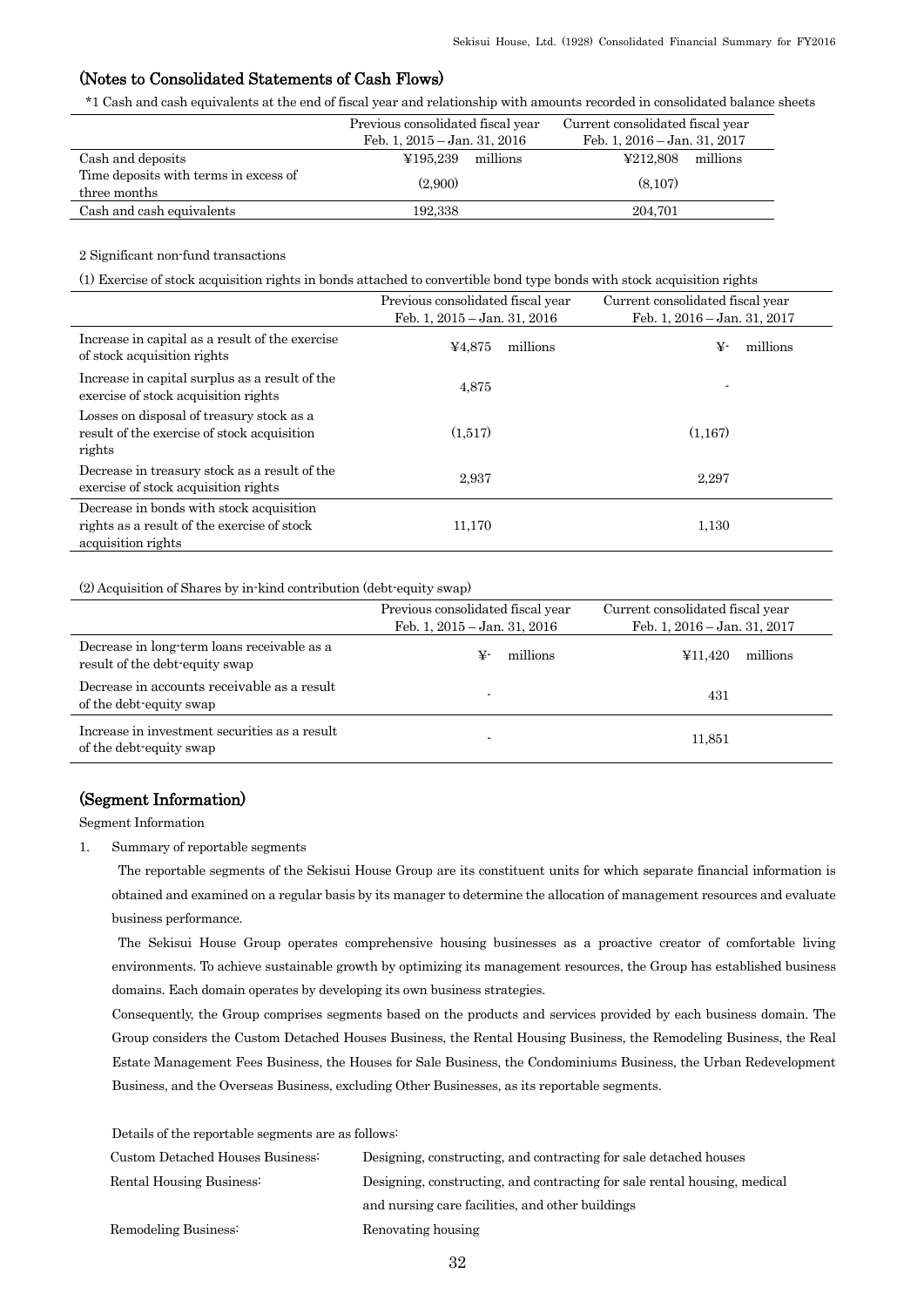|                               | Real Estate Management Fees Business: Leasing, managing, maintaining, and brokering real estate. |
|-------------------------------|--------------------------------------------------------------------------------------------------|
| Houses for Sale Business:     | Selling houses and real estate, and designing, constructing, and                                 |
|                               | contracting for sale houses on residential land for sale                                         |
| Condominiums Business:        | Selling condominiums                                                                             |
| Urban Redevelopment Business. | Developing office buildings, commercial facilities, and other facilities,                        |
|                               | and managing and maintaining its own properties                                                  |
| Overseas Business:            | Contracting for sale detached houses, sells houses and real estate, and                          |
|                               | develops facilities, including condominiums and commercial facilities, in                        |
|                               | overseas markets                                                                                 |

2. Method of calculation for sales, income and loss, asset, liabilities and other items by each segment The accounting treatment used for all reporting segments is basically the same as that stated in "Basic Important Matters for Preparation of Consolidated Financial Statements."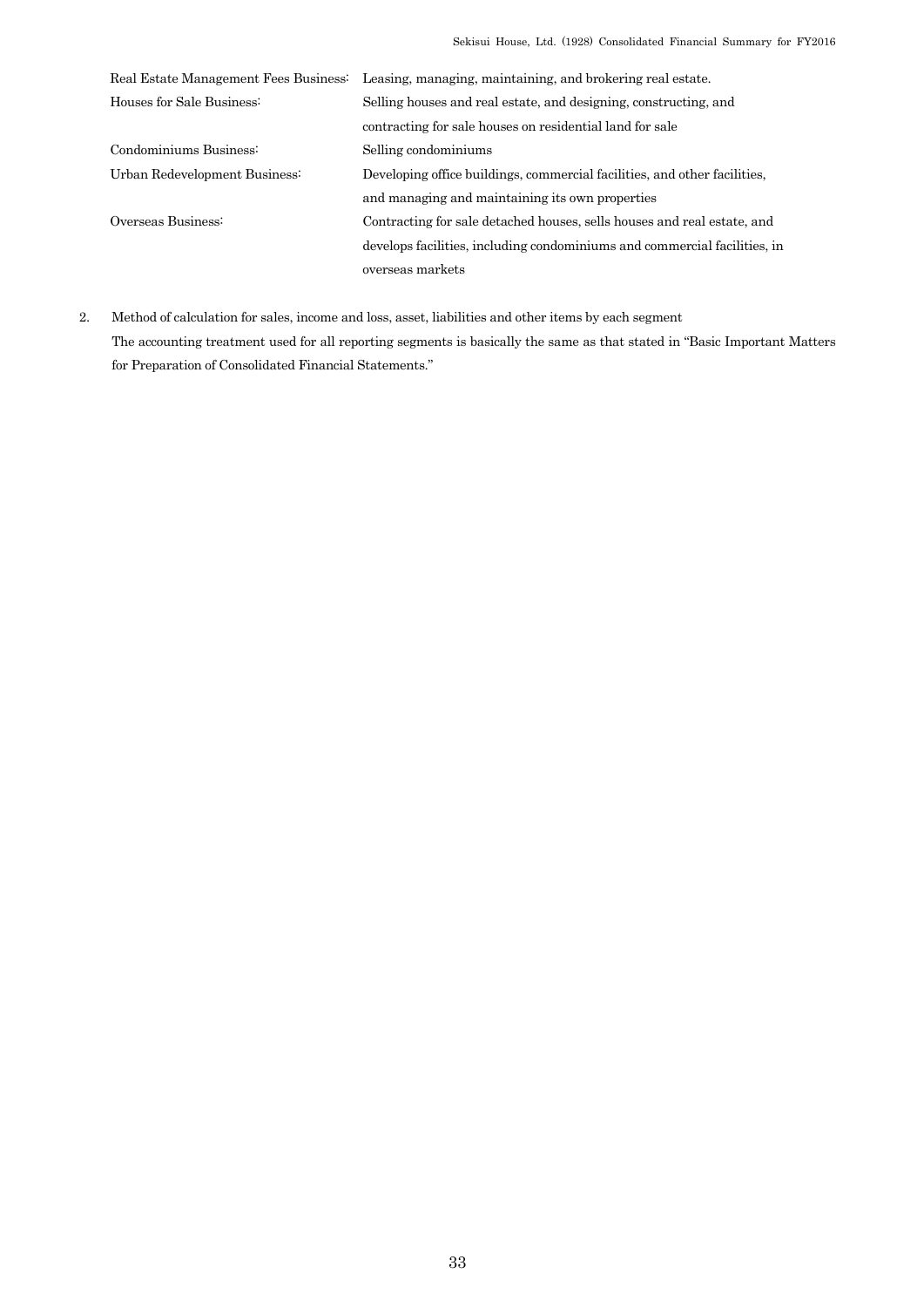(¥ million)

## 3. Segment information on sales, income or loss, assets, liabilities and other items by reporting segment Previous consolidated fiscal year (February 1, 2015 to January 31, 2016)

|                                                                                  | Reportable Business Segments |                              |                  |        |                                   |                    |                |              |                                      |                        |
|----------------------------------------------------------------------------------|------------------------------|------------------------------|------------------|--------|-----------------------------------|--------------------|----------------|--------------|--------------------------------------|------------------------|
|                                                                                  | Custom<br>Detached<br>Houses | Rental<br>Housing            | Remodeling       |        | Real Estate<br>Management<br>Fees | Houses<br>for Sale |                | Condominiums |                                      | Urban<br>Redevelopment |
| Sales                                                                            |                              |                              |                  |        |                                   |                    |                |              |                                      |                        |
| $(1)$ Sales to third<br>parties                                                  | 393,786                      | 400,601                      | 134,458          |        | 448,751                           |                    | 137,484        | 81,470       |                                      | 93,038                 |
| (2) Inter-group<br>sales and<br>transfers                                        | $\overline{0}$               | 4,807                        | 232              |        | 3,160                             |                    | $\blacksquare$ |              |                                      | 123                    |
| Net sales                                                                        | 393,786                      | 405,409                      | 134,691          |        | 451,911                           |                    | 137,484        | 81,470       |                                      | 93,161                 |
| Operating income<br>$(\text{loss})$                                              | 47,208                       | 51,918                       | 15,847           |        | 26,819                            |                    | 11,919         | 8,031        |                                      | 24,747                 |
| Assets                                                                           | 64,218                       | 44,812                       | 14,577           |        | 95,669                            |                    | 164,910        | 149,139      |                                      | 556,931                |
| Other items                                                                      |                              |                              |                  |        |                                   |                    |                |              |                                      |                        |
| Depreciations                                                                    | 4,506                        | 2,735                        | 94               |        | 885                               |                    | 1,141          |              | 19                                   | 10,214                 |
| Net increase in<br>property, plant<br>and equipment,<br>and intangible<br>assets | 2,628                        | 591                          | 12               |        | 828                               |                    | 600            |              | 28                                   | 72,317                 |
|                                                                                  |                              |                              |                  |        |                                   |                    |                |              |                                      | Amounts on the         |
|                                                                                  |                              | Reportable Business Segments | Other Businesses |        |                                   |                    |                | Adjustments  |                                      | consolidated           |
|                                                                                  | Overseas<br><b>Business</b>  | Total                        | (Note: 1)        |        | Total                             |                    | (Note:2)       |              | financial<br>statements<br>(Note: 3) |                        |
| Sales                                                                            |                              |                              |                  |        |                                   |                    |                |              |                                      |                        |
| (1) Sales to third<br>parties                                                    | 89,522                       | 1,779,114                    |                  | 79,764 |                                   | 1,858,879          |                | ٠            |                                      | 1,858,879              |
| $(\alpha)$ $\mathsf{T}$ $\mathsf{L}$                                             |                              |                              |                  |        |                                   |                    |                |              |                                      |                        |

|                                                                                  | Overseas<br><b>Business</b> | Total     | Other Businesses<br>(Note: 1) | Total     | Adjustments<br>(Note:2) | consolidated<br>financial<br>statements<br>(Note: 3) |
|----------------------------------------------------------------------------------|-----------------------------|-----------|-------------------------------|-----------|-------------------------|------------------------------------------------------|
| Sales                                                                            |                             |           |                               |           |                         |                                                      |
| (1) Sales to third<br>parties                                                    | 89,522                      | 1,779,114 | 79,764                        | 1,858,879 | ٠                       | 1,858,879                                            |
| $(2)$ Inter-group<br>sales and<br>transfers                                      |                             | 8,323     | 4,704                         | 13,028    | (13,028)                |                                                      |
| Net sales                                                                        | 89,522                      | 1,787,438 | 84,469                        | 1,871,908 | (13,028)                | 1,858,879                                            |
| Operating income<br>( $\overline{\text{loss}}$                                   | (5,673)                     | 180,819   | 2,511                         | 183,331   | (33,686)                | 149,645                                              |
| Assets                                                                           | 721,320                     | 1,811,580 | 17,345                        | 1,828,925 | 200,869                 | 2,029,794                                            |
| Other items                                                                      |                             |           |                               |           |                         |                                                      |
| Depreciations                                                                    | 1,635                       | 21,233    | 961                           | 22,194    | 2,243                   | 24,438                                               |
| Net increase in<br>property, plant<br>and equipment,<br>and intangible<br>assets | 331                         | 77,339    | 41                            | 77,380    | 3,878                   | 81,258                                               |

Notes

1. Other Businesses principally include the exterior business.

2. Adjustments are as follows:

(1) An adjustment of ¥33,686 million for segment income (loss) includes an elimination of inter-segment transactions of

¥3,084 million and corporate expenses of ¥30,602 million that have not been allocated to each segment. Corporate expenses mainly include selling, general and administration expenses and experiment and research expenses that do not belong to any reportable segments.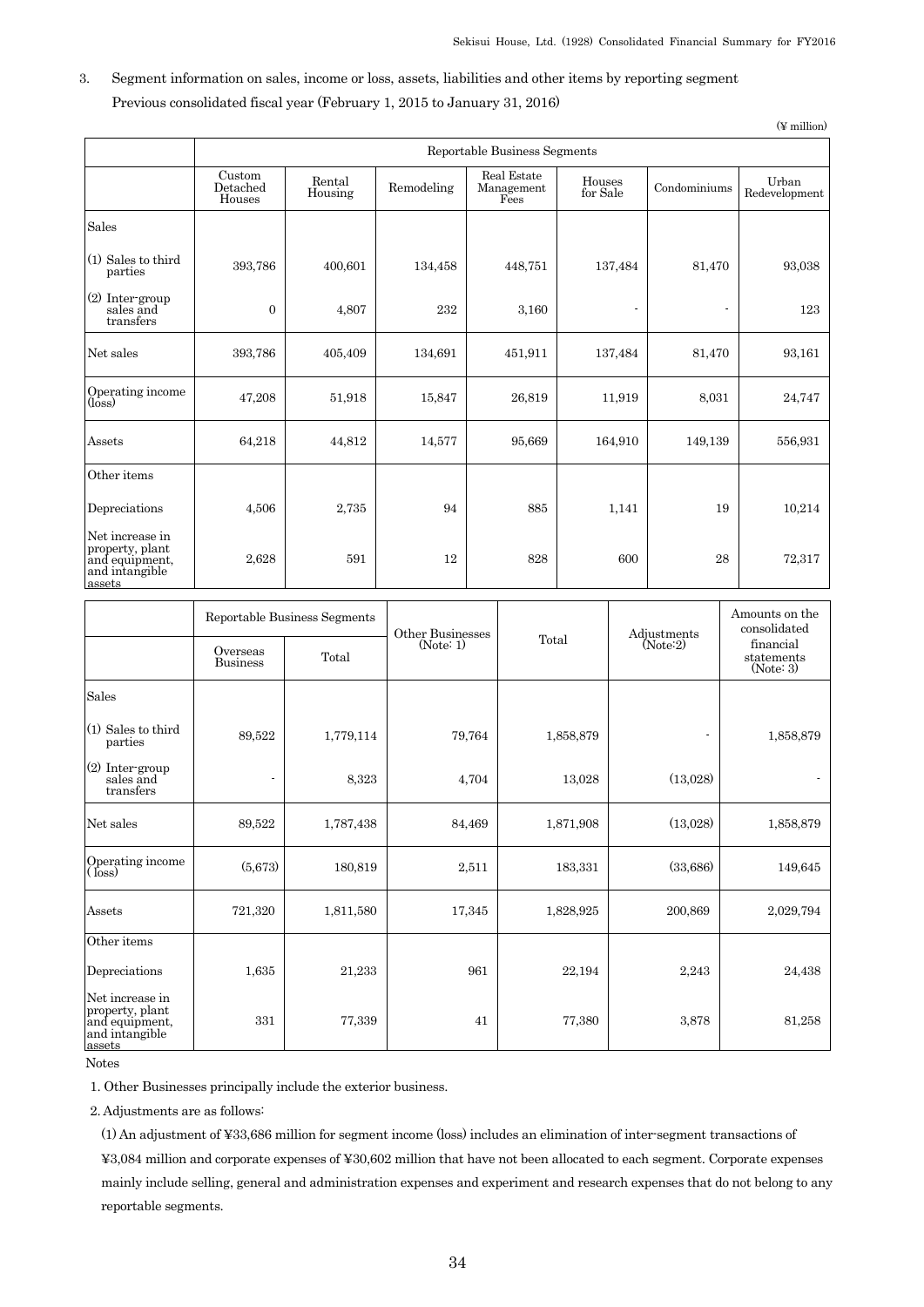(2) An adjustment of ¥200,869 million for assets is corporate assets. Corporate assets are mainly parent company surplus operating funds (cash and short-term investment securities), long-term investment funds (investment securities) and assets of the administration division.

(3) An adjustment of ¥2,243 million for depreciation and amortization is depreciation related to corporate assets.

(4) An adjustment of ¥3,878 million for increases in property, plant, and equipment and intangible assets is a capital

expenditure mainly for equipment for the headquarters.

3. Operating income (loss) by business segment is adjusted to correspond to operating income in the consolidated statements of income.

Current consolidated fiscal year (February 1, 2016 to January 31, 2017)

|                                                                                  |                              |                   |            |                                   |                    |              | $(\n\Psi$ million)     |  |  |
|----------------------------------------------------------------------------------|------------------------------|-------------------|------------|-----------------------------------|--------------------|--------------|------------------------|--|--|
|                                                                                  | Reportable Business Segments |                   |            |                                   |                    |              |                        |  |  |
|                                                                                  | Custom<br>Detached<br>Houses | Rental<br>Housing | Remodeling | Real Estate<br>Management<br>Fees | Houses<br>for Sale | Condominiums | Urban<br>Redevelopment |  |  |
| Sales                                                                            |                              |                   |            |                                   |                    |              |                        |  |  |
| $(1)$ Sales to third<br>parties                                                  | 383,129                      | 440,312           | 133,498    | 469,132                           | 142,014            | 66,125       | 130,491                |  |  |
| $(2)$ Inter-group<br>sales and<br>transfers                                      |                              | 5,638             | 246        | 3,380                             |                    |              | 99                     |  |  |
| Net sales                                                                        | 383,129                      | 445,951           | 133,745    | 472,512                           | 142,014            | 66,125       | 130,590                |  |  |
| Operating income<br>$(\text{loss})$                                              | 49,514                       | 60,832            | 17,544     | 31,278                            | 8,822              | 2,248        | 23,414                 |  |  |
| Assets                                                                           | 59,798                       | 48,616            | 14,720     | 100,125                           | 144,109            | 158,890      | 590,984                |  |  |
| Other items                                                                      |                              |                   |            |                                   |                    |              |                        |  |  |
| Depreciations                                                                    | 4,319                        | 2,866             | 92         | 908                               | 1,063              | 23           | 9,753                  |  |  |
| Net increase in<br>property, plant<br>and equipment,<br>and intangible<br>assets | 3,952                        | 1,996             | 58         | 971                               | 901                | 53           | 82,598                 |  |  |

|                                                                                  | Overseas<br><b>Business</b> | Reportable Business Segments<br>Total | Other Businesses<br>(Note: 1) | Total     | Adjustments<br>(Note:2) | Amounts on the<br>consolidated<br>financial<br>statements<br>(Note: 3) |
|----------------------------------------------------------------------------------|-----------------------------|---------------------------------------|-------------------------------|-----------|-------------------------|------------------------------------------------------------------------|
| Sales                                                                            |                             |                                       |                               |           |                         |                                                                        |
| (1) Sales to third<br>parties                                                    | 182,127                     | 1,946,832                             | 80,099                        | 2,026,931 | ٠                       | 2,026,931                                                              |
| (2) Inter-group<br>sales and<br>transfers                                        |                             | 9,364                                 | 5.497                         | 14,861    | (14, 861)               |                                                                        |
| Net sales                                                                        | 182,127                     | 1,956,197                             | 85,596                        | 2,041,793 | (14, 861)               | 2,026,931                                                              |
| Operating income<br>$(\text{loss})$                                              | 25,172                      | 218,828                               | 726                           | 219,555   | (35,390)                | 184,164                                                                |
| Assets                                                                           | 825,507                     | 1,942,753                             | 18,015                        | 1,960,768 | 224,126                 | 2,184,895                                                              |
| Other items                                                                      |                             |                                       |                               |           |                         |                                                                        |
| Depreciations                                                                    | 672                         | 19,699                                | 912                           | 20,612    | 2,512                   | 23,125                                                                 |
| Net increase in<br>property, plant<br>and equipment,<br>and intangible<br>assets | 4,112                       | 94,646                                | 70                            | 94,716    | 3,560                   | 98,277                                                                 |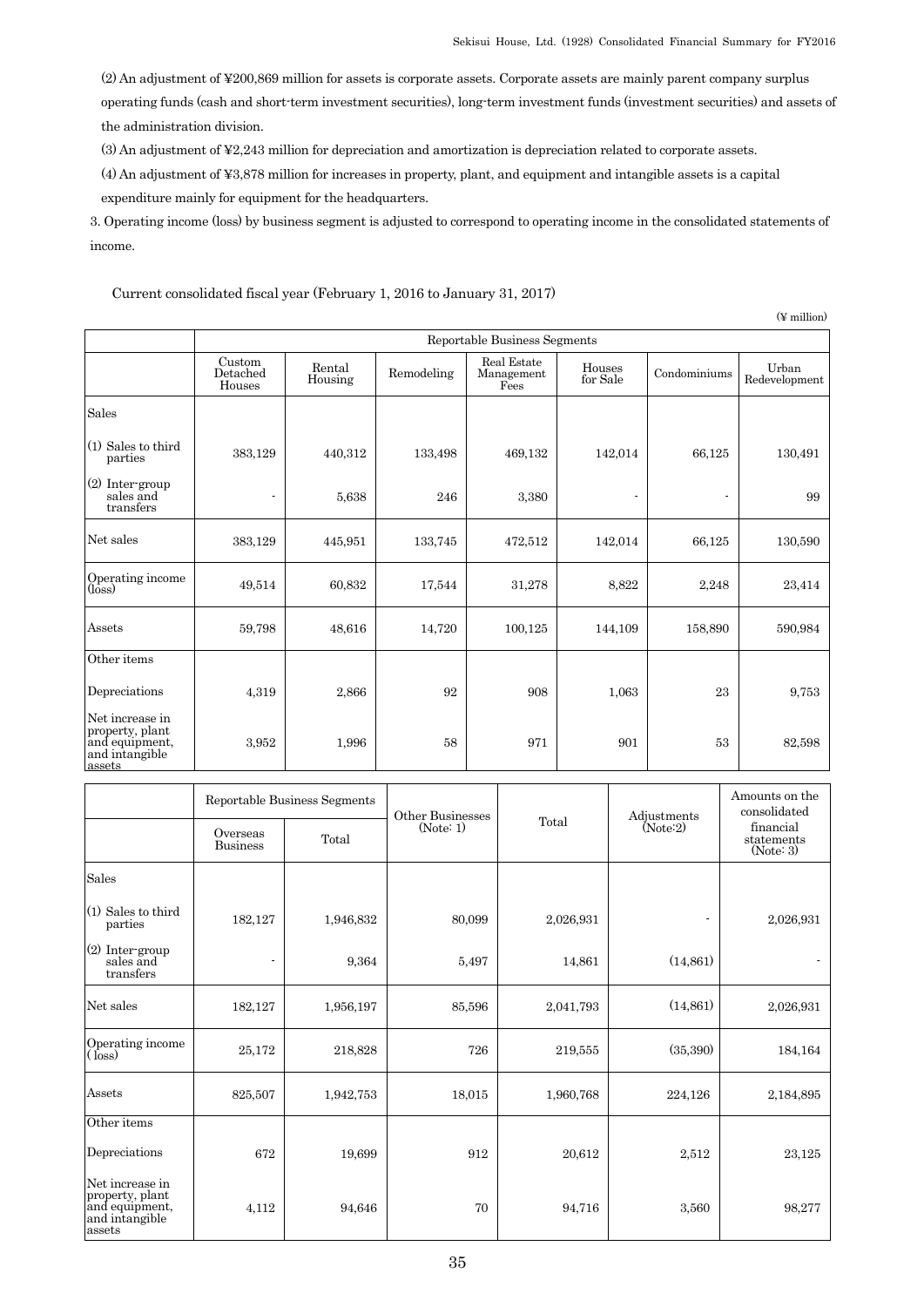## Notes

- 1. Other Businesses principally include the exterior business.
- 2. Adjustments are as follows:

(1) An adjustment of ¥35,390 million for segment income (loss) includes an elimination of inter-segment transactions of ¥3,298 million and corporate expenses of ¥32,091million that have not been allocated to each segment. Corporate expenses mainly include selling, general and administration expenses and experiment and research expenses that do not belong to any reportable segments.

(2) An adjustment of ¥224,126 million for assets is corporate assets. Corporate assets are mainly parent company surplus operating funds (cash and short-term investment securities), long-term investment funds (investment securities) and assets of the administration division.

(3) An adjustment of ¥2,512 million for depreciation and amortization is depreciation related to corporate assets.

- (4) An adjustment of ¥3,560 million for increases in property, plant, and equipment and intangible assets is a capital
- expenditure mainly for equipment for the headquarters.

3. Operating income (loss) by business segment is adjusted to correspond to operating income in the consolidated statements of income.

## (Per Share Information)

|                                    |           | Feb. 1, 2015 – Jan. 31, 2016   Feb. 1, 2016 – Jan. 31, 2017 |
|------------------------------------|-----------|-------------------------------------------------------------|
| Net assets per share               | ¥1,508.81 | ¥1,598.90                                                   |
| Net income per share               | ¥120.16   | ¥175.48                                                     |
| Fully diluted net income per share | ¥119.41   | ¥175.22                                                     |

(Note) Basis for Calculation

1. Net assets per share

| $\frac{1}{2}$ millions, except where noted As of January 31, 2016                                             |           | As of January 31, 2017 |
|---------------------------------------------------------------------------------------------------------------|-----------|------------------------|
| Net assets recorded on balance sheet                                                                          | 1,068,428 | 1,118,264              |
| Difference between net assets in consolidated balance sheet<br>and net assets attributable to ordinary shares | 10,731    | 14,905                 |
| Subscription rights to shares                                                                                 | 622       | 694                    |
| Minority interests                                                                                            | 10,108    | 14,211                 |
| Net assets attributable to ordinary shares                                                                    | 1,057,696 | 1,103,359              |
| Number of ordinary shares outstanding (1,000 shares)                                                          | 709,683   | 709,683                |
| Number of ordinary shares held in treasury<br>$(1.000 \text{ shares})$                                        | 8,670     | 19,610                 |
| Number of ordinary shares used to calculate shareholders'<br>equity per share $(1,000 \text{ shares})$        | 701,013   | 690,072                |

#### 2. Net income per share and fully diluted income per share

| ¥ millions, except where noted                                                             | Previous fiscal year<br>(Feb. 1, $2015 -$<br>Jan. 31, 2016) | Current fiscal year<br>$(Feb. 1, 2016 -$<br>Jan. 31, 2017) |
|--------------------------------------------------------------------------------------------|-------------------------------------------------------------|------------------------------------------------------------|
| Net income per share                                                                       |                                                             |                                                            |
| Net income attributable to owners of parent                                                | 84,302                                                      | 121,853                                                    |
| Amount not attributable to ordinary shares                                                 |                                                             |                                                            |
| Net income attributable to ordinary shares                                                 | 84,302                                                      | 121,853                                                    |
| Average number of ordinary shares outstanding during<br>$(1.000 \text{ shares})$<br>period | 701,606                                                     | 694,392                                                    |
| Fully diluted net income per share                                                         |                                                             |                                                            |
| Adjustment to net income attributable to owners of parent                                  |                                                             |                                                            |
| Number of ordinary shares increased (shares)                                               | 4,374                                                       | 1,039                                                      |
| Bonds with subscription rights to shares                                                   | 3,599                                                       | 224                                                        |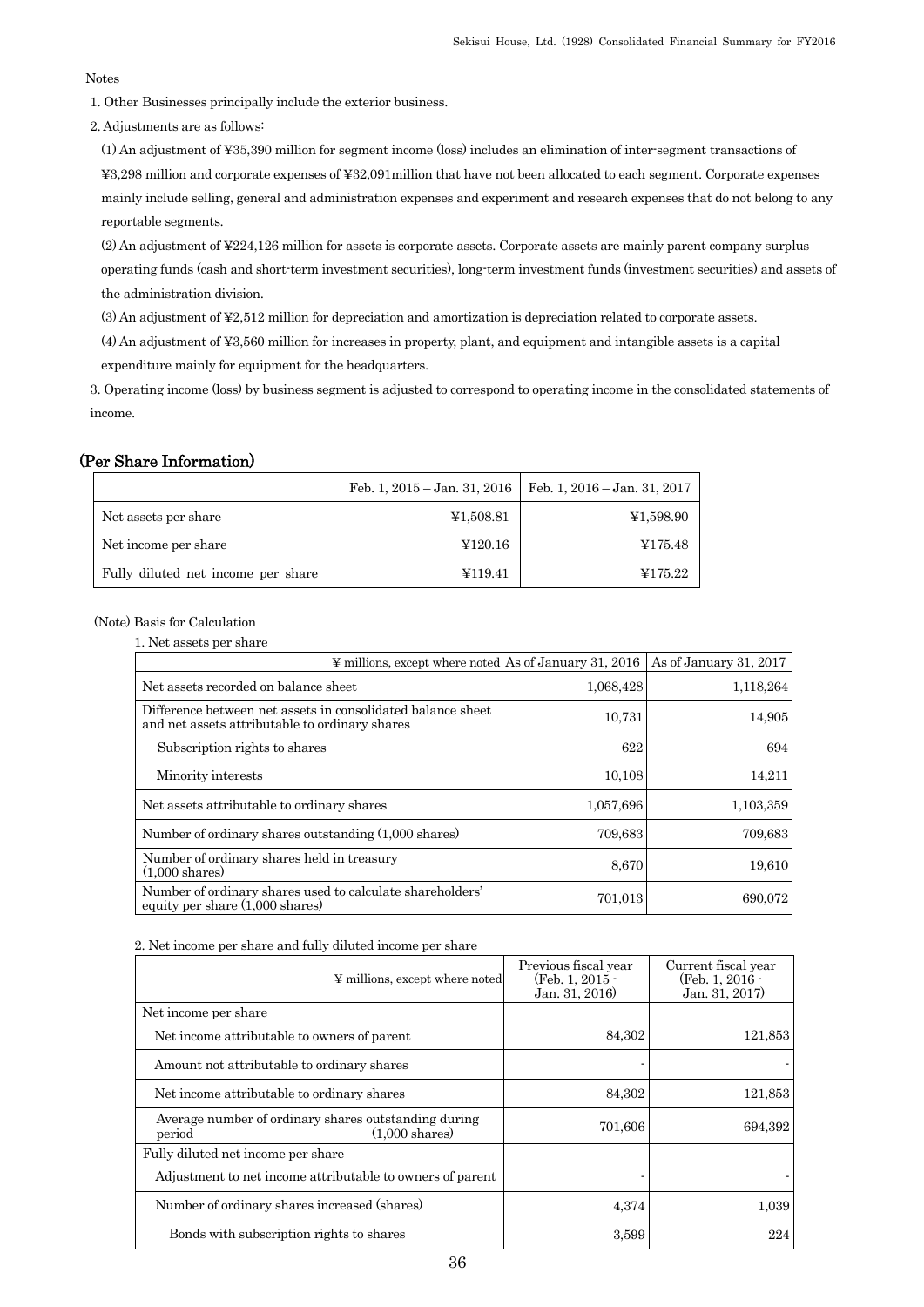| Subscription rights to shares                                                                                                               | 774 | 814. |
|---------------------------------------------------------------------------------------------------------------------------------------------|-----|------|
| Overview of residual securities not included in the<br>calculation of fully diluted net income per share as they have<br>no dilutive effect |     |      |

## (Significant Subsequent Event)

(Acquisition of equity interests by consolidated subsidiary)

At a meeting of its Board of Directors held on Feb. 22, 2017, the Company resolved to acquire all equity interests in Woodside Homes Company, LLC which is engaged in the detached house business in the United States, to carry out reorganization of the Company's subsidiaries and second-tier subsidiaries, and executed the relevant merger agreements. Under the scheme, SH Residential Holdings, LLC a subsidiary of Sekisui House US Holdings, LLC, which is a wholly owned subsidiary of the Company, conducted a merger of Crayon Special Vehicle-I, LLC, a wholly owned subsidiary of SH Residential Holdings, LLC and Woodside Homes Company, LLC (through this merger, Woodside Homes Company, LLC became the surviving company). After the merger, Woodside Homes Company, LLC became a wholly owned subsidiary of SH Residential Holdings, LLC. In addition, NORTH AMERICA SEKISUI HOUSE, LLC a wholly owned subsidiary of the Company became a wholly owned subsidiary of Sekisui House US Holdings, LLC.

With the implementation of the above measures, NORTH AMERICA SEKISUI HOUSE, LLC became a subsidiary of Sekisui House US Holdings, LLC after the Company executed in-kind contribution of all of its equity interests in NORTH AMERICA SEKISUI HOUSE, LLC to Sekisui House US Holdings, LLC on Feb. 23, 2017 (Feb. 22, 2017, time in US). In addition, the Company increased the capital of Sekisui House US Holdings, LLC on Feb. 28, 2017 (Feb. 27, 2017, time in US), in order to partially fund the purchase of Woodside Homes Company, LLC on Mar. 1, 2017 (Feb. 28, 2017, time in US) and Sekisui House US Holdings, LLC increased the capital of SH Residential Holdings, LLC, on that same day.

As a result, the capital of Sekisui House US Holdings, LLC, SH Residential Holdings, LLC, and Woodside Homes Company, LLC became one-tenth of the capital of the Company or larger on Feb. 23, 2017, Feb. 28, 2017 and Mar. 1, 2017, respectively, and therefore these three companies fell under specified subsidiaries of the Company.

#### (1) Reason for the acquisition of equity interests

In the housing market in the United States, the view that demand for detached houses in the suburbs will gain speed in the future has a consensus, mainly reflecting falling unemployment rates, rising wages and the mortgage rates that are still at historically low levels. The Company views this market as one of the markets that should be the focus of the Company's efforts in the Overseas Business. In the domestic market, the Company has been working to develop and popularize eco-friendly housing systems as its contribution to the solution of social problems through housing, by supplying its mainstay product, Zero Energy Houses (ZEH), and houses with rising added-value into the future. As in Japan, interest in and support for sustainable living environments is rapidly expanding in the United States, as exemplified by the State of California's new regulation that requires all newly built detached houses to be ZEH by 2020.

The Company considers this market environment in the United States to be a significant business opportunity to take advantage of its environmental techniques and to make serious inroads into the homebuilding business. With this full-scale entry, the Company decided to cooperate with Woodside Homes Company, LLC, which has been developing business under the same platform and unified brand in several regions and has established a stable revenue base over the years. Based on this cooperation, the Company aims to expand business in the State of Utah where Woodside Homes Company, LLC's head office is located, the State of California and other parts of the Western United States.

Woodside Homes Company, LLC has been developing its homebuilding business mainly in the Western part of the United States. Since its foundation, it has sold a total of more than 40,000 houses and has become one of the largest homebuilders in the region. It has a broad product lineup in response to the diversity of its customers, and is also marketing eco-friendly housing. We will expand our business in the United States by leveraging the experience and know-how of the two companies.

#### (2) Name of counterparties from which equity interests were acquired

Oaktree AC Invest Co 3, L.P. and certain other accounts (a total of 4 accounts.) ("Oaktree"), Stonehill Institutional Partners, L.P. ("Stonehill") and other investors (12 accounts). The two primary owners of Woodside Homes are Oaktree and Stonehill, which are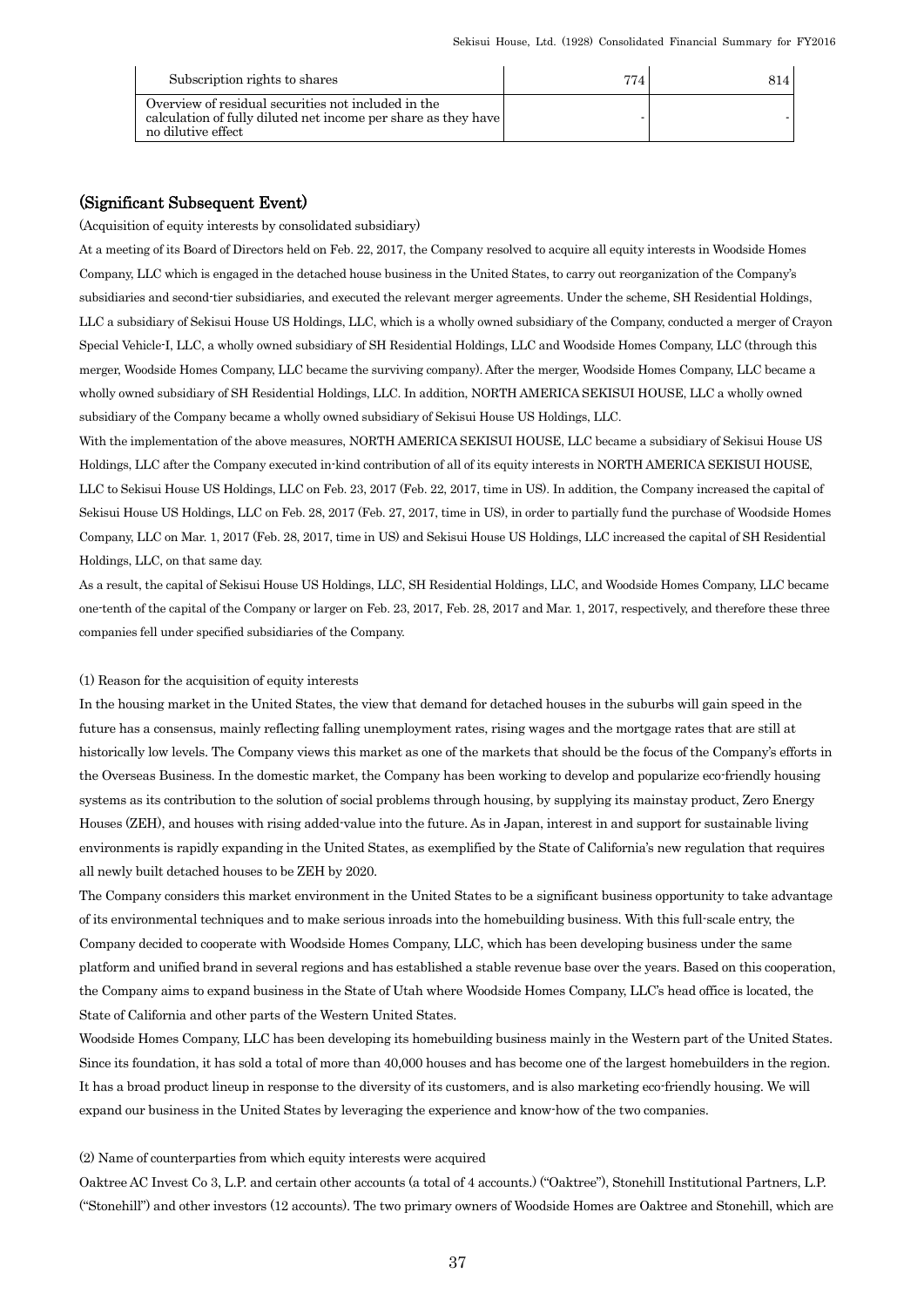both private equity US investment funds. Details of these companies are not disclosed at their request. The Company has no special capital, personnel, or business relationship with any of the counterparties in question.

## (3) Name, business line and scale of the company acquired

| 1. Company name  | Woodside Homes Company, LLC |                                                                                                         |
|------------------|-----------------------------|---------------------------------------------------------------------------------------------------------|
| 2. Business line |                             | Holding company holding equity interests in companies which engage in the detached housing business and |
|                  | related businesses          |                                                                                                         |
| 3. Scale         | (As of December 31, 2015)   | Consolidated net assets: US\$340,328 thousand                                                           |
|                  |                             | Consolidated total assets: US\$831,001 thousand                                                         |

### (4) Acquisition date

March 1, 2017 (February 28, 2017, time in US)

(5)Number of equity interests acquired, acquisition cost, and ownership ratio after acquisition

1. Number of equity interests acquired 21,549,342.22

- 2. Acquisition cost US\$ 468 million (merger consideration and advisory expenses, etc. )
- 3. Ownership ratio after acquisition 100.0%

(6) Payment funding method

Short-term bonds and borrowings

(Cancellation of Treasury Stock)

At the meeting of the Board of Directors held on March 9, 2017 it resolved to cancel treasury stock pursuant to Article 178 of the Corporate Law.

(1) Reason for share cancellation

To enhance the asset efficiency and the shareholder value through the reduction in the number of outstanding shares

(2) Method of share cancellation

Reduction in retained earnings

(3) Class of shares to be cancelled

Common stock

(4) Number of shares to be cancelled

19,000,000 shares (2.68% of total outstanding shares)

(5) Scheduled date of cancellation

April 28, 2017

(6) Total number of outstanding shares after cancellation

690,683,466 shares

The above cancellation of treasury stock is subject to the approval on the reversal of general reserves the Company will seek to obtain at the general meeting of shareholders of the Company, to be held on April 27, 2017.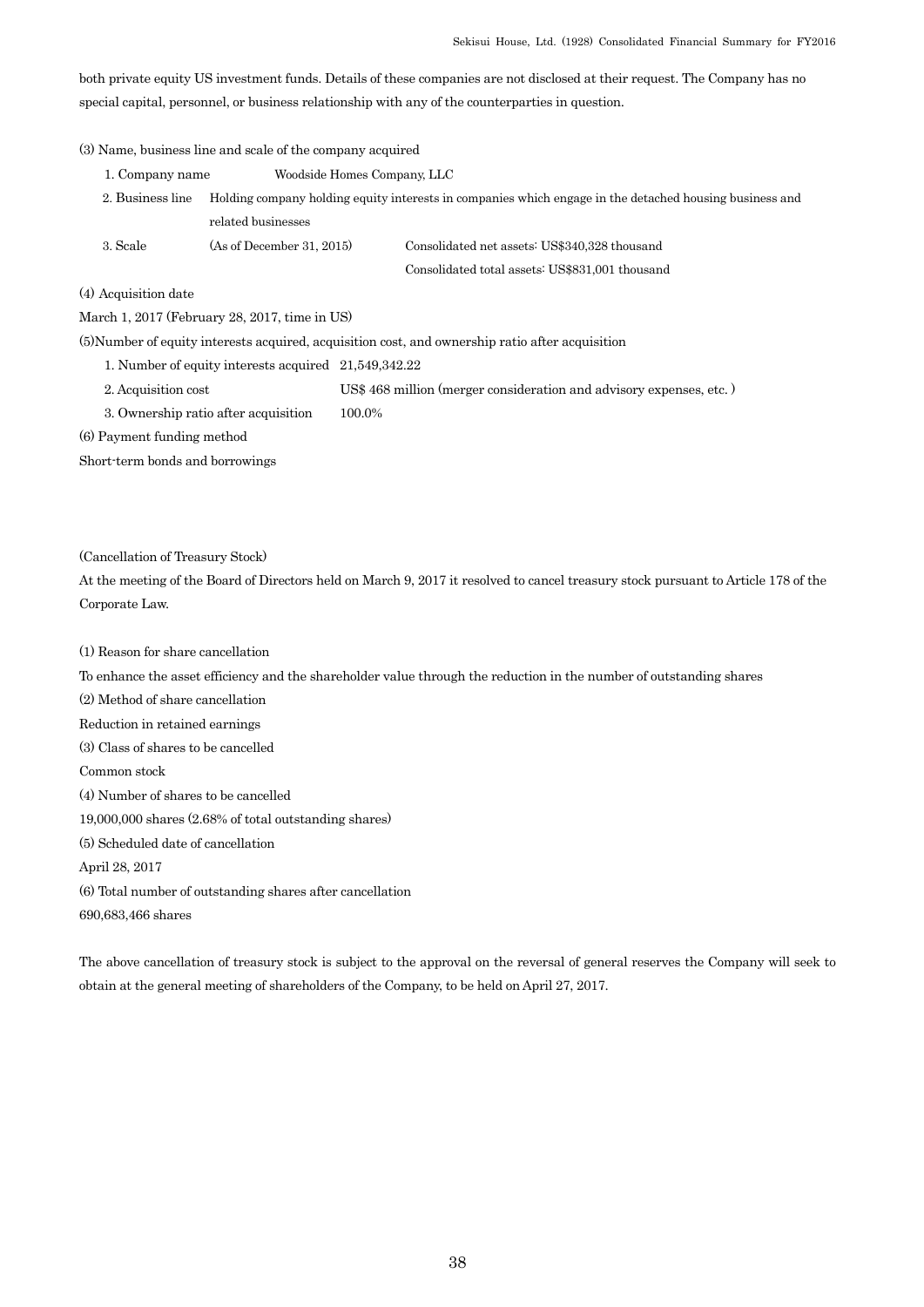# 6. Non-Consolidated Financial Statements

# (1) Balance Sheets

|                                                                           |                        | $(\frac{1}{2}$ millions) |
|---------------------------------------------------------------------------|------------------------|--------------------------|
|                                                                           | As of January 31, 2016 | As of January 31, 2017   |
| Assets                                                                    |                        |                          |
| Current assets                                                            |                        |                          |
| Cash and deposits                                                         | 57,846                 | 55,823                   |
| Notes receivable-trade<br>Accounts receivable from completed construction | 608                    | 1,495                    |
| contracts                                                                 | 33,056                 | 30,999                   |
| Accounts receivable real estate business                                  | 6,131                  | 3,343                    |
| Short term investment securities                                          | 2,748                  | 1,399                    |
| Costs on uncompleted construction contracts                               | 2,162                  | 1,953                    |
| Buildings for sale                                                        | 48,239                 | 54,994                   |
| Land for sale in lots                                                     | 205,884                | 198,813                  |
| Undeveloped land for sale                                                 | 36,608                 | 38,458                   |
| Semi-finished goods                                                       | 2,794                  | 2,766                    |
| Raw materials                                                             | 1,755                  | 1,883                    |
| Work in process                                                           | 612                    | 745                      |
| Supplies                                                                  | 656                    | 705                      |
| Advance payments-trade                                                    | 153                    | 398                      |
| Prepaid expenses                                                          | 4,221                  | 5,271                    |
| Short-term loans receivable                                               | 8,359                  | 611                      |
| Accounts receivable-other                                                 | 13,422                 | 13,119                   |
| Deferred tax assets                                                       | 24,327                 | 22,651                   |
| Other                                                                     | 14,239                 | 13,107                   |
| Allowance for doubtful accounts                                           | (949)                  | (860)                    |
| Total current assets                                                      | 462,879                | 447,681                  |
| Noncurrent assets                                                         |                        |                          |
| Property, plant and equipment                                             |                        |                          |
| <b>Buildings</b>                                                          | 231,537                | 230,935                  |
| Accumulated depreciation                                                  | (105, 669)             | (109, 492)               |
| Buildings, net                                                            | 125,867                | 121,443                  |
| Structures                                                                | 13,534                 | 13,527                   |
| Accumulated depreciation                                                  | (10, 293)              | (10, 416)                |
| Structures, net                                                           | 3,241                  | 3,111                    |
| Machinery and equipment                                                   | 56,287                 | 58,750                   |
| Accumulated depreciation                                                  | (48, 011)              | (49,321)                 |
| Machinery and equipment, net                                              | 8,276                  | 9,429                    |
| Vehicles                                                                  | 677                    | 624                      |
| Accumulated depreciation                                                  | (628)                  | (564)                    |
| Vehicles, net                                                             | 49                     | 60                       |
| Tools, furniture and fixtures                                             | 24,895                 | 25,771                   |
| Accumulated depreciation                                                  | (20, 764)              | (21,768)                 |
| Tools, furniture and fixtures, net                                        | 4,130                  | 4,003                    |
|                                                                           |                        |                          |
| Land                                                                      | 280,859                | 289,733                  |
| Lease assets                                                              | 547                    | 604                      |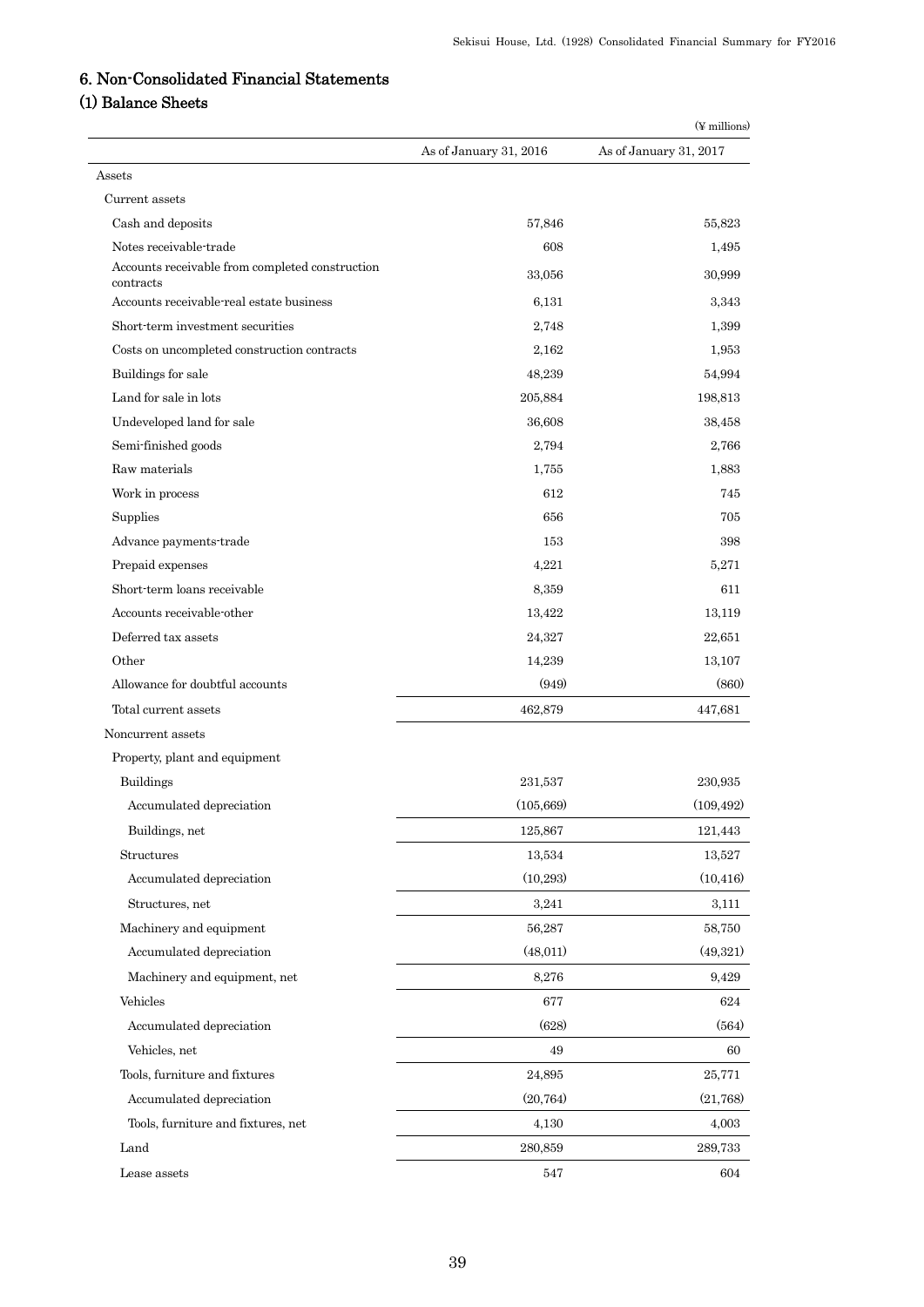|                                                                                         |                        | $(\n\Psi$ millions)    |
|-----------------------------------------------------------------------------------------|------------------------|------------------------|
|                                                                                         | As of January 31, 2016 | As of January 31, 2017 |
| Accumulated depreciation                                                                | (353)                  | (400)                  |
| Lease assets, net                                                                       | 193                    | 204                    |
| Construction in progress                                                                | 4,966                  | 6,780                  |
| Total property, plant and equipment                                                     | 427,585                | 434,766                |
| Intangible assets                                                                       |                        |                        |
| Goodwill                                                                                | 33                     |                        |
| Industrial property                                                                     | 18                     | 19                     |
| Leasehold right                                                                         | 1,608                  | 1,608                  |
| Software                                                                                | 9,054                  | 7,999                  |
| Right of using facilities                                                               | 65                     | 59                     |
| Telephone subscription right                                                            | 317                    | 111                    |
| Total intangible assets                                                                 | 11,097                 | 9,798                  |
| Investments and other assets                                                            |                        |                        |
| Investment securities                                                                   | 80,951                 | 97,154                 |
| Stocks of subsidiaries and affiliates                                                   |                        |                        |
|                                                                                         | 394,405                | 462,207                |
| Bonds of subsidiaries and affiliates<br>Investments in other securities of subsidiaries |                        | 16,600                 |
| and associates                                                                          | 5,442                  | 8,739                  |
| Long-term loans receivable                                                              | 2,643                  | 1,962                  |
| Long term loans receivable from employees                                               | 8,389                  | 6,241                  |
| Long-term loans receivable from subsidiaries<br>and affiliates                          | 53,618                 | 46,026                 |
| Lease and guarantee deposits                                                            | 15,444                 | 17,388                 |
| Long term prepaid expenses                                                              | 1,229                  | 1,060                  |
| Deferred tax assets                                                                     | 7,007                  | 387                    |
| Other                                                                                   | 5,253                  | 8,640                  |
| Allowance for doubtful accounts                                                         | (215)                  | (483)                  |
| Total investments and other assets                                                      | 574,172                | 665,926                |
| Total noncurrent assets                                                                 | 1,012,855              | 1,110,491              |
| Total assets                                                                            | 1,475,735              | 1,558,172              |
| Liabilities                                                                             |                        |                        |
| Current liabilities                                                                     |                        |                        |
| Notes payable-trade                                                                     | 13,643                 | 11,126                 |
| Electronically recorded obligations operating                                           | 58,836                 | 70,202                 |
| Accounts payable-trade                                                                  | 21,423                 | 19,961                 |
| Accounts payable for construction contracts                                             | 41,139                 | 46,771                 |
| Short-term bonds payable                                                                | 60,000                 | 35,000                 |
| Short-term loans payable                                                                | 30,000                 |                        |
| Current portion of bonds                                                                |                        | 40,000                 |
| Current portion of bonds with subscription rights<br>to shares                          | 1,130                  |                        |
| Current portion of long-term loans payable                                              | 50,000                 | 6,000                  |
| Lease obligations                                                                       | 79                     | 76                     |
| Accounts payable-other                                                                  | 1,937                  | 1,530                  |
| Accrued expenses                                                                        | 13,745                 | 11,647                 |
| Income taxes payable                                                                    | 20,011                 | 18,009                 |
| Accrued consumption taxes                                                               | 13,427                 | 12,864                 |
| Advances received on uncompleted construction                                           | 57,887                 | 66,167                 |
| contracts                                                                               |                        |                        |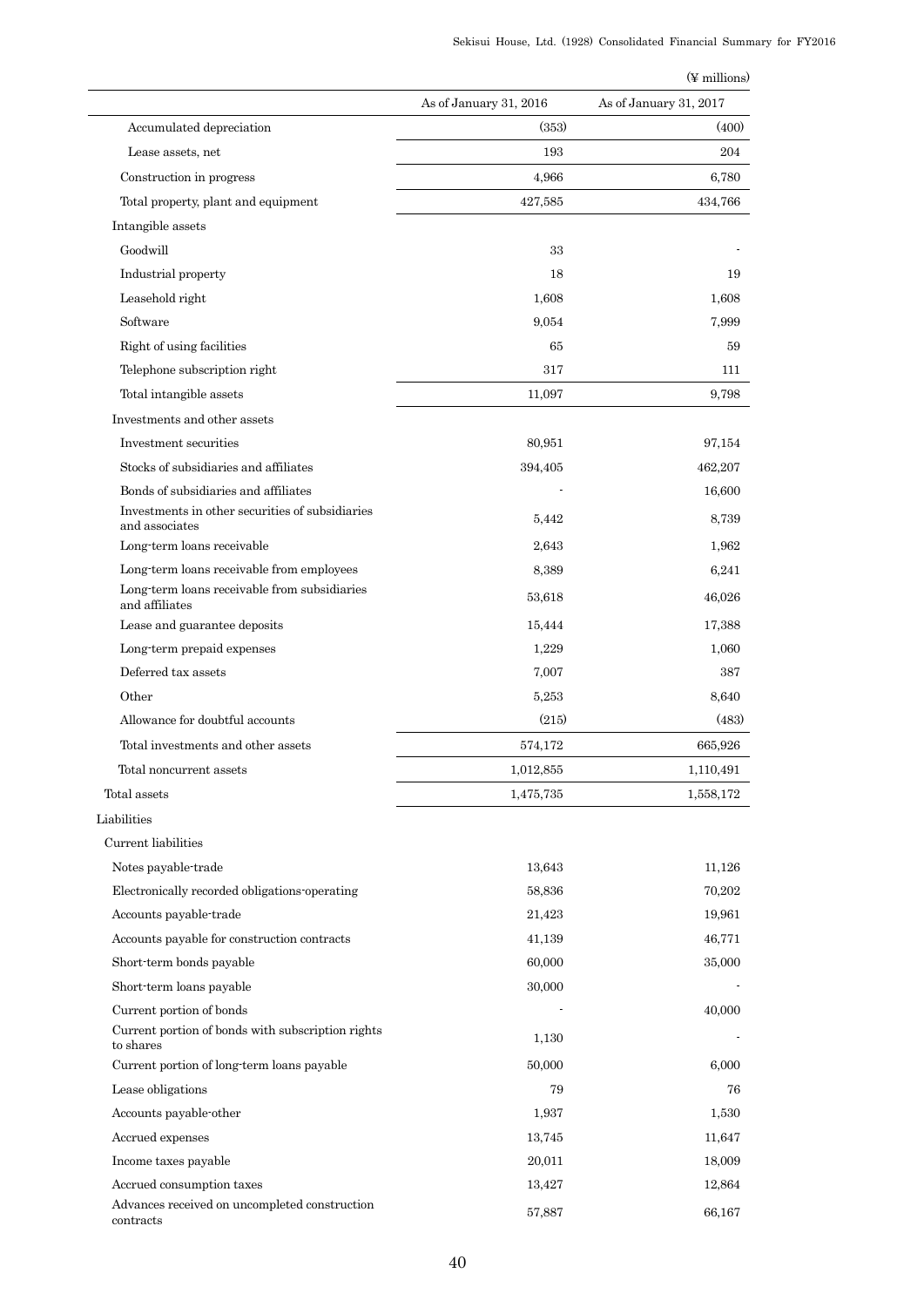|                                                          | As of January 31, 2016 | As of January 31, 2017 |
|----------------------------------------------------------|------------------------|------------------------|
| Advances received                                        | 7,574                  | 10,453                 |
| Deposits received                                        | 117,260                | 123,695                |
| Provision for bonuses                                    | 19,304                 | 20,075                 |
| Provision for directors' bonuses                         | 380                    | 491                    |
| Provision for warranties for completed<br>construction   | 2,789                  | 2,795                  |
| Asset retirement obligations                             | 516                    | 552                    |
| Other                                                    | 1,149                  | 1,295                  |
| Total current liabilities                                | 532,235                | 498,714                |
| Noncurrent liabilities                                   |                        |                        |
| Bonds payable                                            | 90,000                 | 130,000                |
| Long-term loans payable                                  | 6,000                  | 66,600                 |
| Lease obligations                                        | 130                    | 146                    |
| Long-term lease and guarantee deposited                  | 14,519                 | 15,011                 |
| Long-term accounts payable-other                         | 631                    | 533                    |
| Provision for retirement benefits                        | 50,208                 | 40,925                 |
| Asset retirement obligations                             | 1,098                  | 1,077                  |
| Other                                                    | 1,978                  | 1,045                  |
| Total noncurrent liabilities                             | 164,567                | 255,339                |
| Total liabilities                                        | 696,802                | 754,054                |
| Net assets                                               |                        |                        |
| Shareholders' equity                                     |                        |                        |
| Capital stock                                            | 202,591                | 202,591                |
| Capital surplus                                          |                        |                        |
| Legal capital surplus                                    | 258,344                | 258,344                |
| Total capital surpluses                                  | 258,344                | 258,344                |
| Retained earnings                                        |                        |                        |
| Legal retained earnings                                  | 23,128                 | 23,128                 |
| Other retained earnings                                  |                        |                        |
| Reserve for dividends                                    | 18,000                 | 18,000                 |
| Reserve for special depreciation                         | 832                    | 681                    |
| General reserve                                          | 210,800                | 220,800                |
| Retained earnings brought forward                        | 55,390                 | 78,866                 |
| Total retained earnings                                  | 308,151                | 341,476                |
| Treasury stock                                           | (17, 404)              | (37,072)               |
| Total shareholders' equity                               | 751,682                | 765,339                |
| Valuation and translation adjustments                    |                        |                        |
| Valuation difference on available-for-sale<br>securities | 26,627                 | 38,084                 |
| Total valuation and translation adjustments              | 26,627                 | 38,084                 |
| Subscription rights to shares                            | 622                    | 694                    |
| Total net assets                                         | 778,932                | 804,118                |
| Total liabilities and net assets                         | 1,475,735              | 1,558,172              |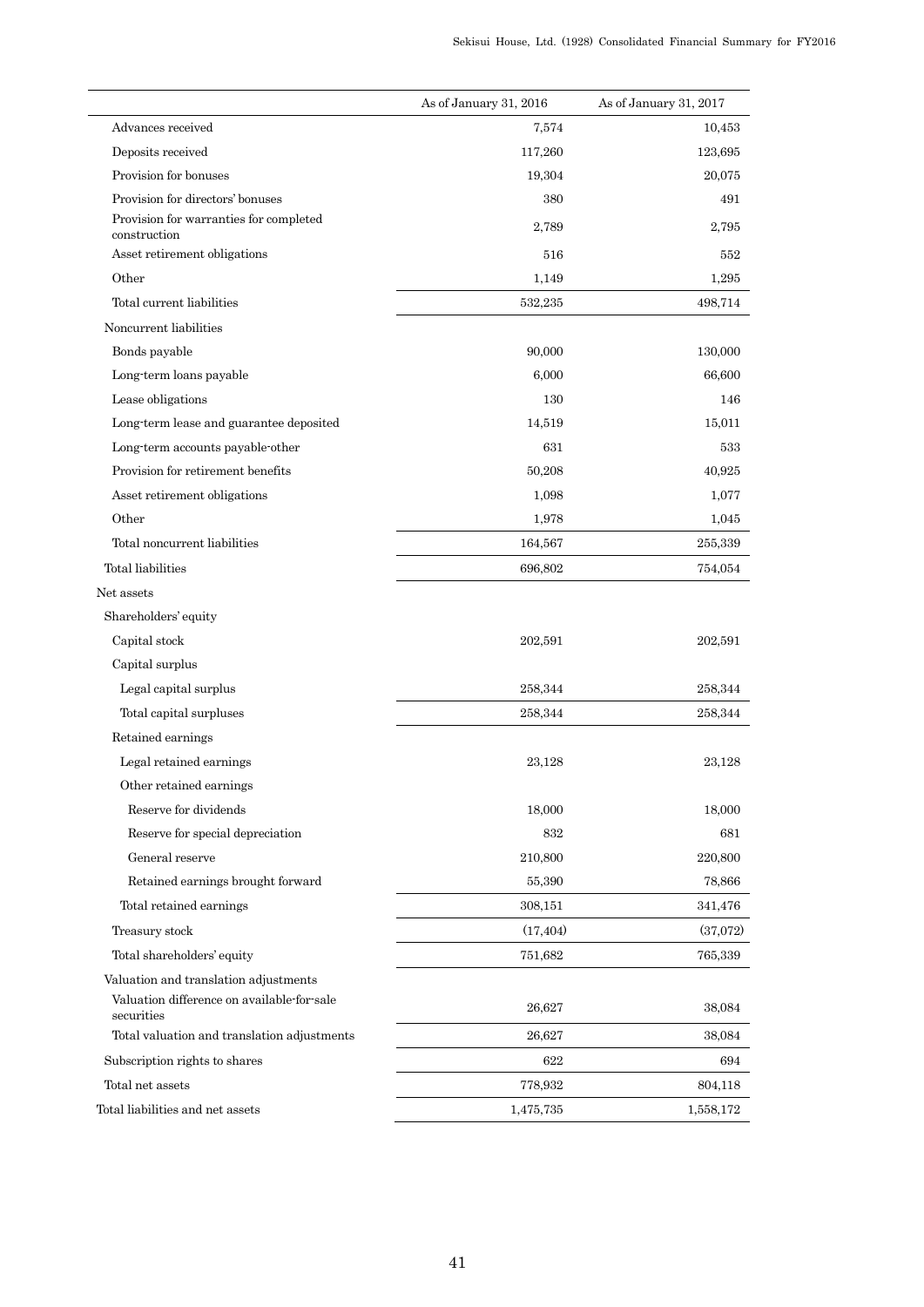# (2) Statements of Income

|                                                    |                              | $(\frac{1}{2}$ millions)     |
|----------------------------------------------------|------------------------------|------------------------------|
|                                                    | Feb. 1, 2015 - Jan. 31, 2016 | Feb. 1, 2016 - Jan. 31, 2017 |
| Net sales of completed construction contracts      | 935,323                      | 963,551                      |
| Cost of sales of completed construction contracts  | 729,998                      | 746,015                      |
| Gross profit on completed construction contracts   | 205,324                      | 217,536                      |
| Sales on real estate business                      | 213,307                      | 217,349                      |
| Cost of sales on real estate business              | 170,953                      | 189,905                      |
| Gross profit -real estate business                 | 42,354                       | 27,444                       |
| Total net sales                                    | 1,148,631                    | 1,180,901                    |
| Total cost of sales                                | 900,952                      | 935,921                      |
| Gross profit                                       | 247,679                      | 244,980                      |
| Selling, general and administrative expenses       |                              |                              |
| Advertising expenses                               | 18,166                       | 18,111                       |
| Promotion expenses                                 | 11,680                       | 11,321                       |
| Servicing fee                                      | 11,492                       | 12,437                       |
| Provision of allowance for doubtful accounts       |                              | 408                          |
| Directors' compensations                           | 567                          | 579                          |
| Employees' salaries and allowances                 | 42,120                       | 43,366                       |
| Employees' bonuses                                 | 8,843                        | 9,045                        |
| Provision for bonuses                              | 10,349                       | 10,753                       |
| Provision for directors' bonuses                   | 380                          | 491                          |
| Retirement benefit expenses                        | (2,131)                      | (886)                        |
| Legal welfare expenses                             | 8,810                        | 9,085                        |
| Welfare expenses                                   | 3,257                        | 3,327                        |
| Traveling and transportation expenses              | 5,466                        | 5,443                        |
| Rent expenses                                      | 3,285                        | 3,162                        |
| Heating and lighting expenses                      | 1,027                        | 909                          |
| Depreciation                                       | 6,296                        | 6,318                        |
| Supplies expenses                                  | 1,632                        | 1,589                        |
| Experiment and research expenses                   | 320                          | 332                          |
| Investigation expenses                             | 313                          | 284                          |
| Insurance expenses                                 | 161                          | 147                          |
| Taxes and dues                                     | 3,980                        | 4,996                        |
| Communication expenses                             | 1,003                        | 992                          |
| Entertainment expenses                             | 1,331                        | 1,448                        |
| Trademark fee                                      | 180                          | 180                          |
| Miscellaneous expenses                             | 8,136                        | 8,166                        |
| Total selling, general and administrative expenses | 146,672                      | 152,011                      |
| Operating income                                   | 101,007                      | 92,968                       |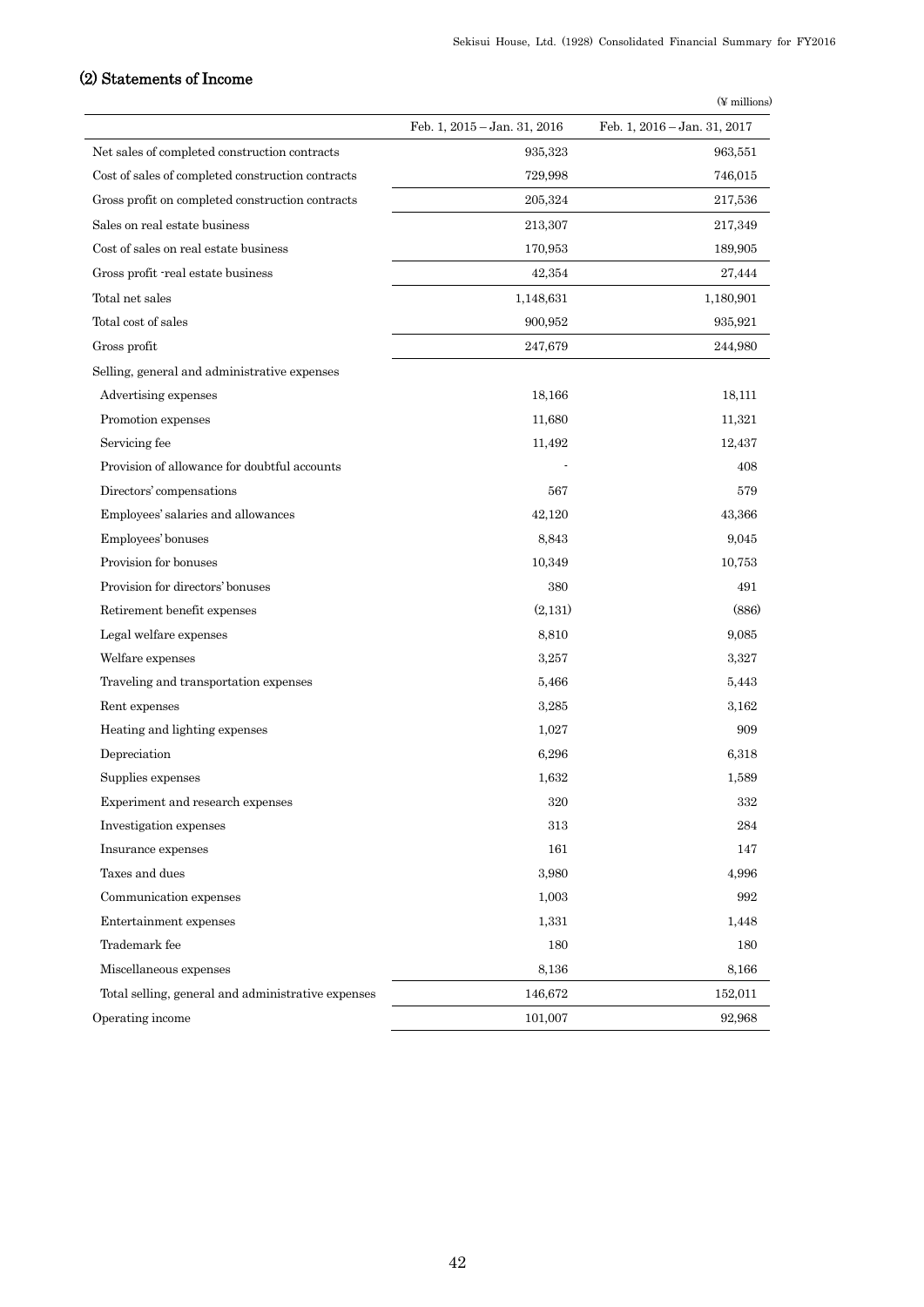|                                                               |                              | (¥ millions)                 |
|---------------------------------------------------------------|------------------------------|------------------------------|
|                                                               | Feb. 1, 2015 - Jan. 31, 2016 | Feb. 1, 2016 - Jan. 31, 2017 |
| Non-operating income                                          |                              |                              |
| Interest income                                               | 2,292                        | 3,187                        |
| Dividends income                                              | 15,326                       | 18,811                       |
| Other                                                         | 2,504                        | 2,379                        |
| Total non-operating income                                    | 20,123                       | 24,378                       |
| Non operating expenses                                        |                              |                              |
| Interest expenses                                             | 258                          | 1,026                        |
| Interest on bonds                                             | 333                          | 226                          |
| Foreign currency exchange loss                                | 1,256                        | 2,573                        |
| Other                                                         | 2,762                        | 4,090                        |
| Total non-operating expenses                                  | 4,610                        | 7,916                        |
| Ordinary income                                               | 116,519                      | 109,430                      |
| Extraordinary income                                          |                              |                              |
| Gain on sales of shares of subsidiaries and affiliates        |                              | 858                          |
| Gain on sales of investment securities                        | 8.995                        |                              |
| Total extraordinary income                                    | 8.995                        | 858                          |
| Extraordinary loss                                            |                              |                              |
| Impairment loss                                               | 4,563                        | 4.763                        |
| Loss on sales and retirement of noncurrent assets             | 2,875                        | 452                          |
| Loss on valuation of shares of subsidiaries and<br>associates | 9.067                        | 11                           |
| Loss on valuation of investment securities                    | 482                          |                              |
| Other                                                         | 1,000                        |                              |
| Total extraordinary losses                                    | 17,988                       | 5,227                        |
| Income before income taxes                                    | 107,526                      | 105,061                      |
| Income taxes-current                                          | 31,174                       | 25,226                       |
| Income taxes-deferred                                         | 8,931                        | 4,225                        |
| Total income taxes                                            | 40,105                       | 29,451                       |
| Net income                                                    | 67,421                       | 75,610                       |
|                                                               |                              |                              |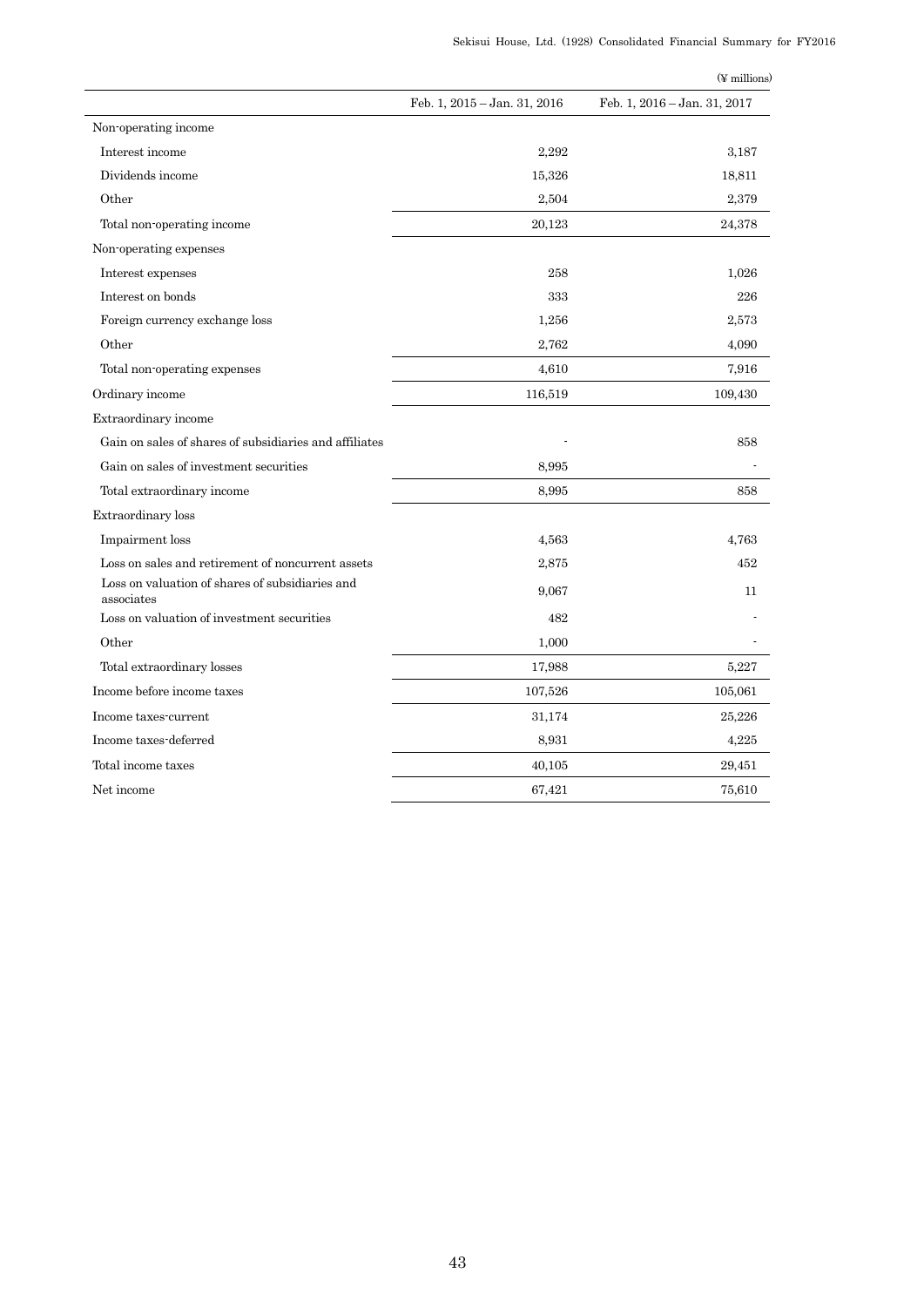## (3) Statements of Changes in Net Assets

Previous consolidated fiscal year (February 1, 2015 to January 31, 2016)

 Shareholders' equity Capital stock Capital surplus Retained earnings Legal capital surplus Total capital surplus Legal retained earnings Other retained earnings Total retained Reserve for  $\begin{array}{c|c}\n\text{Reserve} & \text{General} \\
\text{dividends} & \text{special} \\
\text{denerial} & \text{reserve} \\
\end{array}$   $\begin{array}{c|c}\n\text{returnings} & \text{retained} \\
\text{benoral} & \text{equation} \\
\end{array}$ Reserve for special depreciation General reserve Retained earnings brought forward Balance at the end of previous period 197,716 253,469 253,469 23,128 18,000 952 185,800 64,554 292,435 Cumulative effects of changes in accounting policies - - - - - - - (13,784) (13,784) Restated balance 197,716 253,469 253,469 23,128 18,000 952 185,800 50,770 278,651 Changes of items during the period Issuance of new shares 4,875 4,875 4,875 - - - - - - Dividends from Protectius route (36,390) (36,390) (36,390) (36,390) (36,390) (36,390) (36,390) (36,390) (36,390) (36,390) (36,390) (36,390) (36,390) (36,390) (36,390) (36,390) (36,390) (36,390) (36,390) (36,390) (36,390) (36,390) (36,390 Reversal of reserve for special depreciation -  $\vert$  -  $\vert$  -  $\vert$  -  $\vert$  -  $\vert$  (119) - 119 -Provision of general  $r_{\text{1}}$  -  $r_{\text{2}}$  -  $r_{\text{2}}$  -  $r_{\text{2}}$  -  $r_{\text{3}}$  -  $r_{\text{3}}$  -  $r_{\text{4}}$  -  $r_{\text{5}}$  -  $r_{\text{6}}$  -  $r_{\text{6}}$  -  $r_{\text{7}}$  -  $r_{\text{8}}$  -  $r_{\text{6}}$  -  $r_{\text{7}}$  -  $r_{\text{8}}$  -  $r_{\text{8}}$  -  $r_{\text{9}}$  -  $r_{\text{1}}$  -  $r_{\text$ Net income - - - - - - - 67,421 67,421 Purchase of<br>treasury shares treasury shares - - - - - - - - - Disposal of treasury  $\mu$  -  $\mu$  -  $\mu$  -  $\mu$  -  $\mu$  -  $\mu$  -  $\mu$  -  $\mu$  -  $\mu$  -  $\mu$  -  $\mu$  -  $\mu$  -  $\mu$  -  $\mu$  -  $\mu$  -  $\mu$  -  $\mu$  -  $\mu$  -  $\mu$  -  $\mu$  -  $\mu$  -  $\mu$  -  $\mu$  -  $\mu$  -  $\mu$  -  $\mu$  -  $\mu$  -  $\mu$  -  $\mu$  -  $\mu$  -  $\mu$  -  $\mu$ Net changes of items other than items other than  $shareholders'$  equity  $\begin{vmatrix} \cdot & \cdot & \cdot & \cdot \\ \cdot & \cdot & \cdot & \cdot \\ \cdot & \cdot & \cdot & \cdot \end{vmatrix}$ Total changes of items <br>during the period 1,875 4,875 4,875 - (119) 25,000 4,619 29,499 Balance at the end of 202,591 258,344 258,344 23,128 18,000 832 210,800 55,390 308,151

|                                                            | Shareholders' equity |                                  |                                                                                  | Valuation and<br>translation adjustments                |                                     |                     |
|------------------------------------------------------------|----------------------|----------------------------------|----------------------------------------------------------------------------------|---------------------------------------------------------|-------------------------------------|---------------------|
|                                                            | Treasury<br>shares   | Total<br>shareholders'<br>equity | Valuation<br>difference<br><sub>on</sub><br>available-<br>for-sale<br>securities | Total<br>valuation<br>and<br>translation<br>adiustments | Subscription<br>rights to<br>shares | Total net<br>assets |
| Balance at the end of<br>previous period                   | (329)                | 743,291                          | 28,169                                                                           | 28,169                                                  | 536                                 | 771,998             |
| Cumulative effects<br>of changes in<br>accounting policies |                      | (13, 784)                        |                                                                                  |                                                         |                                     | (13, 784)           |
| Restated balance                                           | (329)                | 729,507                          | 28,169                                                                           | 28,169                                                  | 536                                 | 758,213             |
| Changes of items<br>during the period                      |                      |                                  |                                                                                  |                                                         |                                     |                     |
| Issuance of new<br>shares                                  |                      | 9,750                            |                                                                                  |                                                         |                                     | 9,750               |
| Dividends from<br>surplus                                  |                      | (36,390)                         |                                                                                  |                                                         |                                     | (36,390)            |
| Reversal of reserve<br>for special<br>depreciation         |                      |                                  |                                                                                  |                                                         |                                     |                     |
| Provision of general<br>reserve                            |                      |                                  |                                                                                  |                                                         |                                     |                     |
| Net income                                                 |                      | 67,421                           |                                                                                  |                                                         |                                     | 67,421              |
| Purchase of<br>treasury stock                              | (20,035)             | (20,035)                         |                                                                                  |                                                         |                                     | (20,035)            |
| Disposal of treasury<br>stock                              | 2,960                | 1,429                            |                                                                                  |                                                         |                                     | 1,429               |
| Net changes of<br>items other than<br>shareholders' equity |                      |                                  | (1,542)                                                                          | (1,542)                                                 | 86                                  | (1, 456)            |
| Total changes of items<br>during the period                | (17,074)             | 22,175                           | (1,542)                                                                          | (1,542)                                                 | 86                                  | 20,718              |
| Balance at the end of<br>current period                    | (17, 404)            | 751,682                          | 26,627                                                                           | 26,627                                                  | 622                                 | 778,932             |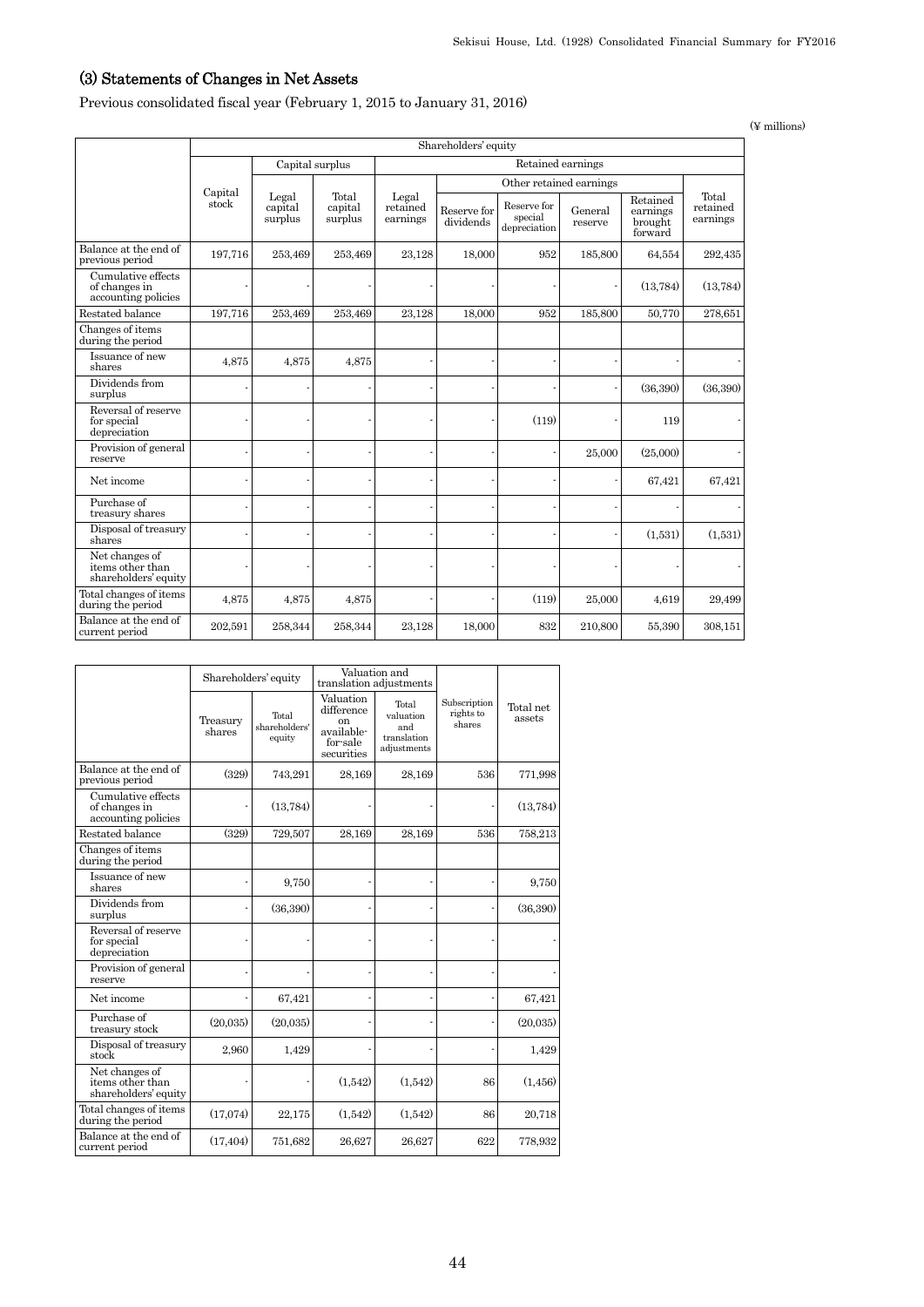## Current consolidated fiscal year (February 1, 2016 to January 31, 2017)

(¥ millions)

|                                                            | Shareholders' equity |                             |                             |                               |                          |                                        |                    |                                            |                               |
|------------------------------------------------------------|----------------------|-----------------------------|-----------------------------|-------------------------------|--------------------------|----------------------------------------|--------------------|--------------------------------------------|-------------------------------|
|                                                            |                      | Capital surplus             |                             |                               | Retained earnings        |                                        |                    |                                            |                               |
|                                                            |                      |                             |                             |                               | Other retained earnings  |                                        |                    |                                            |                               |
|                                                            | Capital<br>stock     | Legal<br>capital<br>surplus | Total<br>capital<br>surplus | Legal<br>retained<br>earnings | Reserve for<br>dividends | Reserve for<br>special<br>depreciation | General<br>reserve | Retained<br>earnings<br>brought<br>forward | Total<br>retained<br>earnings |
| Balance at the end of<br>previous period                   | 202,591              | 258,344                     | 258,344                     | 23,128                        | 18,000                   | 832                                    | 210,800            | 55,390                                     | 308,151                       |
| Cumulative effects<br>of changes in<br>accounting policies |                      |                             |                             |                               |                          |                                        |                    |                                            |                               |
| Restated balance                                           | 202,591              | 258,344                     | 258,344                     | 23,128                        | 18,000                   | 832                                    | 210,800            | 55,390                                     | 308,151                       |
| Changes of items<br>during the period                      |                      |                             |                             |                               |                          |                                        |                    |                                            |                               |
| Issuance of new<br>shares                                  |                      |                             |                             |                               |                          |                                        |                    |                                            |                               |
| Dividends from<br>surplus                                  |                      |                             |                             |                               |                          |                                        |                    | (41,087)                                   | (41,087)                      |
| Reversal of reserve<br>for special<br>depreciation         |                      |                             |                             |                               |                          | (150)                                  |                    | 150                                        |                               |
| Provision of general<br>reserve                            |                      |                             |                             |                               |                          |                                        | 10,000             | (10,000)                                   |                               |
| Net income                                                 |                      |                             |                             |                               |                          |                                        |                    | 75,610                                     | 75,610                        |
| Purchase of<br>treasury shares                             |                      |                             |                             |                               |                          |                                        |                    |                                            |                               |
| Disposal of treasury<br>shares                             |                      |                             |                             |                               |                          |                                        |                    | (1,197)                                    | (1,197)                       |
| Net changes of<br>items other than<br>shareholders' equity |                      |                             |                             |                               |                          |                                        |                    |                                            |                               |
| Total changes of items<br>during the period                |                      |                             |                             |                               |                          | (150)                                  | 10,000             | 23,475                                     | 33,325                        |
| Balance at the end of<br>current period                    | 202,591              | 258,344                     | 258,344                     | 23,128                        | 18,000                   | 681                                    | 220,800            | 78,866                                     | 341,476                       |

|                                                            |                    | Shareholders' equity             | Valuation and<br>translation adjustments                                         |                                                         |                                     |                     |
|------------------------------------------------------------|--------------------|----------------------------------|----------------------------------------------------------------------------------|---------------------------------------------------------|-------------------------------------|---------------------|
|                                                            | Treasury<br>shares | Total<br>shareholders'<br>equity | Valuation<br>difference<br><sub>on</sub><br>available-<br>for-sale<br>securities | Total<br>valuation<br>and<br>translation<br>adjustments | Subscription<br>rights to<br>shares | Total net<br>assets |
| Balance at the end of<br>previous period                   | (17, 404)          | 751,682                          | 26,627                                                                           | 26,627                                                  | 622                                 | 778,932             |
| Cumulative effects<br>of changes in<br>accounting policies |                    |                                  |                                                                                  |                                                         |                                     |                     |
| Restated balance                                           | (17, 404)          | 751,682                          | 26,627                                                                           | 26,627                                                  | 622                                 | 778,932             |
| Changes of items<br>during the period                      |                    |                                  |                                                                                  |                                                         |                                     |                     |
| Issuance of new<br>shares                                  |                    |                                  |                                                                                  |                                                         |                                     |                     |
| Dividends from<br>surplus                                  | ä,                 | (41,087)                         |                                                                                  |                                                         |                                     | (41,087)            |
| Reversal of reserve<br>for special<br>depreciation         |                    |                                  |                                                                                  |                                                         |                                     |                     |
| Provision of general<br>reserve                            |                    |                                  |                                                                                  |                                                         |                                     |                     |
| Net income                                                 |                    | 75,610                           |                                                                                  |                                                         |                                     | 75,610              |
| Purchase of<br>treasury stock                              | (22,015)           | (22,015)                         |                                                                                  |                                                         |                                     | (22,015)            |
| Disposal of treasury<br>stock                              | 2,347              | 1,149                            |                                                                                  |                                                         |                                     | 1,149               |
| Net changes of<br>items other than<br>shareholders' equity |                    |                                  | 11,457                                                                           | 11,457                                                  | 71                                  | 11,528              |
| Total changes of items<br>during the period                | (19,668)           | 13,657                           | 11,457                                                                           | 11,457                                                  | 71                                  | 25,186              |
| Balance at the end of<br>current period                    | (37,072)           | 765,339                          | 38,084                                                                           | 38,084                                                  | 694                                 | 804,118             |